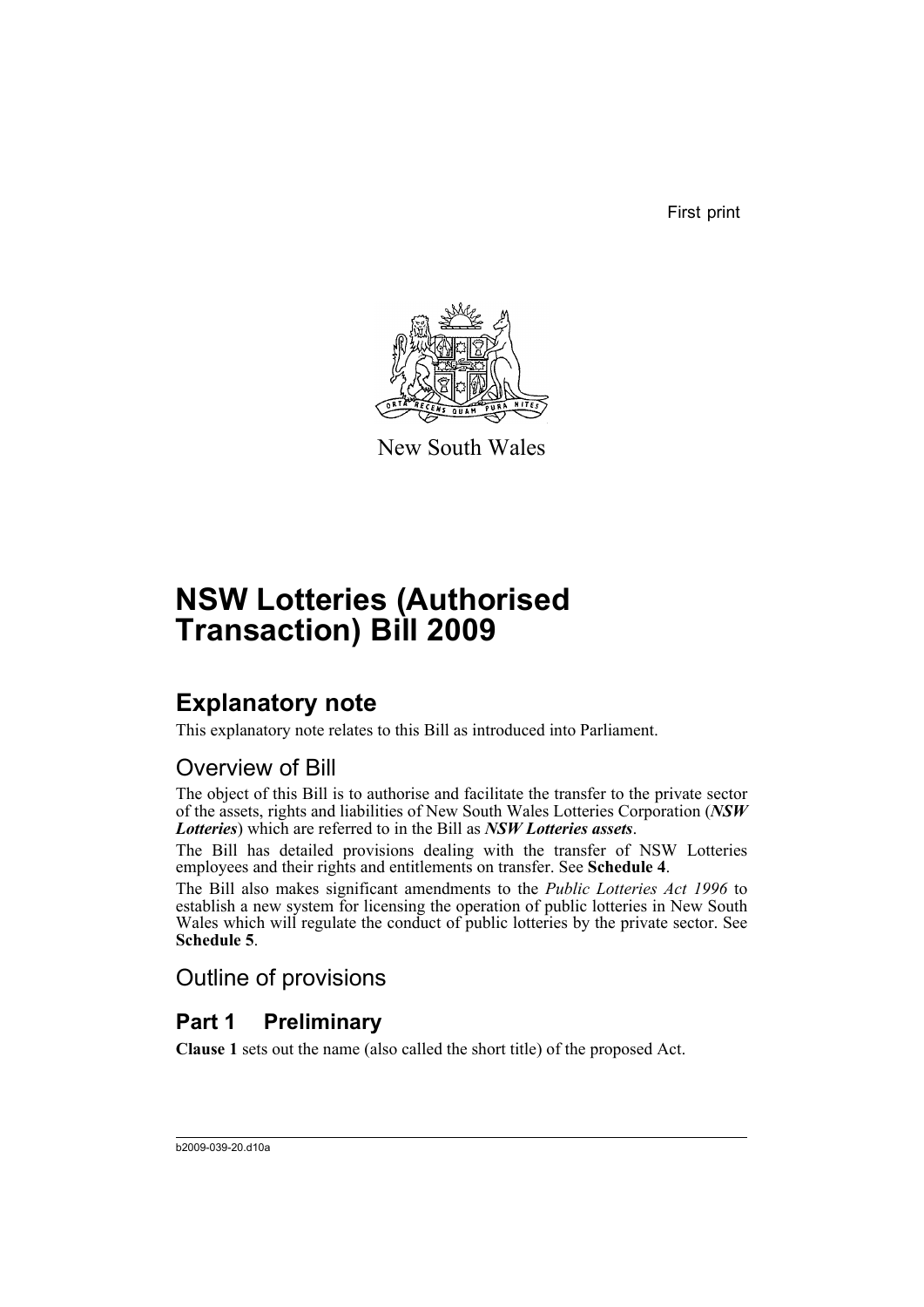Explanatory note

**Clause 2** provides for the commencement of the proposed Act on a day or days to be appointed by proclamation.

**Clause 3** contains definitions of key terms used in the proposed Act. Schedule 1 contains other definitions. The clause defines *authorised transaction* to mean the transfer of NSW Lotteries assets authorised by Part 2.

# **Part 2 The authorised transaction**

**Clause 4** authorises the transfer to the private sector of NSW Lotteries assets.

**Clause 5** authorises the transfer of NSW Lotteries assets to one or more public sector agencies.

**Clause 6** requires the proceeds of the transfer of NSW Lotteries assets pursuant to the authorised transaction, after deduction of certain amounts for debt repayment and payment of expenses, to be paid into the Consolidated Fund.

# **Part 3 Facilitating the authorised transaction**

**Clause 7** provides that the Treasurer has and may exercise all such functions as are necessary or convenient for the purposes of the authorised transaction.

**Clause 8** provides for the establishment of companies as *transaction companies* for the purposes of the authorised transaction (including by means of the corporate conversion of NSW Lotteries).

**Clause 9** provides that NSW Lotteries and each transaction company has and may exercise all such functions as are necessary or convenient for the purposes of the authorised transaction. The clause also authorises the Treasurer to act for and on behalf of and in the name of NSW Lotteries or a transaction company in the exercise of any of its functions for the purposes of the authorised transaction.

**Clause 10** provides that NSW Lotteries and transaction companies are subject to the direction and control of the Treasurer in the exercise of any of their functions for the purposes of the authorised transaction.

**Clause 11** establishes the Lotteries Assets Ministerial Holding Corporation to hold NSW Lotteries assets acquired by it or transferred to it and to carry on any activities or business that relate to any NSW Lotteries assets held by it.

**Clause 12** authorises the Treasurer to make vesting orders under Schedule 3 for the purposes of the authorised transaction.

**Clause 13** references Schedule 4 which provides for the transfer of employment of employees of NSW Lotteries in connection with the authorised transaction.

**Clause 14** provides that various State taxes and charges are not payable by public sector agencies in connection with transactions for the purposes of the authorised transaction and authorises the Treasurer to exempt other persons from liability for State taxes and charges in connection with the authorised transaction.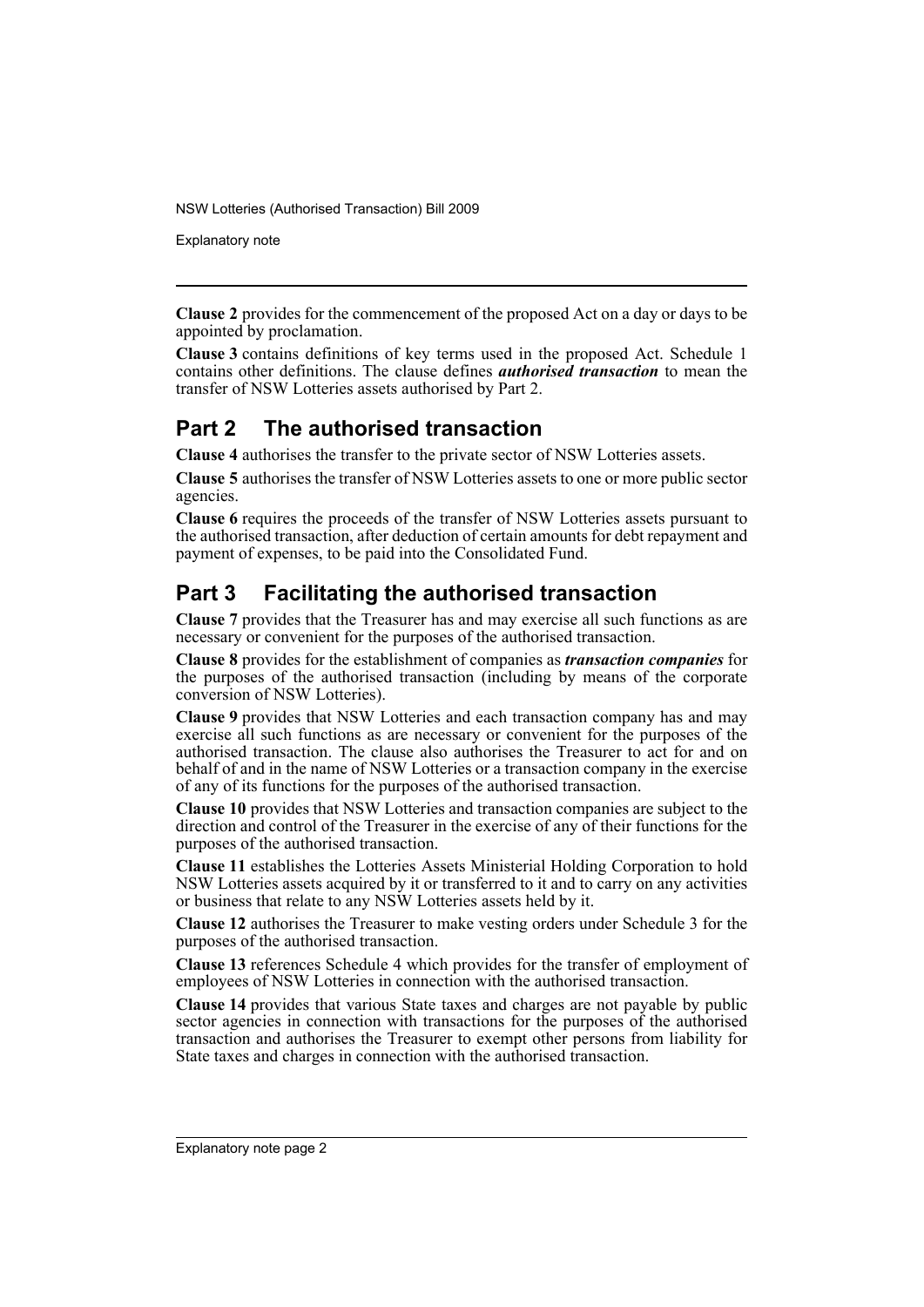Explanatory note

**Clause 15** exempts contracts for the sale of land from section 52A of the *Conveyancing Act 1919* when entered into for the purposes of the authorised transaction.

# **Part 4 Miscellaneous**

**Clause 16** authorises the release of information by the Auditor-General for the purposes of the authorised transaction.

**Clause 17** authorises the Treasurer to delegate any function of the Treasurer under the proposed Act to the Secretary of the Treasury or any other officer of the Government Service prescribed by the regulations.

**Clause 18** provides for the proposed Act to bind the State and all other Australian jurisdictions.

**Clause 19** provides for the provisions of the proposed Act to prevail in the event of an inconsistency between the proposed Act and other State legislation.

**Clause 20** provides for the operation of the proposed Act outside the State.

**Clause 21** provides for the interpretation of the proposed Act so as not to exceed the legislative power of the State.

**Clause 22** prevents the operation of the proposed Act and the various arrangements and actions that it authorises from constituting a breach of various civil obligations.

**Clause 23** protects the State from claims for compensation in connection with the enactment or operation of the proposed Act.

**Clause 24** provides for the issue of evidentiary certificates by the Treasurer.

**Clause 25** is a general regulation-making power.

**Clause 26** provides a savings and transitional regulation-making power.

**Clause 27** repeals the *New South Wales Lotteries Corporatisation Act 1996*.

# **Schedule 1 Interpretative provisions**

**Schedule 1** contains definitions and other interpretative provisions for the purposes of the proposed Act.

# **Schedule 2 Corporate conversion of NSW Lotteries**

**Schedule 2** provides the procedure for the corporate conversion of NSW Lotteries into a transaction company.

# **Schedule 3 Vesting of assets, rights and liabilities**

**Schedule 3** provides for the making of vesting orders by the Treasurer for the purposes of the authorised transaction. Vesting orders operate to vest assets, rights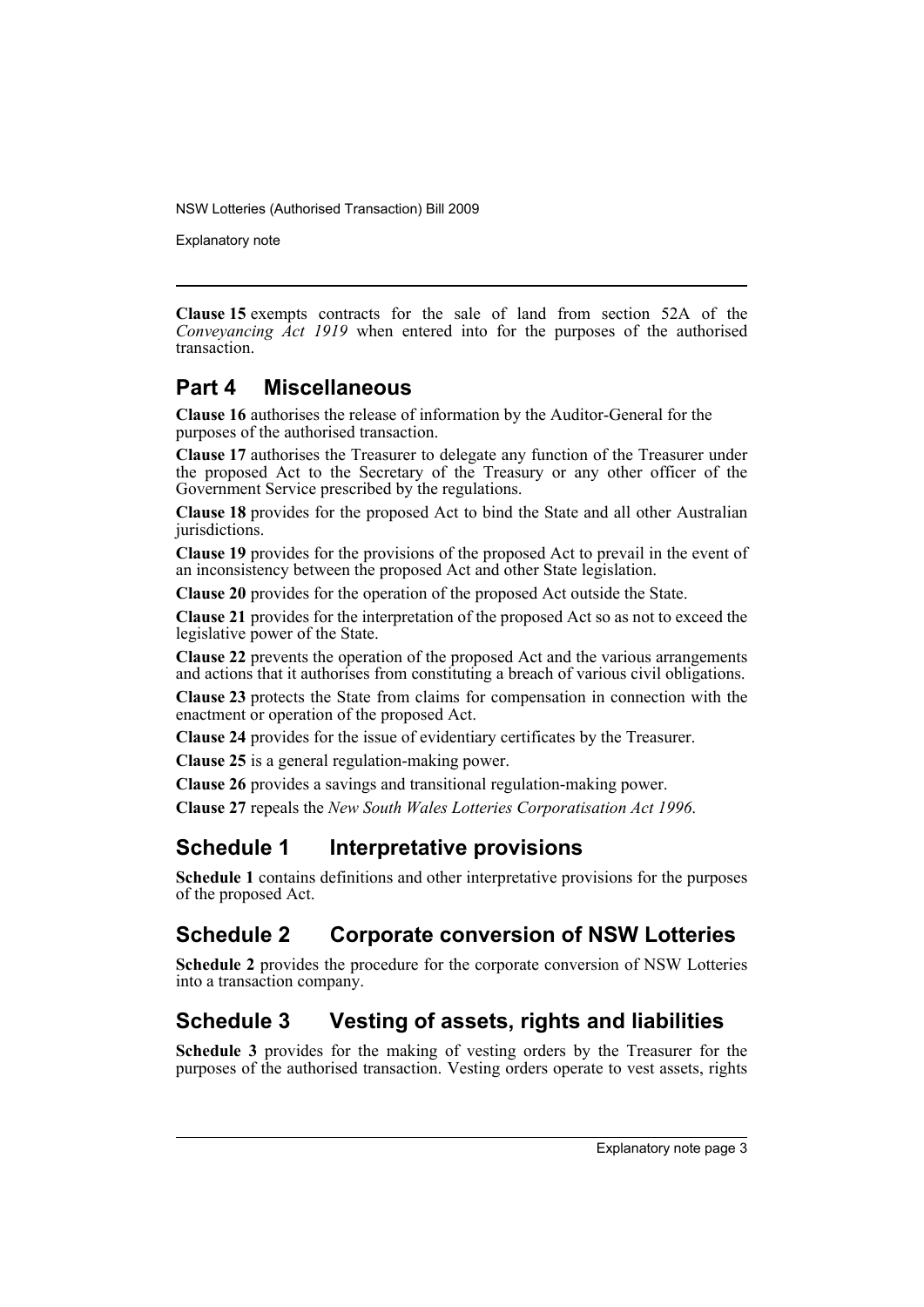Explanatory note

and liabilities of NSW Lotteries or a transaction company in the transferee specified in the order.

# **Schedule 4 Employee protections**

**Schedule 4** provides for the transfer of employees of NSW Lotteries either to an employer in the private sector or to a Public Service Department as an excess employee of the Department. Permanent and temporary employees can elect not to be transferred to the private sector.

The following employment protections will apply for the benefit of transferred employees:

- (a) the terms and conditions of employment of an employee transferred to the private sector are to be the same as applied to the employee immediately before transfer,
- (b) those terms and conditions will not be able to be varied for permanent and temporary employees for their *employment guarantee period* (which is 3 years, or a shorter period for those temporary employees who have less than 3 years to run on their appointment),
- (c) employment of permanent and temporary employees with the private sector employer will not be able to be terminated for the employment guarantee period (with exceptions for such things as serious misconduct and disciplinary termination),
- (d) employees transferred to a Public Service Department will be employed on the terms and conditions that applied before their transfer and their employment will be managed in accordance with the Public Service excess employee policy,
- (e) employees will be entitled to remain as members of or contributors to their current superannuation schemes and will retain any rights to accrued leave,
- (f) service with NSW Lotteries will count as service with the new employer.

The Schedule also authorises the payment of transfer payments to transferred employees.

# **Schedule 5 Amendment of Acts**

**Schedule 5** amends various Acts in connection with the authorised transaction. The Schedule makes significant amendments to the *Public Lotteries Act 1996* (*the Act*) to change the arrangements for licensing the conduct of public lotteries in New South Wales.

The following are the significant features of the new licensing arrangements:

(a) there will be 2 kinds of licence—an operator licence (which is a licence to conduct any public lottery for which the licensee holds a product licence) and a product licence (which is a licence to authorise the conduct of the particular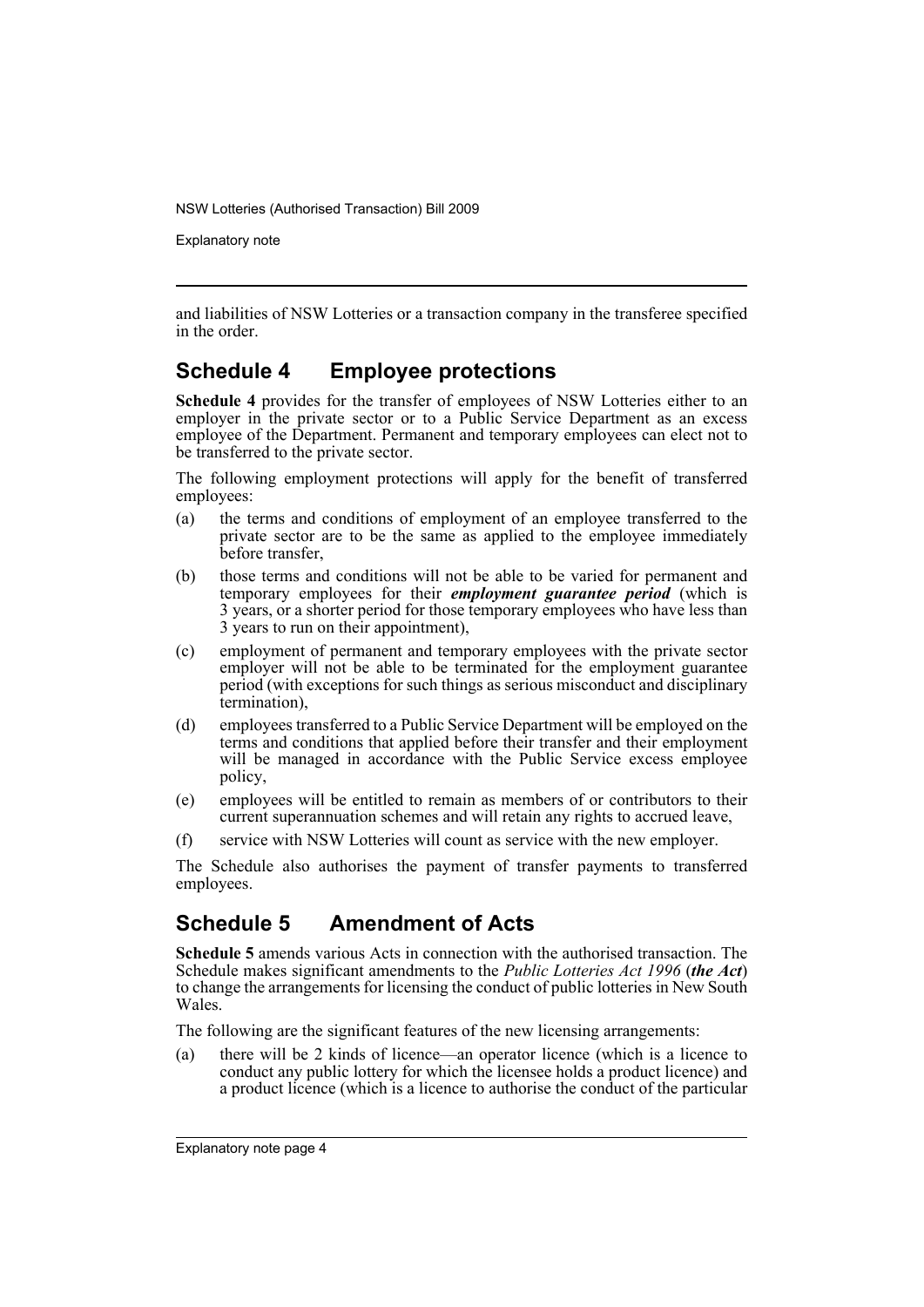Explanatory note

public lottery for which it is issued by the holder of the operator licence to which it is granted),

- (b) the Minister will be required to undertake an integrity and capability assessment of a prospective licensee and their close associates to determine suitability to hold an operator licence,
- (c) the Minister will be authorised to impose conditions on the grant of a licence (with some conditions to be mandatory) but licence conditions will usually only be able to be amended with the agreement of the licensee and (in the case of an operator licence) with the approval of the Treasurer,
- (d) a licensee will be able to be required to pay amounts as consideration payments for the grant or continuation of the licence,
- (e) the maximum term for which a licence can be granted will be 30 years and the grant of an exclusive operator licence will be permitted,
- (f) a significant change to the ownership structure of a licensee will require the consent of the Minister,
- (g) there will be provision for ongoing review of the integrity and capability of an operator licensee and their close associates,
- (h) there will be a revised procedure for the taking of disciplinary action against a licensee, including revised grounds for disciplinary action, limited grounds for suspending or cancelling a licence and provision for immediate suspension in certain circumstances,
- (i) there will be provision for the grant of a temporary licence following the suspension, cancellation or surrender of a licence, and arrangements for the former licensee to assist a temporary licensee,
- (j) unclaimed prizes held by a licensee will be required to be paid into the Consolidated Fund (with liability to pay unclaimed prizes transferred to the Crown).

The Act is also amended to include provision for the following savings and transitional arrangements:

- (a) the existing provisions of the Act will continue to apply to the existing keno licence,
- (b) the grant of a new operator and product licences will be authorised in connection with the authorised transaction before the amendments commence, with those licences not to operate until commencement of the amendments,
- (c) arrangements to ensure the continuity of existing lotteries,
- (d) there will be power to require an existing licensee to pay the surplus in any lotteries prize fund to the Treasurer for payment into the Consolidated Fund.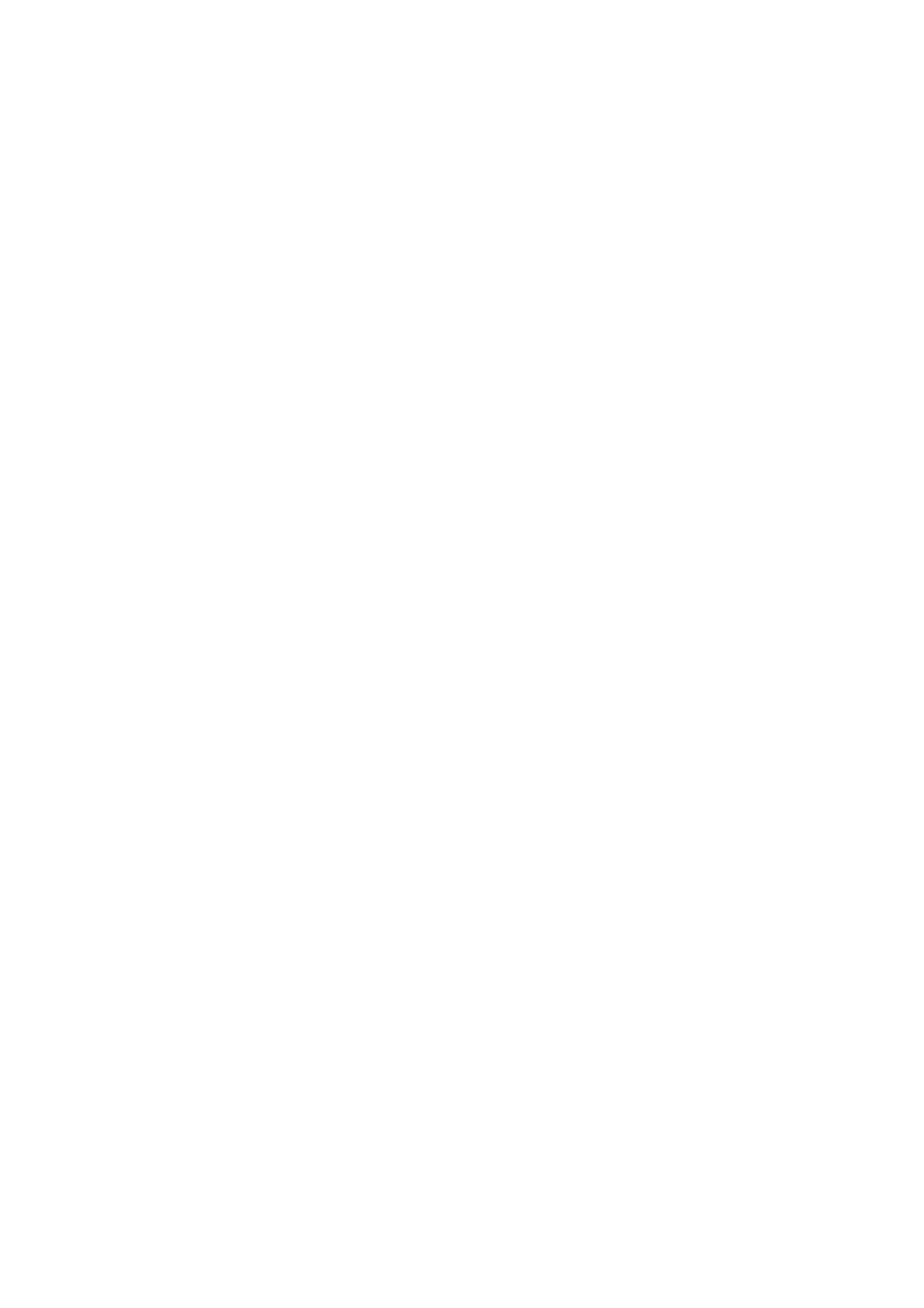First print



New South Wales

# **NSW Lotteries (Authorised Transaction) Bill 2009**

# **Contents**

| Page                                                            |
|-----------------------------------------------------------------|
|                                                                 |
| 2                                                               |
| 2                                                               |
| 2                                                               |
|                                                                 |
| Authority for transfer of NSW Lotteries assets to private<br>3  |
| 3<br>Transfer of NSW Lotteries assets to public sector agencies |
| 3                                                               |
|                                                                 |
| 5                                                               |
| 5                                                               |
| Functions of NSW Lotteries and transaction companies<br>6       |
|                                                                 |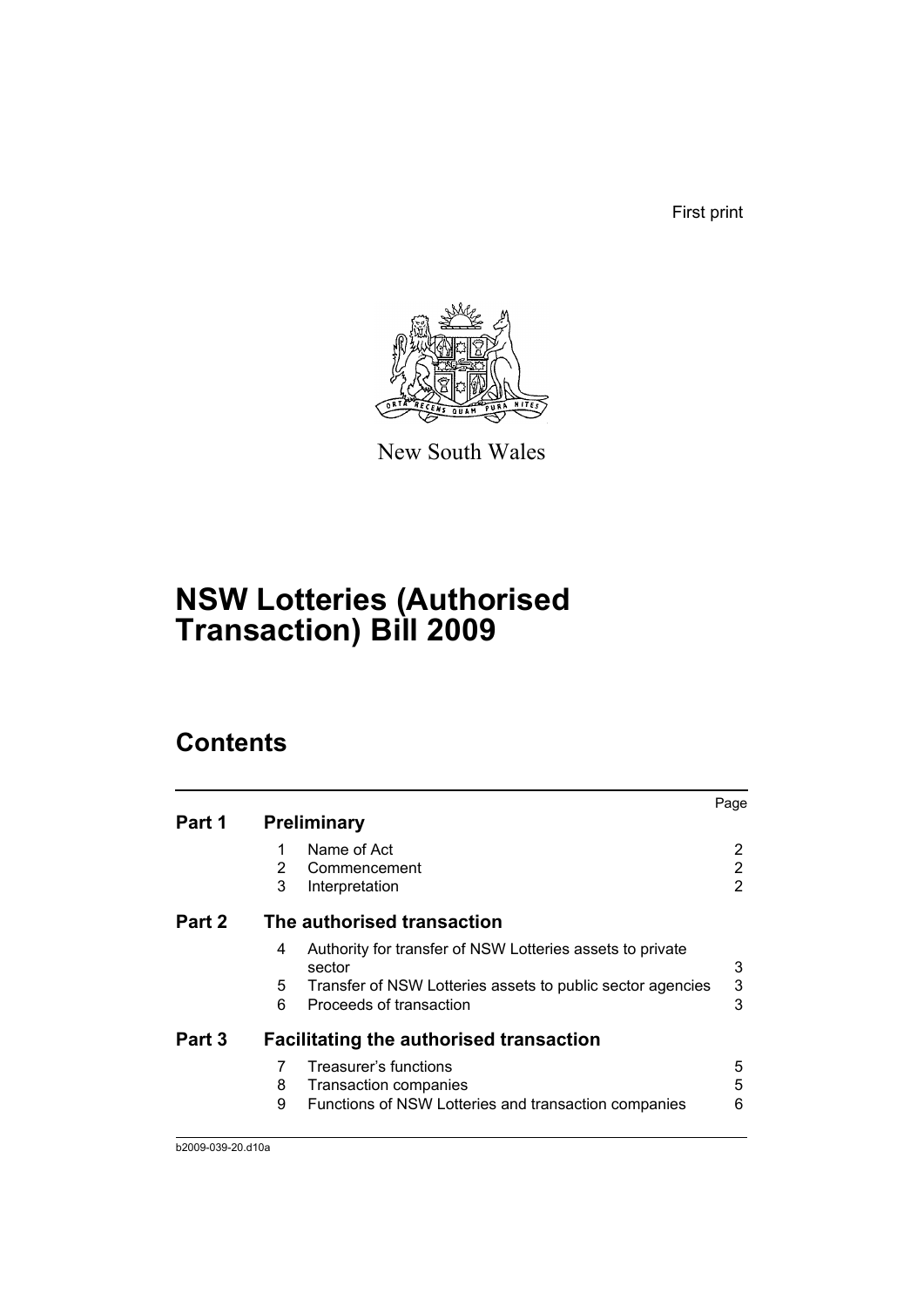Contents

|                   |                 |                                                                              | Page           |
|-------------------|-----------------|------------------------------------------------------------------------------|----------------|
|                   | 10              | Direction and control of NSW Lotteries and transaction                       |                |
|                   |                 | companies                                                                    | 6              |
|                   | 11              | <b>Establishment of Lotteries Assets Ministerial</b>                         | 7              |
|                   | 12 <sub>2</sub> | <b>Holding Corporation</b><br>Vesting orders                                 | 7              |
|                   | 13              | <b>Employee protections</b>                                                  | $\overline{7}$ |
|                   | 14              | State taxes                                                                  | $\overline{7}$ |
|                   | 15              | Contracts for sale of land                                                   | 8              |
| Part 4            |                 | <b>Miscellaneous</b>                                                         |                |
|                   | 16              | Release of information by Auditor-General                                    | 9              |
|                   | 17              | Delegation                                                                   | 9              |
|                   | 18              | Act to bind State and other jurisdictions                                    | 9              |
|                   | 19              | General relationship of Act with other State legislation                     | 9              |
|                   | 20              | Extraterritorial operation of Act                                            | 10             |
|                   | 21              | Construction of Act and instruments so as not to exceed<br>legislative power | 10             |
|                   | 22              | Protection of contractual and other obligations                              | 11             |
|                   | 23              | Compensation not payable                                                     | 12             |
|                   | 24              | Certificate evidence                                                         | 13             |
|                   | 25              | Regulations                                                                  | 13             |
|                   | 26              | Savings and transitional regulations                                         | 13             |
|                   | 27              | Repeal of New South Wales Lotteries Corporatisation                          |                |
|                   |                 | Act 1996 No 85                                                               | 13             |
| <b>Schedule 1</b> |                 | Interpretative provisions                                                    | 14             |
| <b>Schedule 2</b> |                 | <b>Corporate conversion of NSW Lotteries</b>                                 | 17             |
| <b>Schedule 3</b> |                 | Vesting of assets, rights and liabilities                                    | 19             |
| <b>Schedule 4</b> |                 | <b>Employee protections</b>                                                  | 22             |
| <b>Schedule 5</b> |                 | <b>Amendment of Acts</b>                                                     | 26             |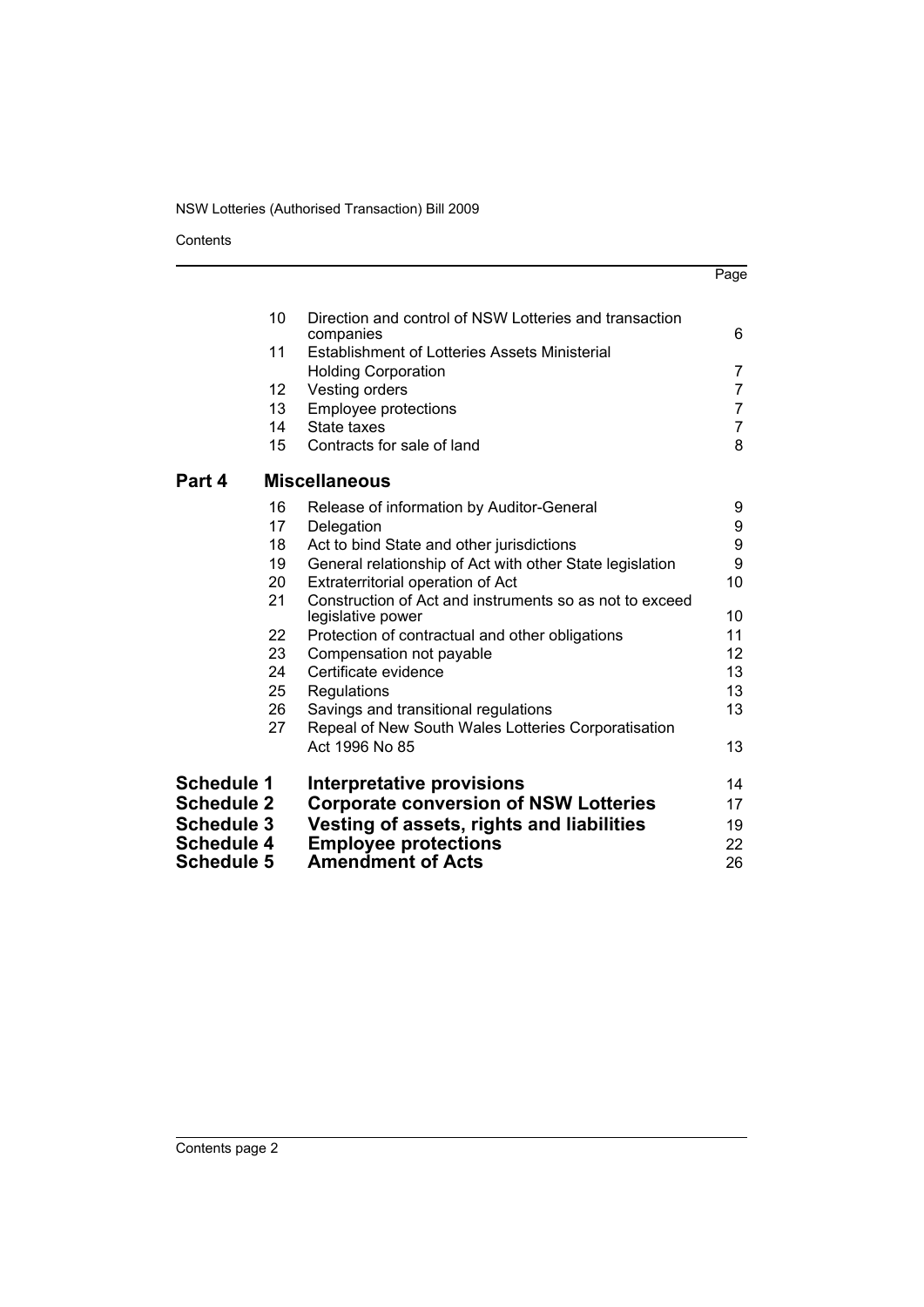

New South Wales

# **NSW Lotteries (Authorised Transaction) Bill 2009**

No , 2009

## **A Bill for**

An Act to provide for the transfer of the business of New South Wales Lotteries Corporation, and for other purposes.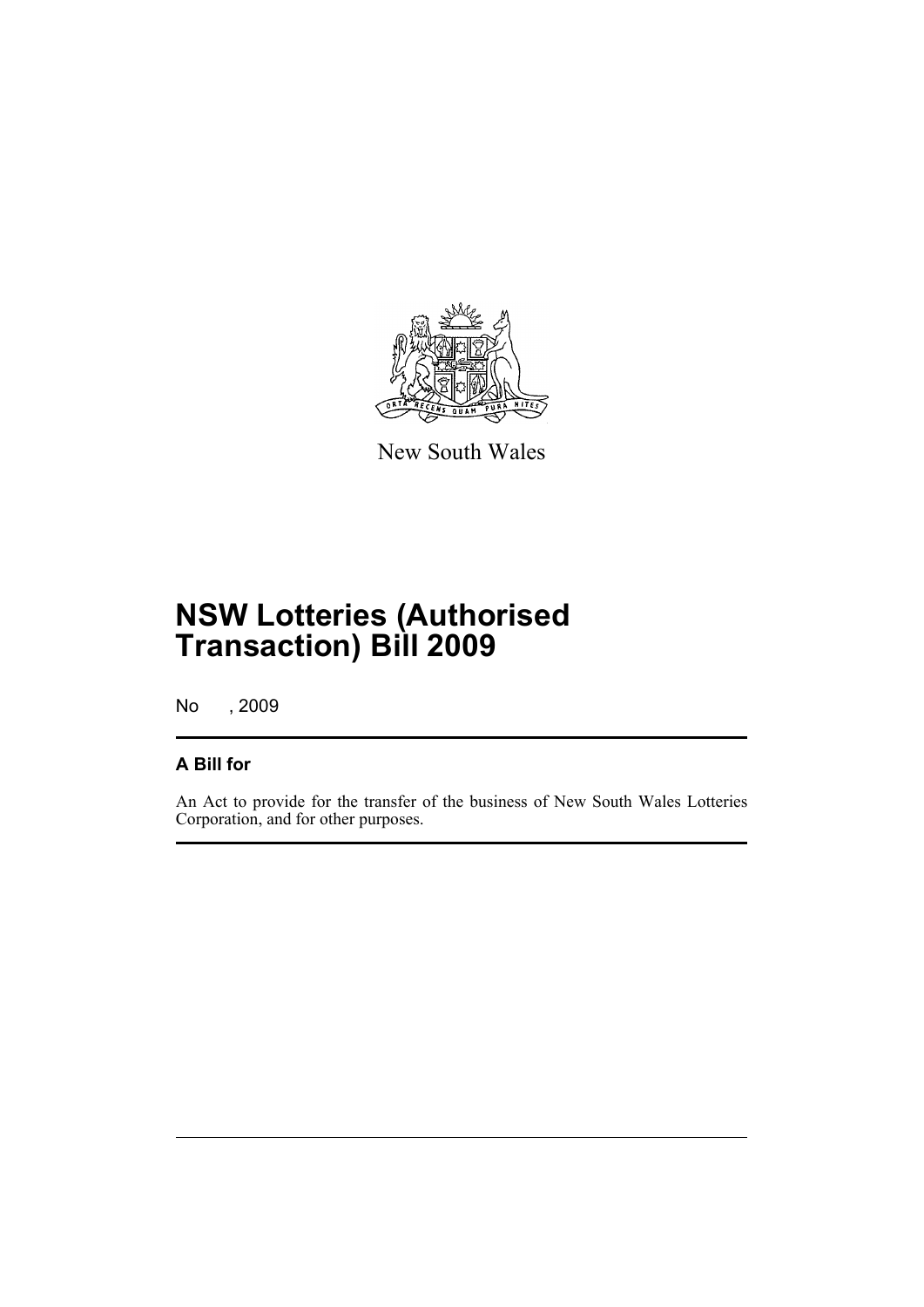Part 1 Preliminary

<span id="page-9-3"></span><span id="page-9-2"></span><span id="page-9-1"></span><span id="page-9-0"></span>

|              |     | The Legislature of New South Wales enacts:                                                                 | 1              |
|--------------|-----|------------------------------------------------------------------------------------------------------------|----------------|
|              |     | <b>Part 1 Preliminary</b>                                                                                  | 2              |
| 1            |     | Name of Act                                                                                                | 3              |
|              |     | This Act is the NSW Lotteries (Authorised Transaction) Act 2009.                                           | 4              |
| $\mathbf{2}$ |     | <b>Commencement</b>                                                                                        | 5              |
|              |     | This Act commences on a day or days to be appointed by proclamation.                                       | 6              |
| 3            |     | Interpretation                                                                                             | $\overline{7}$ |
|              | (1) | <b>Key definitions</b>                                                                                     | 8              |
|              |     | In this Act:                                                                                               | 9              |
|              |     | <i>authorised transaction</i> means the transfer of NSW Lotteries assets<br>authorised by Part 2.          | 10<br>11       |
|              |     | <b>NSW Lotteries</b> means New South Wales Lotteries Corporation                                           | 12             |
|              |     | constituted by the New South Wales Lotteries Corporatisation Act<br>1996.                                  | 13<br>14       |
|              |     | <i>NSW Lotteries assets</i> means assets, rights and liabilities of NSW<br>Lotteries.                      | 15<br>16       |
|              | (2) | Other interpretative provisions                                                                            | 17             |
|              |     | Expressions used in this Act that are defined in Schedule 1 have the<br>meanings set out in that Schedule. | 18<br>19       |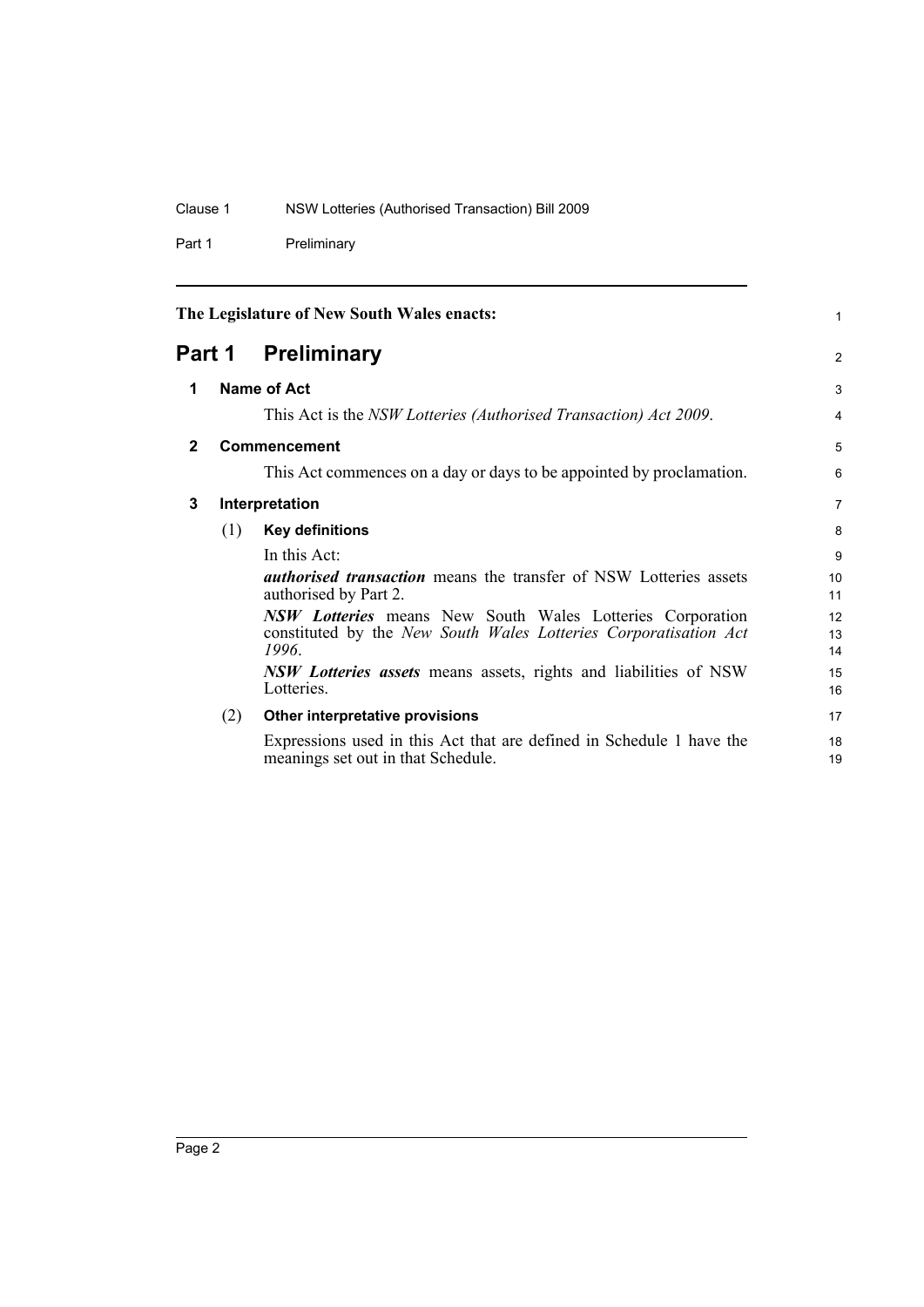| NSW Lotteries (Authorised Transaction) Bill 2009 | Clause 4 |
|--------------------------------------------------|----------|
| The authorised transaction                       | Part 2   |

<span id="page-10-3"></span><span id="page-10-2"></span><span id="page-10-1"></span><span id="page-10-0"></span>

| Part 2 |     | The authorised transaction                                                                                                                                                                                                                                                                     | 1                          |
|--------|-----|------------------------------------------------------------------------------------------------------------------------------------------------------------------------------------------------------------------------------------------------------------------------------------------------|----------------------------|
| 4      |     | Authority for transfer of NSW Lotteries assets to private sector                                                                                                                                                                                                                               | $\overline{c}$             |
|        |     | This Act authorises the transfer to the private sector of any NSW<br>Lotteries assets.                                                                                                                                                                                                         | 3<br>4                     |
| 5      |     | Transfer of NSW Lotteries assets to public sector agencies                                                                                                                                                                                                                                     | 5                          |
|        |     | This Act authorises the transfer of any NSW Lotteries assets to one or<br>more public sector agencies.                                                                                                                                                                                         | 6<br>7                     |
| 6      |     | <b>Proceeds of transaction</b>                                                                                                                                                                                                                                                                 | 8                          |
|        | (1) | The proceeds of the transfer of NSW Lotteries assets to the private<br>sector pursuant to the authorised transaction (the transaction proceeds)<br>belong to and are payable directly to the State.                                                                                            | 9<br>10<br>11              |
|        | (2) | The transaction proceeds paid to the State are to be paid into the<br>Consolidated Fund.                                                                                                                                                                                                       | 12<br>13                   |
|        | (3) | The following deductions are authorised to be made from the<br>transaction proceeds:                                                                                                                                                                                                           | 14<br>15                   |
|        |     | deduction of such amounts as the Treasurer approves to repay<br>(a)<br>debt and satisfy other liabilities of a public sector agency in<br>respect of NSW Lotteries assets transferred for the purposes of<br>the authorised transaction,                                                       | 16<br>17<br>18<br>19       |
|        |     | deduction of such amounts as the Treasurer approves to<br>(b)<br>reimburse public sector agencies for payments made by them in<br>respect of any tax, duty, fee or charge imposed by any Act or law<br>of the State or any other jurisdiction in connection with a<br>transaction arrangement, | 20<br>21<br>22<br>23<br>24 |
|        |     | deduction of such amounts as the Treasurer approves to satisfy<br>(c)<br>any liability of a public sector agency arising under or in<br>connection with a transaction arrangement,                                                                                                             | 25<br>26<br>27             |
|        |     | deduction of such amounts as the Treasurer approves to meet<br>(d)<br>expenses reasonably incurred by public sector agencies for the<br>purposes of the authorised transaction.                                                                                                                | 28<br>29<br>30             |
|        | (4) | The transaction proceeds do not include any amount certified by the<br>Treasurer to have been paid to a public sector agency as a tax, duty, fee<br>or charge imposed by any Act or law of the State in connection with a<br>transaction arrangement.                                          | 31<br>32<br>33<br>34       |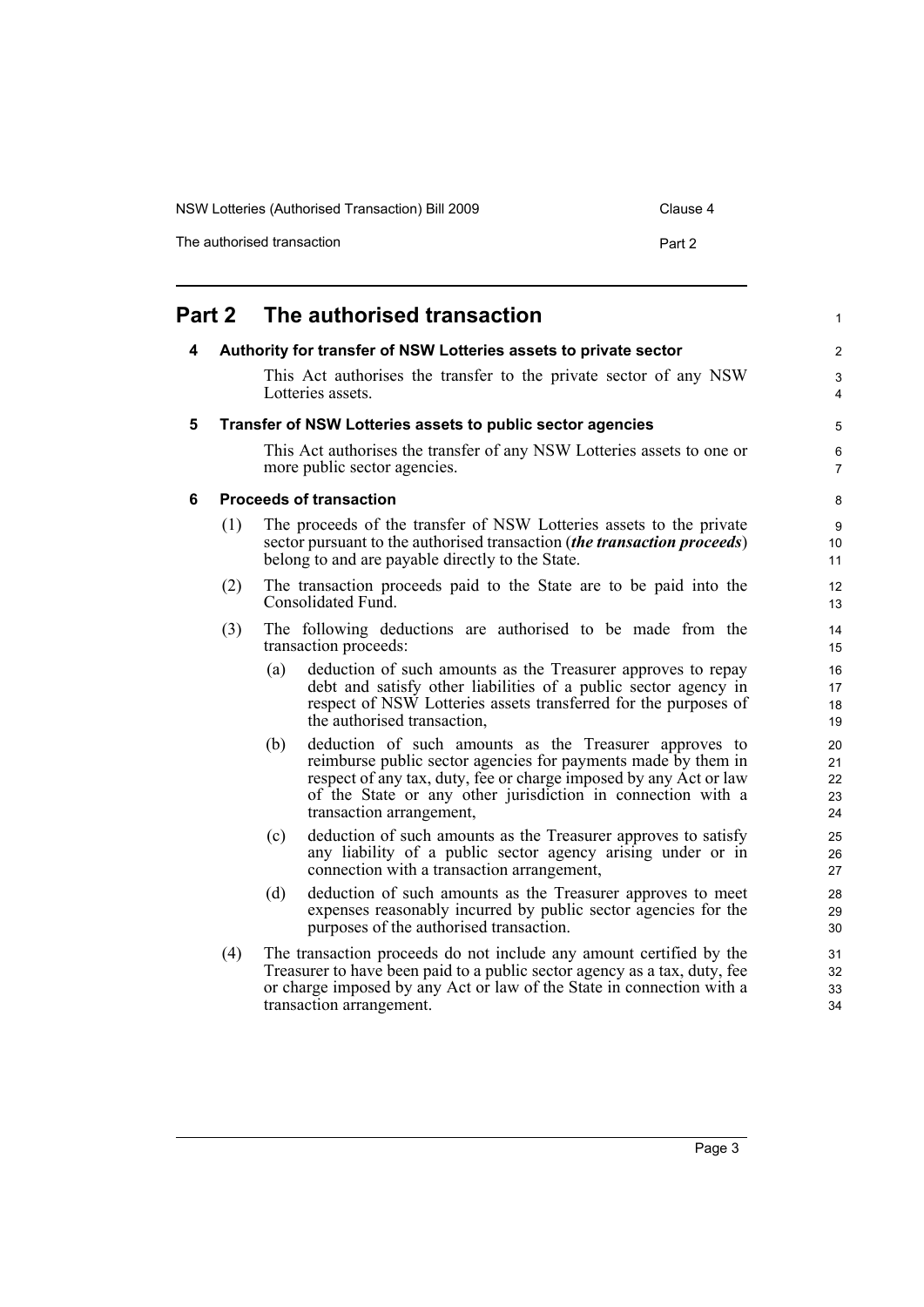Part 2 The authorised transaction

- (5) The deductions authorised to be made from the transaction proceeds may be made before payment of the transaction proceeds into the Consolidated Fund or may be made by payment from the Consolidated Fund.
- (6) The requirements of this section do not affect the validity of a transaction arrangement.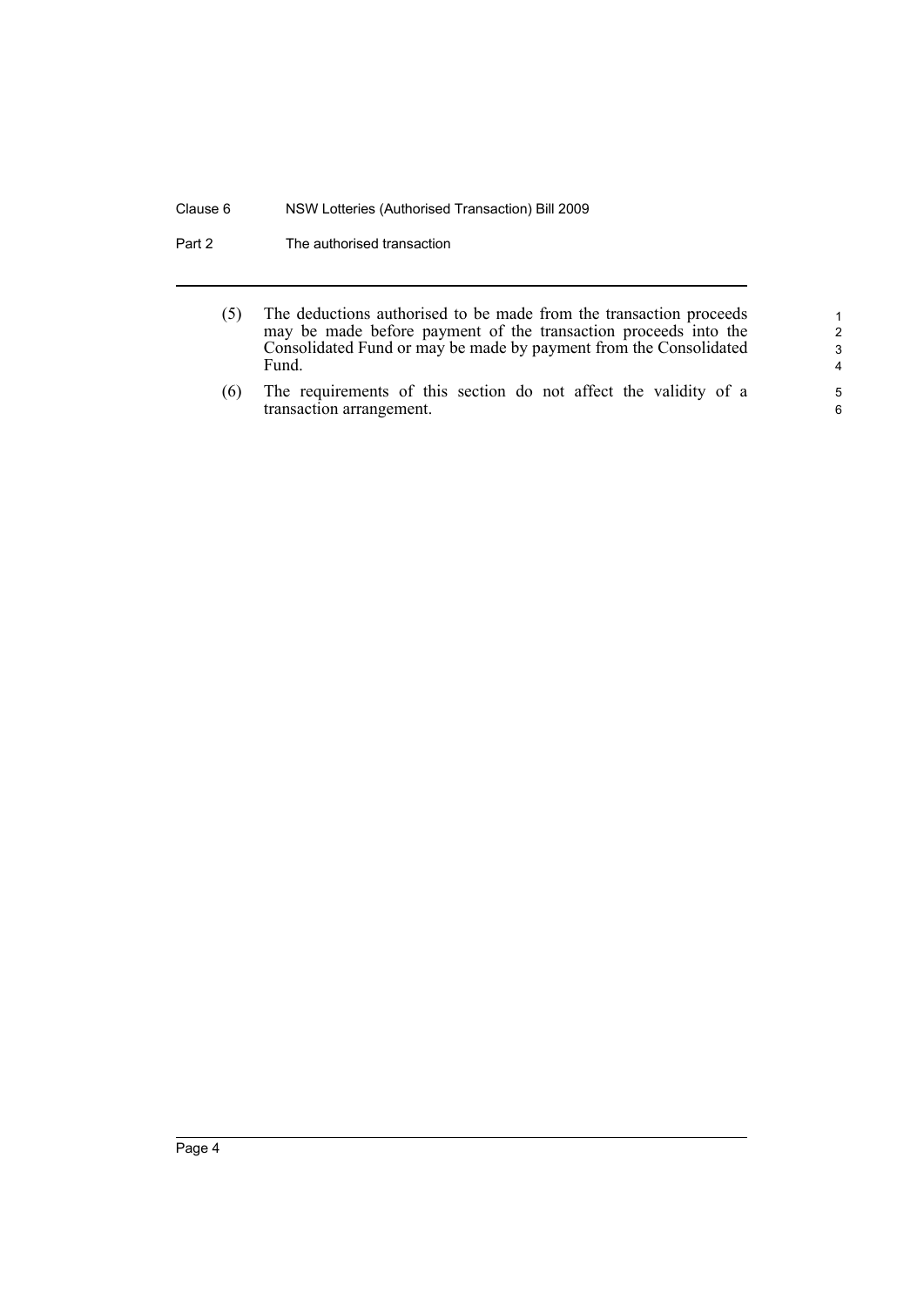NSW Lotteries (Authorised Transaction) Bill 2009 Clause 7

Facilitating the authorised transaction example of the Part 3

<span id="page-12-2"></span><span id="page-12-1"></span><span id="page-12-0"></span>

| Part 3 |     | <b>Facilitating the authorised transaction</b>                                                                                                                                                                                                                                                                                                            | 1                                                |
|--------|-----|-----------------------------------------------------------------------------------------------------------------------------------------------------------------------------------------------------------------------------------------------------------------------------------------------------------------------------------------------------------|--------------------------------------------------|
| 7      |     | <b>Treasurer's functions</b>                                                                                                                                                                                                                                                                                                                              | 2                                                |
|        |     | The Treasurer has and may exercise all such functions as are necessary<br>or convenient for the purposes of the authorised transaction. The<br>functions conferred on the Treasurer by any other provision of this Act<br>do not limit the Treasurer's functions under this section.                                                                      | 3<br>$\overline{\mathbf{4}}$<br>$\mathbf 5$<br>6 |
| 8      |     | <b>Transaction companies</b>                                                                                                                                                                                                                                                                                                                              | 7                                                |
|        | (1) | The Treasurer may for the purposes of the authorised transaction<br>establish, or direct the establishment of, companies as <i>transaction</i><br><i>companies</i> in any of the following ways:                                                                                                                                                          | 8<br>9<br>10                                     |
|        |     | the formation or acquisition by or on behalf of the State or a SOC<br>(a)<br>of a company limited by shares, so that all the issued shares in the<br>company are held by or on behalf of the State or a SOC (or both),                                                                                                                                    | 11<br>12<br>13                                   |
|        |     | the formation or acquisition of a company as a wholly owned<br>(b)<br>subsidiary company of a transaction company,                                                                                                                                                                                                                                        | 14<br>15                                         |
|        |     | the conversion of NSW Lotteries into a company limited by<br>(c)<br>shares as provided by Schedule 2.                                                                                                                                                                                                                                                     | 16<br>17                                         |
|        | (2) | A transaction company that is a public sector agency may be converted<br>from one kind of company to any other kind of company.                                                                                                                                                                                                                           | 18<br>19                                         |
|        | (3) | Except by express agreement with the Treasurer:<br>a transaction company is not and does not represent the State, and<br>(a)<br>(b)<br>the debts, liabilities and obligations of a transaction company are<br>not guaranteed by the State.                                                                                                                | 20<br>21<br>22<br>23                             |
|        | (4) | The Treasurer may act for or on behalf of the State, a SOC or a<br>transaction company that is a public sector agency in connection with<br>the rights, privileges and benefits, and the duties, liabilities and<br>obligations of the State, the SOC or the transaction company as the<br>holder of shares or other securities in a transaction company. | 24<br>25<br>26<br>27<br>28                       |
|        | (5) | Shares and other securities in a transaction company that is a public<br>sector agency may be issued, sold or transferred in accordance with the<br>directions of the Treasurer.                                                                                                                                                                          | 29<br>30<br>31                                   |
|        | (6) | The Treasurer may on behalf of the State, a SOC or a transaction<br>company that is a public sector agency enter into and carry out<br>transaction arrangements for the issue, sale or transfer of shares and                                                                                                                                             | 32<br>33<br>34                                   |

other securities in a transaction company.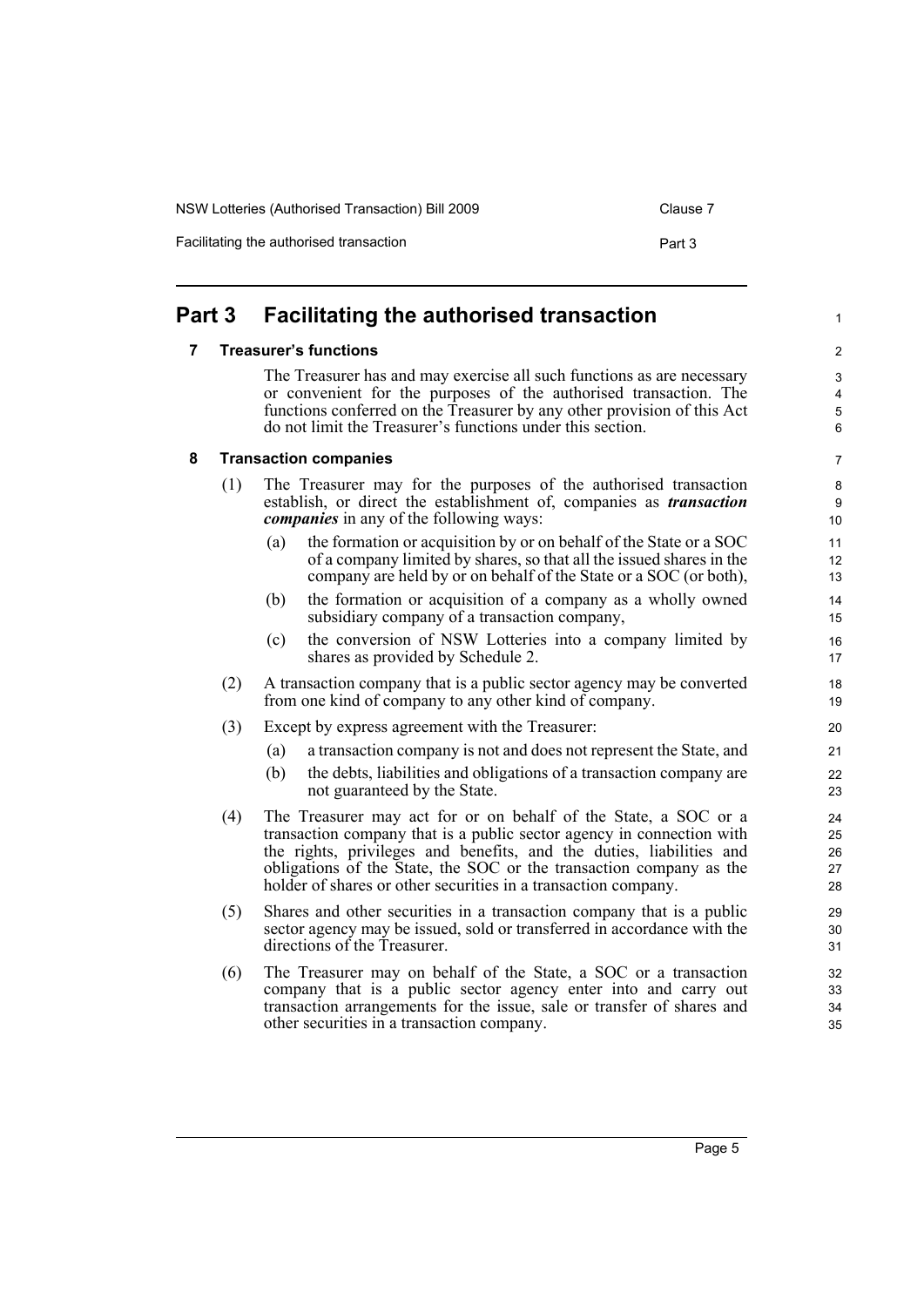Part 3 Facilitating the authorised transaction

### <span id="page-13-0"></span>**9 Functions of NSW Lotteries and transaction companies**

(1) NSW Lotteries and any transaction company have and may exercise all such functions as are necessary or convenient for the purposes of the authorised transaction.

- (2) The functions conferred by this section are in addition to any other functions that NSW Lotteries or a transaction company has apart from this section and those other functions do not prevent or otherwise limit the exercise of the additional functions conferred by this section.
- (3) The Treasurer may act for and on behalf of and in the name of NSW Lotteries or any transaction company (while it is a public sector agency) in the exercise of any of its functions for the purposes of the authorised transaction.

### <span id="page-13-1"></span>**10 Direction and control of NSW Lotteries and transaction companies**

- (1) NSW Lotteries and any transaction company (while it is a public sector agency) are subject to the direction and control of the Treasurer in the exercise of any of their functions for the purposes of the authorised transaction.
- (2) The Treasurer may give directions for the purposes of the authorised transaction to NSW Lotteries and to any transaction company, and to the directors and other officers of NSW Lotteries or a transaction company. Any such directions must be complied with by NSW Lotteries, the transaction company or the directors or other officers concerned.
- (3) Directions to a transaction company (or its directors and other officers) can only be given and are only required to be complied with while the transaction company is a public sector agency.
- (4) The power to give directions under this section extends to directions with respect to the way in which NSW Lotteries or a transaction company is to conduct its business and other affairs.
- (5) Action taken by NSW Lotteries to comply with a direction of the Treasurer under this Act does not require the approval of the voting shareholders or portfolio Minister of NSW Lotteries.
- (6) Anything done or omitted to be done by a director or other officer of NSW Lotteries or a transaction company in complying with a direction given by the Treasurer under this Act does not subject the director or officer personally to any action, liability, claim or demand.
- (7) The provisions of this section are declared to be Corporations legislation displacement provisions for the purposes of section 5G of the Corporations Act.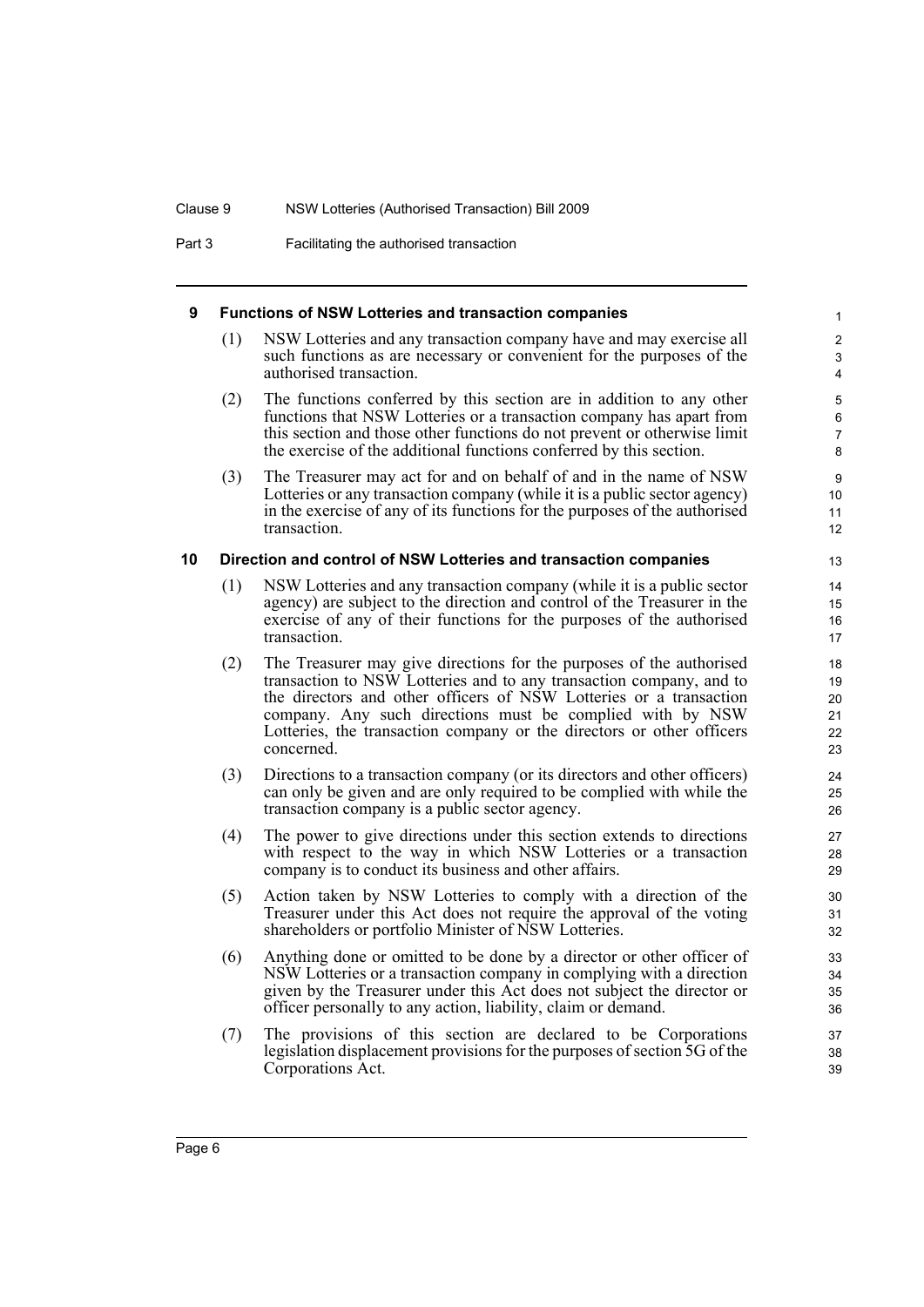| NSW Lotteries (Authorised Transaction) Bill 2009 | Clause 11 |
|--------------------------------------------------|-----------|
| Facilitating the authorised transaction          | Part 3    |

<span id="page-14-3"></span><span id="page-14-2"></span><span id="page-14-1"></span><span id="page-14-0"></span>

| 11 | <b>Establishment of Lotteries Assets Ministerial Holding Corporation</b> |                       |                                                                                                                                                                                                                                                                                                | 1                              |
|----|--------------------------------------------------------------------------|-----------------------|------------------------------------------------------------------------------------------------------------------------------------------------------------------------------------------------------------------------------------------------------------------------------------------------|--------------------------------|
|    | (1)                                                                      |                       | There is constituted by this Act a corporation with the corporate name<br>of the Lotteries Assets Ministerial Holding Corporation.                                                                                                                                                             | $\overline{2}$<br>3            |
|    | (2)                                                                      |                       | The affairs of the Corporation are to be managed by the Treasurer who<br>may authorise another Minister to exercise functions in relation to<br>particular assets, rights and liabilities.                                                                                                     | 4<br>5<br>6                    |
|    | (3)                                                                      |                       | Any act, matter or thing done in the name of, or on behalf of, the<br>Corporation by the Treasurer or a Minister authorised by the Treasurer,<br>or with the authority of the Treasurer or any such Minister, is taken to<br>have been done by the Corporation.                                | $\overline{7}$<br>8<br>9<br>10 |
|    | (4)                                                                      |                       | The Corporation has the functions conferred or imposed on it by or<br>under this or any other Act.                                                                                                                                                                                             | 11<br>12                       |
|    | (5)                                                                      |                       | The functions of the Corporation are:                                                                                                                                                                                                                                                          | 13                             |
|    |                                                                          | (a)                   | to hold, on behalf of the Crown, NSW Lotteries assets acquired<br>by it or transferred to it by or under this or any other Act, and                                                                                                                                                            | 14<br>15                       |
|    |                                                                          | (b)                   | to carry on any activities or business that relate to any NSW<br>Lotteries assets held by it, including demanding, collecting and<br>receiving charges, levies, rates, royalties and fees, and                                                                                                 | 16<br>17<br>18                 |
|    |                                                                          | (c)                   | such other functions for the purposes of the authorised<br>transaction as may be prescribed by the regulations.                                                                                                                                                                                | 19<br>20                       |
| 12 |                                                                          | <b>Vesting orders</b> |                                                                                                                                                                                                                                                                                                | 21                             |
|    |                                                                          |                       | The Treasurer may make vesting orders under Schedule 3 for the<br>purposes of the authorised transaction.                                                                                                                                                                                      | 22<br>23                       |
| 13 |                                                                          |                       | <b>Employee protections</b>                                                                                                                                                                                                                                                                    | 24                             |
|    |                                                                          |                       | Schedule 4 contains provisions relating to the transfer of employees of<br>NSW Lotteries for the purposes of the authorised transaction.                                                                                                                                                       | 25<br>26                       |
| 14 |                                                                          | <b>State taxes</b>    |                                                                                                                                                                                                                                                                                                | 27                             |
|    | (1)                                                                      |                       | In this section:                                                                                                                                                                                                                                                                               | 28                             |
|    |                                                                          |                       | <i>relevant matter</i> means any of the following:                                                                                                                                                                                                                                             | 29                             |
|    |                                                                          | (a)                   | the transfer of NSW Lotteries assets for the purposes of the<br>authorised transaction,                                                                                                                                                                                                        | 30<br>31                       |
|    |                                                                          | (b)                   | a vesting of assets, rights or liabilities by operation of Schedule 3<br>(Vesting of assets, rights and liabilities) and anything certified by<br>the Treasurer as having been done in consequence of such a<br>vesting (for example, the transfer or registration of an interest in<br>land), | 32<br>33<br>34<br>35<br>36     |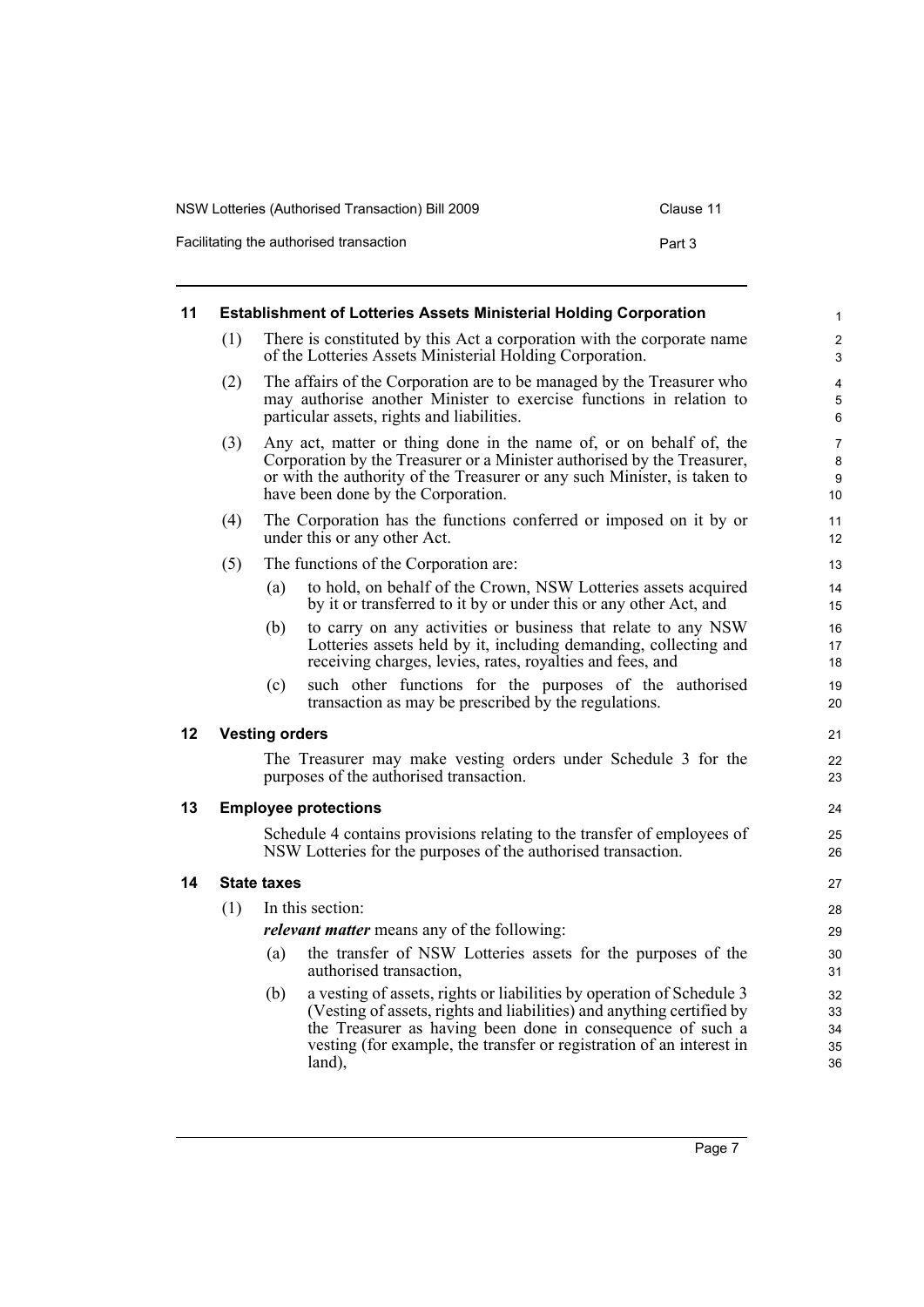## Clause 15 NSW Lotteries (Authorised Transaction) Bill 2009

Part 3 **Facilitating the authorised transaction** 

<span id="page-15-0"></span>

|    |     | (c)     | the issue, disposal or purchase of shares or other securities in a<br>company for the purposes of the authorised transaction,                                                                                                                 | 1<br>$\overline{2}$      |
|----|-----|---------|-----------------------------------------------------------------------------------------------------------------------------------------------------------------------------------------------------------------------------------------------|--------------------------|
|    |     | (d)     | any matter connected with the corporate conversion of NSW<br>Lotteries for the purposes of the authorised transaction,                                                                                                                        | 3<br>4                   |
|    |     | (e)     | such other matters for the purposes of the authorised transaction<br>as may be prescribed by the regulations.                                                                                                                                 | 5<br>6                   |
|    |     |         | <b>State tax</b> means application or registration fees, duty under the <i>Duties</i><br>Act 1997 or any other tax, duty, fee or charge imposed by any Act or law<br>of the State.                                                            | $\overline{7}$<br>8<br>9 |
|    | (2) | matter. | State tax is not payable by a public sector agency in relation to a relevant                                                                                                                                                                  | 10 <sup>°</sup><br>11    |
|    | (3) |         | State tax is not payable by a person or body (other than a public sector<br>agency) in relation to a relevant matter to such extent (if any) as the<br>Treasurer may direct by order in writing, either generally or in a<br>particular case. | 12<br>13<br>14<br>15     |
|    | (4) |         | An order may be made by the Treasurer under this section before or<br>after the liability to pay the State tax concerned accrues.                                                                                                             | 16<br>17                 |
|    | (5) |         | The Treasurer must give a copy of an order under this section to the<br>Chief Commissioner of State Revenue.                                                                                                                                  | 18<br>19                 |
| 15 |     |         | <b>Contracts for sale of land</b>                                                                                                                                                                                                             | 20                       |
|    |     |         | Section 52A (Contracts for sale of land) of the <i>Conveyancing Act 1919</i><br>does not apply to a contract for the sale of land that is entered into for<br>the purposes of the authorised transaction.                                     | 21<br>22<br>23           |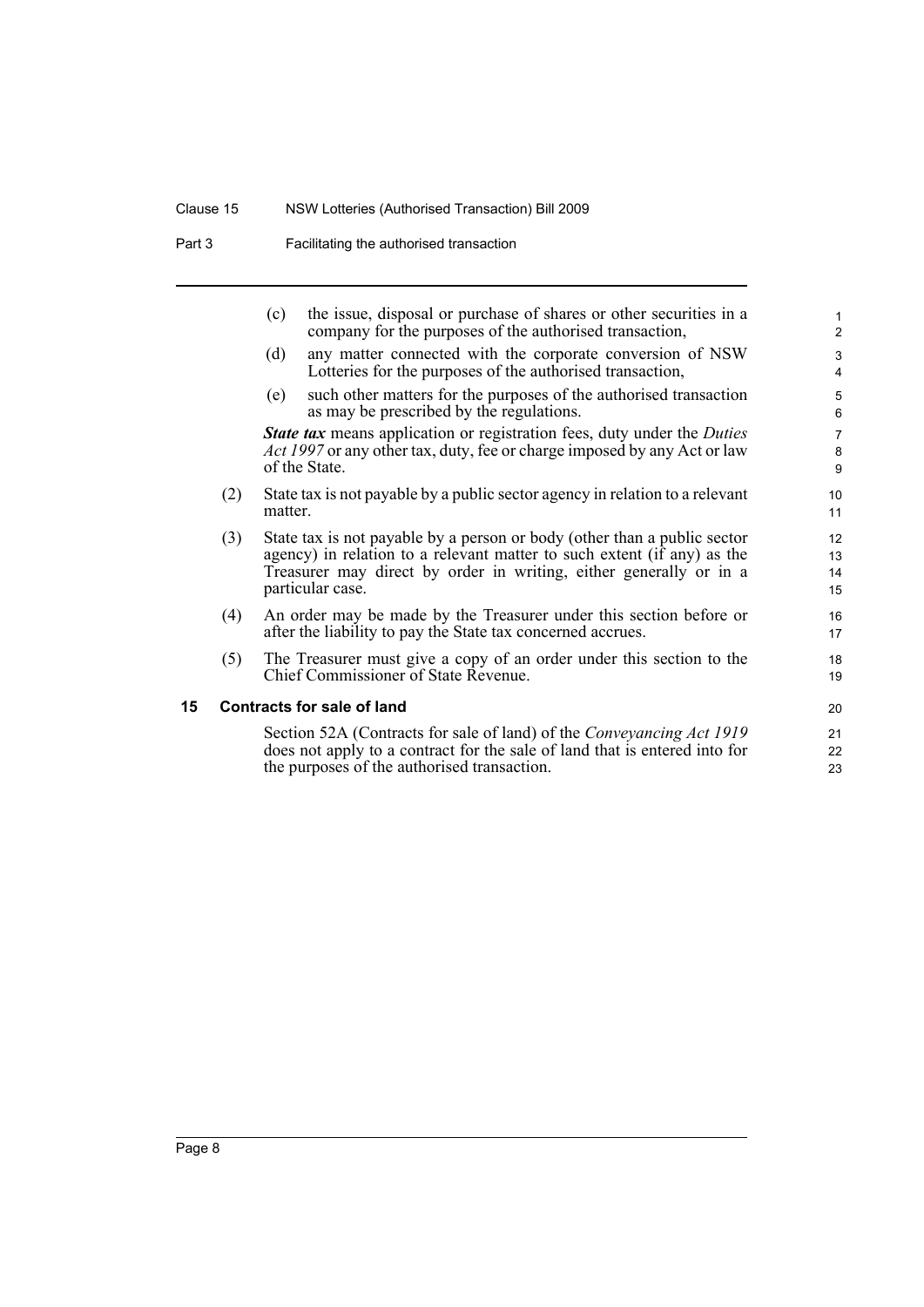NSW Lotteries (Authorised Transaction) Bill 2009 Clause 16

Miscellaneous **Part 4** 

## <span id="page-16-0"></span>**Part 4 Miscellaneous**

### <span id="page-16-1"></span>**16 Release of information by Auditor-General**

Section 38 (Secrecy) of the *Public Finance and Audit Act 1983* does not apply to or in respect of a report or communication that the Treasurer authorises the Auditor-General to make to a person for the purposes of the authorised transaction.

6 7

1

### <span id="page-16-2"></span>**17 Delegation**

The Treasurer may delegate to the Secretary of the Treasury, or to any other officer of the Government Service prescribed by the regulations, any function of the Treasurer under this Act except this power of delegation.

### <span id="page-16-3"></span>**18 Act to bind State and other jurisdictions**

- (1) This Act binds the State and, in so far as the legislative power of the Parliament of New South Wales permits, the other States, the Territories and the Commonwealth.
- (2) Without limiting subsection (1), this Act has effect despite any privilege or immunity of the Crown in any of its capacities.
- (3) This Act does not make any State or Territory, the Commonwealth, or the Crown in any of its capacities, liable to be prosecuted for an offence.
- (4) A reference in this section to a State, Territory or the Commonwealth includes a reference to the Government of the State, Territory or Commonwealth.

### <span id="page-16-4"></span>**19 General relationship of Act with other State legislation**

- (1) None of the following provisions operate to prevent, restrict or otherwise limit the carrying out of the authorised transaction or the exercise of a function for the purposes of the authorised transaction:
	- (a) any provision of the *State Owned Corporations Act 1989* or the *New South Wales Lotteries Corporatisation Act 1996*,
	- (b) any provision of the constitution of NSW Lotteries or a subsidiary of NSW Lotteries.
- (2) In the event of any inconsistency between the provisions of this Act or the regulations and a provision of any other State legislation that is prescribed by the regulations as an inconsistent provision for the purposes of this section, the provisions of this Act or the regulations (as the case may be) prevail to the extent of the inconsistency.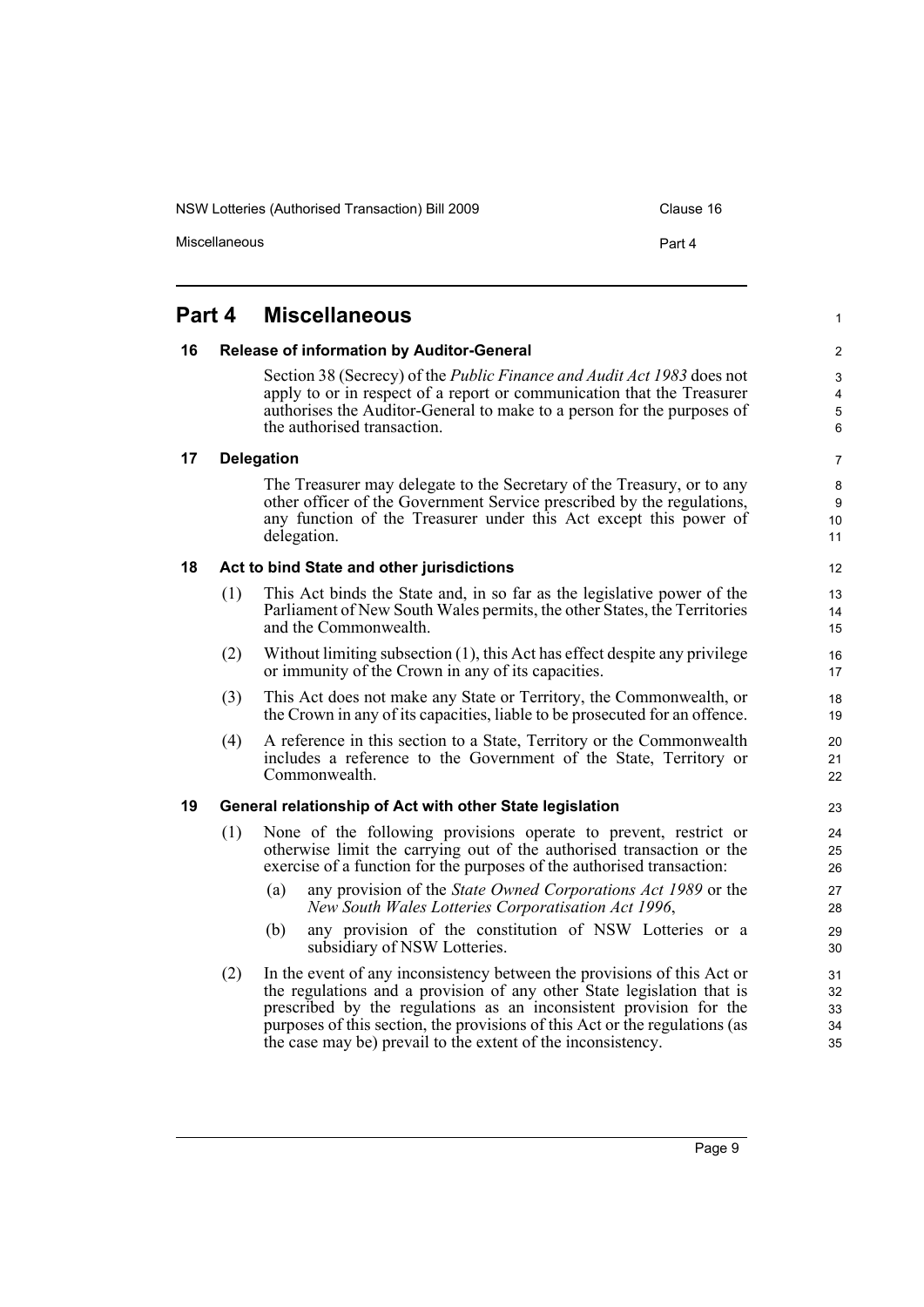Part 4 Miscellaneous

### <span id="page-17-0"></span>**20 Extraterritorial operation of Act**

<span id="page-17-1"></span>

| 20 |       |     | <b>Extraterritorial operation of Act</b>                                                                                                                                                                                                                                                                                                                                                                                                                       | $\mathbf{1}$                                                    |
|----|-------|-----|----------------------------------------------------------------------------------------------------------------------------------------------------------------------------------------------------------------------------------------------------------------------------------------------------------------------------------------------------------------------------------------------------------------------------------------------------------------|-----------------------------------------------------------------|
|    | (1)   |     | It is the intention of the Parliament of New South Wales that the<br>operation of this Act should, as far as possible, include operation in<br>relation to the following:                                                                                                                                                                                                                                                                                      | $\boldsymbol{2}$<br>$\ensuremath{\mathsf{3}}$<br>$\overline{4}$ |
|    |       | (a) | things situated in or outside the territorial limits of the State,                                                                                                                                                                                                                                                                                                                                                                                             | 5                                                               |
|    |       | (b) | acts, transactions and matters done, entered into or occurring in<br>or outside the territorial limits of the State,                                                                                                                                                                                                                                                                                                                                           | 6<br>$\overline{7}$                                             |
|    |       | (c) | things, acts, transactions and matters (wherever situated, done,<br>entered into or occurring) that would, apart from this Act, be<br>governed or otherwise affected by the law of another State, a<br>Territory, the Commonwealth or a foreign country.                                                                                                                                                                                                       | 8<br>9<br>10<br>11                                              |
|    | (2)   |     | Without limiting subsection $(1)$ , it is the intention of the Parliament of<br>New South Wales that the provisions of this Act have an operation in<br>relation to the things, acts, transactions and matters referred to in that<br>subsection even if the rules of private international law (whether at<br>general law or as provided by legislation) would require the application<br>of a law other than this Act instead of the provisions of this Act. | 12<br>13<br>14<br>15<br>16<br>17                                |
| 21 | power |     | Construction of Act and instruments so as not to exceed legislative                                                                                                                                                                                                                                                                                                                                                                                            | 18<br>19                                                        |
|    | (1)   |     | Unless a contrary intention appears, if a provision of this Act or an<br>instrument made under this Act:                                                                                                                                                                                                                                                                                                                                                       | 20<br>21                                                        |
|    |       | (a) | would, apart from this section, have an invalid application, but                                                                                                                                                                                                                                                                                                                                                                                               | 22                                                              |
|    |       | (b) | also has at least one valid application,                                                                                                                                                                                                                                                                                                                                                                                                                       | 23                                                              |
|    |       |     | it is the intention of the Parliament of New South Wales that the<br>provision is not to have the invalid application, but is to have every valid<br>application.                                                                                                                                                                                                                                                                                              | 24<br>25<br>26                                                  |
|    | (2)   |     | Despite subsection $(1)$ , the provision is not to have a particular valid<br>application if:                                                                                                                                                                                                                                                                                                                                                                  | 27<br>28                                                        |
|    |       | (a) | apart from this section, it is clear, taking into account the<br>provision's context and the purposes or objects underlying this<br>Act, that the provision was intended to have that valid application<br>only if every invalid application, or a particular invalid<br>application, of the provision had also been within the legislative<br>power of the Parliament of New South Wales, or                                                                  | 29<br>30<br>31<br>32<br>33<br>34                                |
|    |       | (b) | the provision's operation in relation to that valid application<br>would be different in a substantial respect from what would have<br>been its operation in relation to that valid application if every<br>invalid application, or a particular invalid application, of the<br>provision had been within the legislative power of the Parliament<br>of New South Wales.                                                                                       | 35<br>36<br>37<br>38<br>39<br>40                                |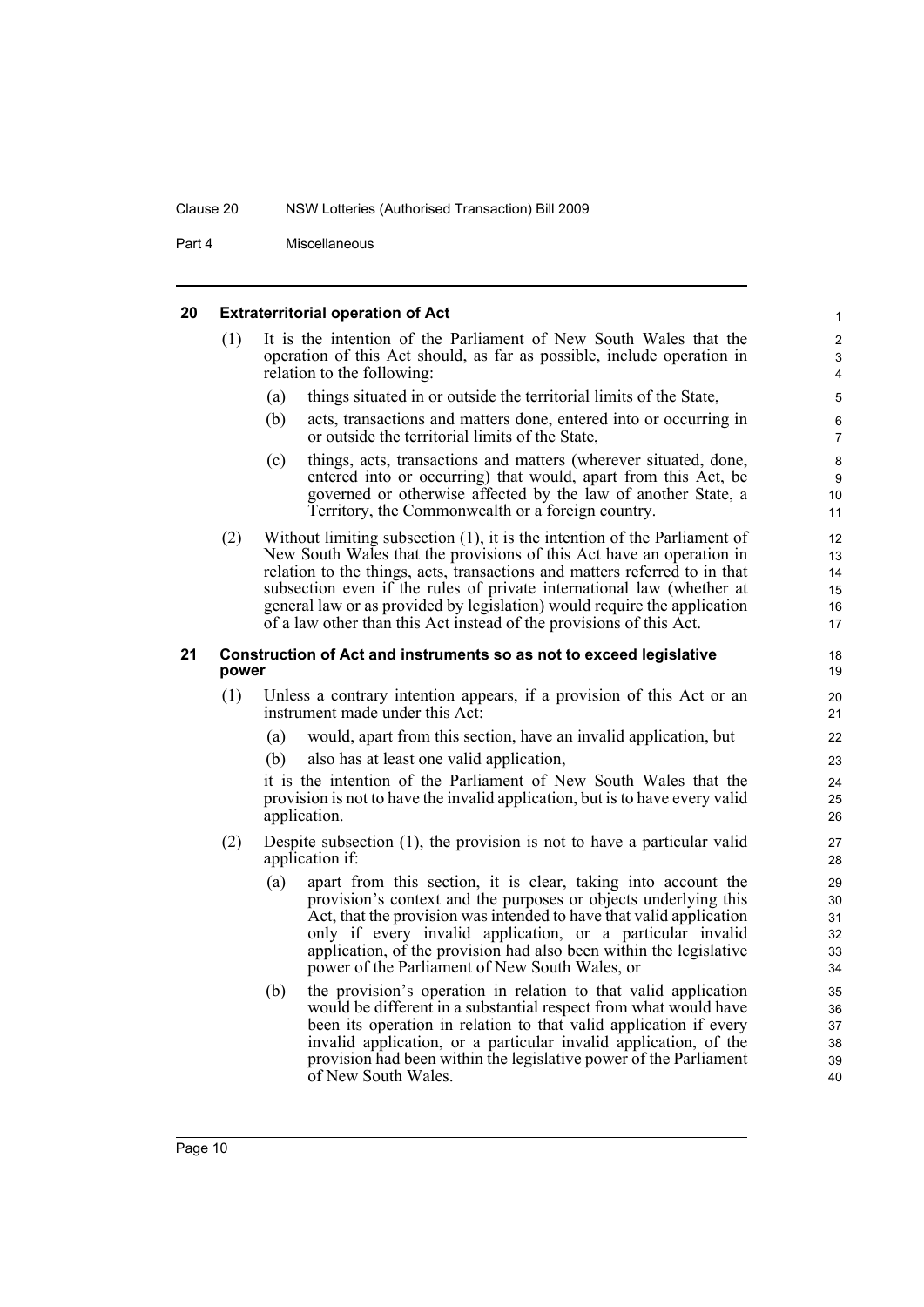| Clause 22 |  |
|-----------|--|
|-----------|--|

| Miscellaneous | Part 4 |  |
|---------------|--------|--|
|               |        |  |

<span id="page-18-0"></span>

|    | (3) |     | Subsection (2) does not limit the cases in which a contrary intention<br>may be taken to appear for the purposes of subsection (1).                                                                                                              | $\mathbf{1}$<br>$\overline{2}$ |
|----|-----|-----|--------------------------------------------------------------------------------------------------------------------------------------------------------------------------------------------------------------------------------------------------|--------------------------------|
|    | (4) |     | This section is in addition to, and not in derogation of, section 31 of the<br>Interpretation Act 1987.                                                                                                                                          | $\ensuremath{\mathsf{3}}$<br>4 |
|    | (5) |     | In this section:                                                                                                                                                                                                                                 | 5                              |
|    |     |     | <i>application</i> means an application in relation to:                                                                                                                                                                                          | 6                              |
|    |     | (a) | one or more particular persons, things, matters, places,<br>circumstances or cases, or                                                                                                                                                           | 7<br>8                         |
|    |     | (b) | one or more classes (however defined or determined) of persons,<br>things, matters, places, circumstances or cases.                                                                                                                              | $\boldsymbol{9}$<br>10         |
|    |     |     | <i>invalid application</i> , in relation to a provision, means an application<br>because of which the provision exceeds the legislative power of the<br>Parliament of New South Wales.                                                           | 11<br>12<br>13                 |
|    |     |     | <i>valid application</i> , in relation to a provision, means an application<br>which, if it were the provision's only application, would be within the<br>legislative power of the Parliament of New South Wales.                                | 14<br>15<br>16                 |
| 22 |     |     | Protection of contractual and other obligations                                                                                                                                                                                                  | 17                             |
|    | (1) |     | This section applies to the following:                                                                                                                                                                                                           | 18                             |
|    |     | (a) | the operation of this Act (including any order under this Act and<br>anything done or omitted to be done under or for the purposes of<br>this Act),                                                                                              | 19<br>20<br>21                 |
|    |     | (b) | the transfer of NSW Lotteries assets for the purposes of the<br>authorised transaction,                                                                                                                                                          | 22<br>23                       |
|    |     | (c) | the entering into or performance of obligations under a<br>transaction arrangement by a public sector agency,                                                                                                                                    | 24<br>25                       |
|    |     | (d) | a disclosure of information by, on behalf of or with the consent<br>of a public sector agency for the purposes of the authorised<br>transaction.                                                                                                 | 26<br>27<br>28                 |
|    | (2) |     | None of the matters or things to which this section applies are to be<br>regarded as:                                                                                                                                                            | 29<br>30                       |
|    |     | (a) | a breach of contract or confidence or otherwise as a civil wrong,<br><sub>or</sub>                                                                                                                                                               | 31<br>32                       |
|    |     | (b) | a breach of any instrument (including, without limitation, any<br>provision prohibiting, restricting or regulating the assignment or<br>transfer of assets, rights or liabilities) or as requiring any act to be<br>done under an instrument, or | 33<br>34<br>35<br>36           |
|    |     | (c) | giving rise to any right or remedy by a party to a contract or other<br>instrument, or as causing or permitting the termination of, or<br>exercise of rights under, any contract or other instrument, or                                         | 37<br>38<br>39                 |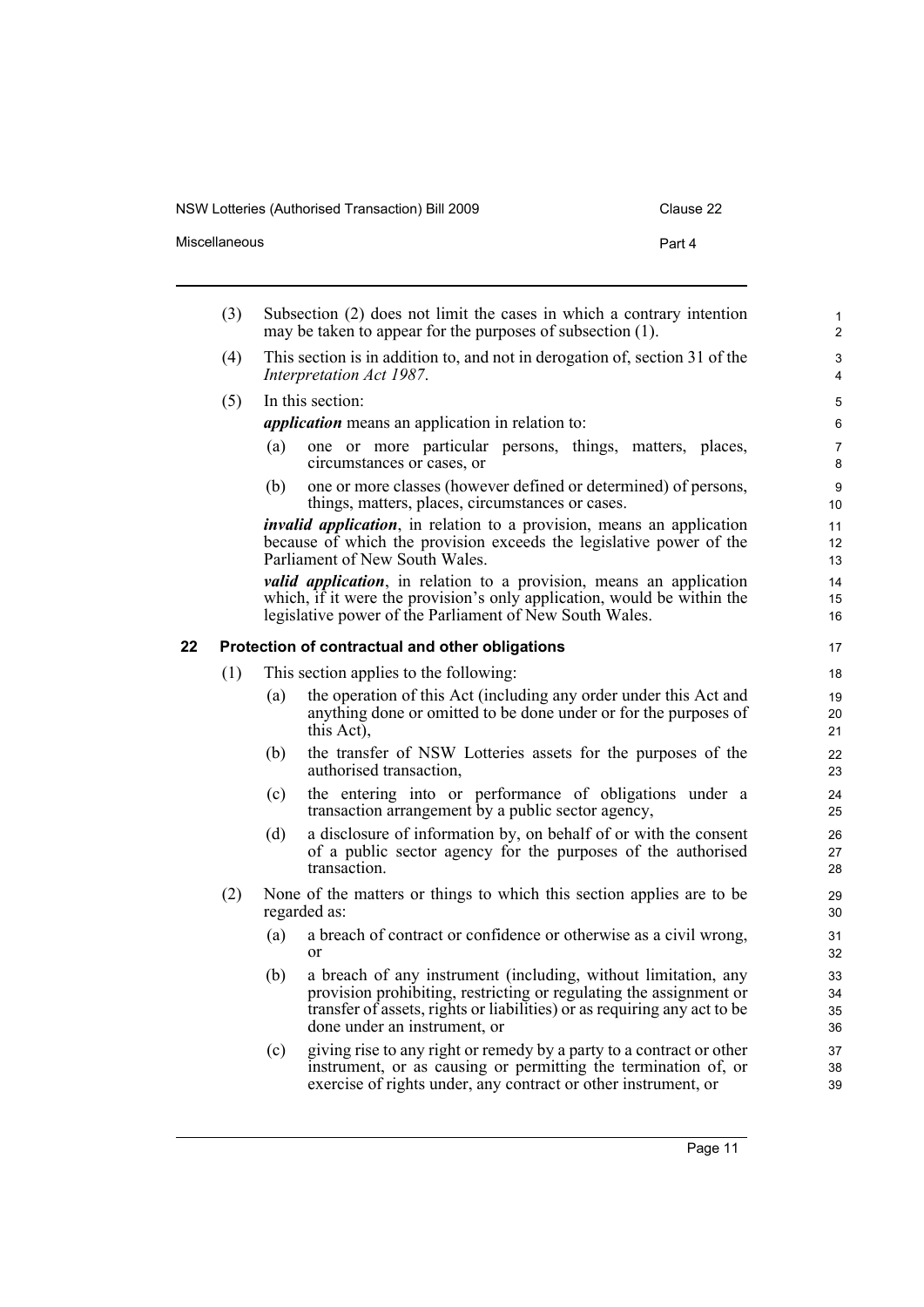### Clause 23 NSW Lotteries (Authorised Transaction) Bill 2009

Part 4 Miscellaneous

<span id="page-19-0"></span>

|    |     | (d)  | an event of default under any contract or other instrument, or                                                                                                                                                                                                                                                                                               | $\mathbf{1}$               |
|----|-----|------|--------------------------------------------------------------------------------------------------------------------------------------------------------------------------------------------------------------------------------------------------------------------------------------------------------------------------------------------------------------|----------------------------|
|    |     | (e)  | giving rise to a breach of or an offence against a provision of an<br>Act that prohibits or restricts the disclosure of information, or                                                                                                                                                                                                                      | $\mathbf{2}$<br>3          |
|    |     | (f)  | releasing a surety or other obligee wholly or in part from an<br>obligation.                                                                                                                                                                                                                                                                                 | $\overline{4}$<br>5        |
|    | (3) |      | This section does not affect the rights and obligations of the parties to a<br>transaction arrangement in respect of the performance of obligations<br>under the transaction arrangement.                                                                                                                                                                    | 6<br>7<br>8                |
|    | (4) |      | In this section:                                                                                                                                                                                                                                                                                                                                             | 9                          |
|    |     |      | <i>instrument</i> means an instrument (other than an instrument made under<br>this Act) or any other document that creates, modifies or extinguishes<br>rights or liabilities (or would do so if lodged, filed or registered in<br>accordance with any law), and includes any judgment, order, process or<br>other instrument issued by a court or tribunal. | 10<br>11<br>12<br>13<br>14 |
| 23 |     |      | <b>Compensation not payable</b>                                                                                                                                                                                                                                                                                                                              | 15                         |
|    | (1) |      | Compensation is not payable by or on behalf of the State:                                                                                                                                                                                                                                                                                                    | 16                         |
|    |     | (a)  | because of the enactment or operation of this Act, or for any<br>consequence of that enactment or operation, or                                                                                                                                                                                                                                              | 17<br>18                   |
|    |     | (b)  | because of any statement or conduct relating to the enactment of<br>this Act.                                                                                                                                                                                                                                                                                | 19<br>20                   |
|    | (2) |      | This section does not extend to compensation payable under a<br>transaction arrangement to a party to the transaction arrangement in<br>connection with the performance of obligations under the transaction<br>arrangement.                                                                                                                                 | 21<br>22<br>23<br>24       |
|    | (3) |      | In this section:                                                                                                                                                                                                                                                                                                                                             | 25                         |
|    |     |      | compensation includes damages or any other form of monetary<br>compensation.                                                                                                                                                                                                                                                                                 | 26<br>27                   |
|    |     |      | <i>conduct</i> includes any act or omission, whether unconscionable,<br>misleading, deceptive or otherwise.                                                                                                                                                                                                                                                  | 28<br>29                   |
|    |     | Act. | <i>operation of this Act</i> includes the operation of any notice or order under<br>this Act and any agreement entered into under or for the purposes of this                                                                                                                                                                                                | 30<br>31<br>32             |
|    |     |      | statement includes a representation of any kind:                                                                                                                                                                                                                                                                                                             | 33                         |
|    |     | (a)  | whether made verbally or in writing, and                                                                                                                                                                                                                                                                                                                     | 34                         |
|    |     | (b)  | whether negligent, false, misleading or otherwise.                                                                                                                                                                                                                                                                                                           | 35                         |
|    |     |      | the State means the Crown within the meaning of the Crown<br>Proceedings Act 1988, and includes a public sector agency and an                                                                                                                                                                                                                                | 36<br>37                   |

officer, employee or agent of the Crown or a public sector agency.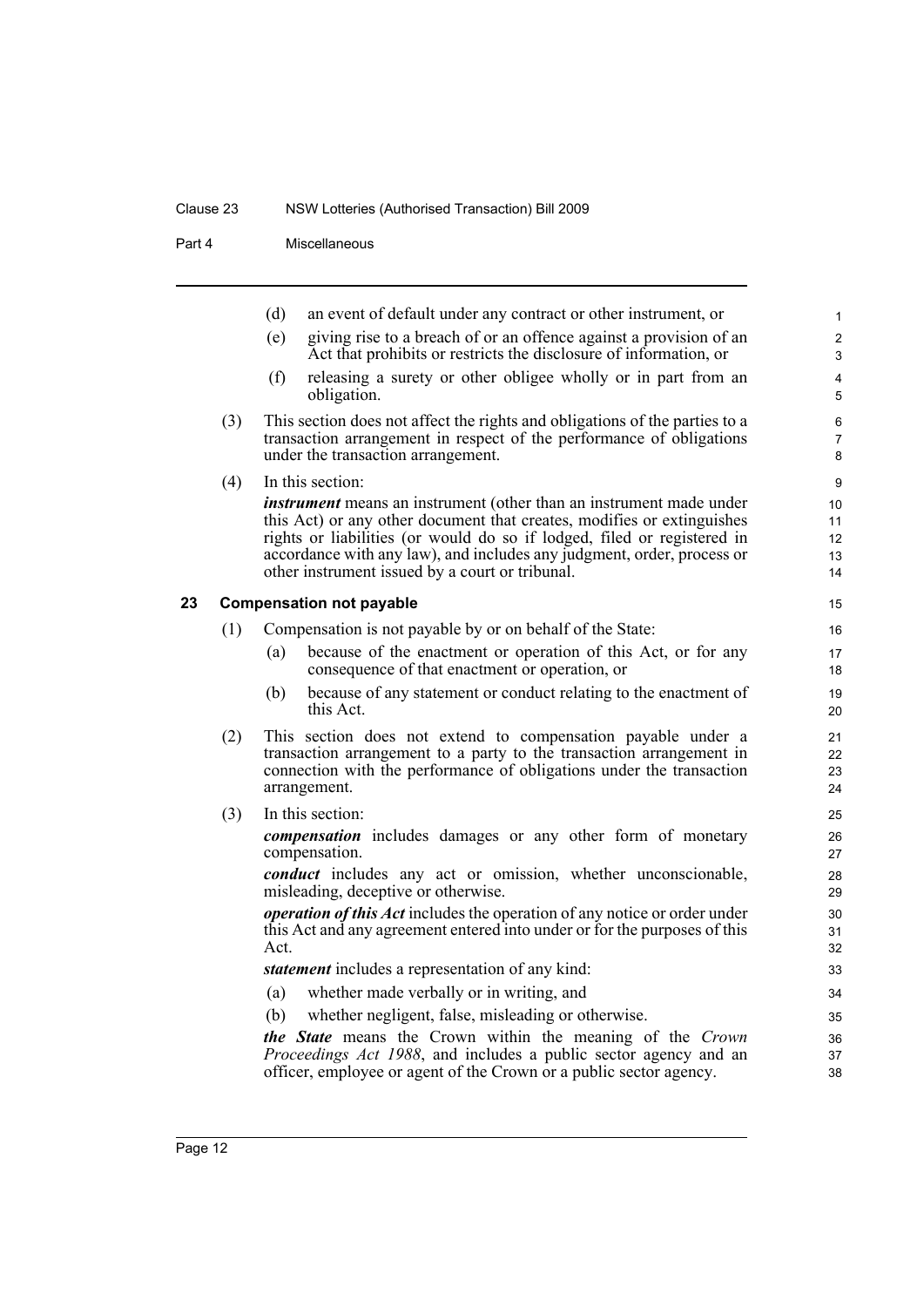NSW Lotteries (Authorised Transaction) Bill 2009 Clause 24 Miscellaneous **Part 4** 

### <span id="page-20-0"></span>**24 Certificate evidence**

A certificate purporting to be signed by the Treasurer or an officer prescribed by the regulations certifying that an order specified or referred to in the certificate is an order made by the Treasurer under a specified provision of this Act is admissible in evidence in any legal proceedings and is evidence of the matters certified.

### <span id="page-20-1"></span>**25 Regulations**

The Governor may make regulations, not inconsistent with this Act, for or with respect to any matter that by this Act is required or permitted to be prescribed or that is necessary or convenient to be prescribed for carrying out or giving effect to this Act.

### <span id="page-20-2"></span>**26 Savings and transitional regulations**

- (1) The regulations may contain provisions of a savings or transitional nature consequent on the enactment of this Act.
- (2) For the avoidance of doubt, any such provision may, if the regulations so provide, have effect despite any specified provision of this Act.
- (3) Any such provision may, if the regulations so provide, take effect from the date of assent to this Act or a later date.
- (4) To the extent to which any such provision takes effect from a date that is earlier than the date of its publication on the NSW legislation website, the provision does not operate so as:
	- (a) to affect, in a manner prejudicial to any person (other than the State or an authority of the State), the rights of that person existing before the date of its publication, or
	- (b) to impose liabilities on any person (other than the State or an authority of the State) in respect of anything done or omitted to be done before the date of its publication.

### <span id="page-20-3"></span>**27 Repeal of New South Wales Lotteries Corporatisation Act 1996 No 85**

The *New South Wales Lotteries Corporatisation Act 1996* is repealed.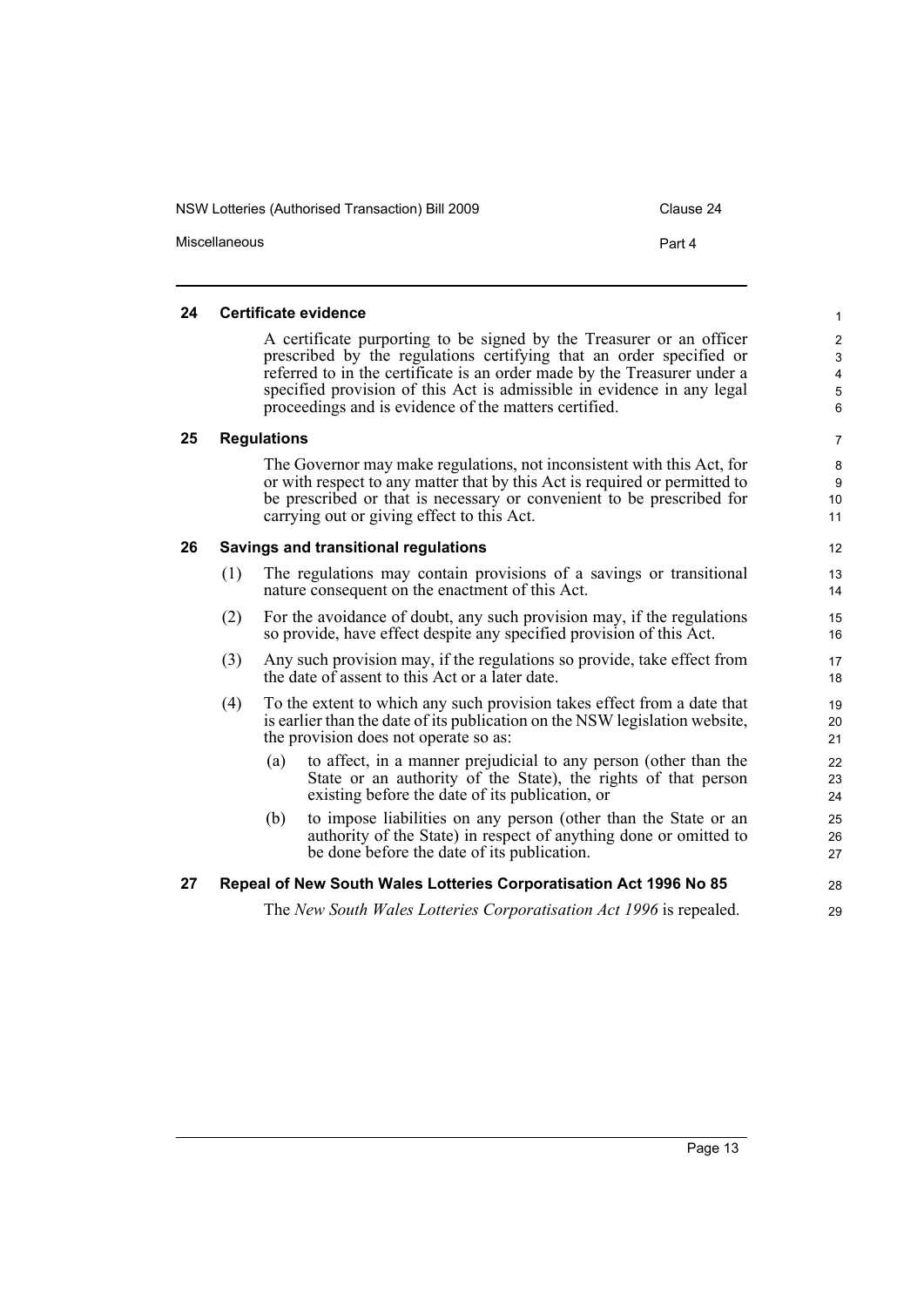Schedule 1 Interpretative provisions

# <span id="page-21-0"></span>**Schedule 1 Interpretative provisions**

|   | (Section 3)                                                                                                                                                                                                                                                                                     | 2                             |
|---|-------------------------------------------------------------------------------------------------------------------------------------------------------------------------------------------------------------------------------------------------------------------------------------------------|-------------------------------|
| 1 | <b>Definitions</b>                                                                                                                                                                                                                                                                              | 3                             |
|   | In this Act:                                                                                                                                                                                                                                                                                    | 4                             |
|   | <i>assets</i> means any legal or equitable estate or interest (whether present or<br>future, whether vested or contingent and whether personal or<br>assignable) in real or personal property of any description (including<br>money), and includes securities, choses in action and documents. | 5<br>6<br>$\overline{7}$<br>8 |
|   | <i>authorised transaction</i> —see section 3.                                                                                                                                                                                                                                                   | 9                             |
|   | corporate conversion, in relation to NSW Lotteries, means the<br>registration of NSW Lotteries as a company under the Corporations<br>Act.                                                                                                                                                      | 10<br>11<br>12                |
|   | <b>Corporations Act</b> means the Corporations Act 2001 of the<br>Commonwealth.                                                                                                                                                                                                                 | 13<br>14                      |
|   | exercise a function includes perform a duty.                                                                                                                                                                                                                                                    | 15                            |
|   | <i>function</i> includes a power, authority or duty.                                                                                                                                                                                                                                            | 16                            |
|   | <b>general law</b> means the common law and equity (as modified from time<br>to time by legislation).                                                                                                                                                                                           | 17<br>18                      |
|   | <i>legislation</i> includes:                                                                                                                                                                                                                                                                    | 19                            |
|   | any statute of a legislature (whether enacted or made in Australia<br>(a)<br>or elsewhere), and                                                                                                                                                                                                 | 20<br>21                      |
|   | any proclamation, regulation, rule, by-law, order or any other<br>(b)<br>kind of subordinate legislation (however described) made under<br>the authority of a statute (whether enacted or made in Australia<br>or elsewhere).                                                                   | 22<br>23<br>24<br>25          |
|   | <i>liabilities</i> means any liabilities, debts or obligations (whether present or<br>future, whether vested or contingent and whether personal or<br>assignable).                                                                                                                              | 26<br>27<br>28                |
|   | Lotteries Assets Ministerial Holding Corporation or the Corporation<br>means the Lotteries Assets Ministerial Holding Corporation constituted<br>by this Act.                                                                                                                                   | 29<br>30<br>31                |
|   | NSW Lotteries—see section 3.                                                                                                                                                                                                                                                                    | 32                            |
|   | NSW Lotteries assets—see section 3.                                                                                                                                                                                                                                                             | 33                            |
|   | <i>private sector</i> means any person other than a public sector agency.                                                                                                                                                                                                                       | 34                            |
|   | Note. A person who is a public sector agency of another jurisdiction is a private<br>sector person for the purposes of this Act.                                                                                                                                                                | 35<br>36                      |
|   | <i>public sector agency</i> means any of the following:                                                                                                                                                                                                                                         | 37                            |
|   | the State (including the Crown in right of the State),<br>(a)                                                                                                                                                                                                                                   | 38                            |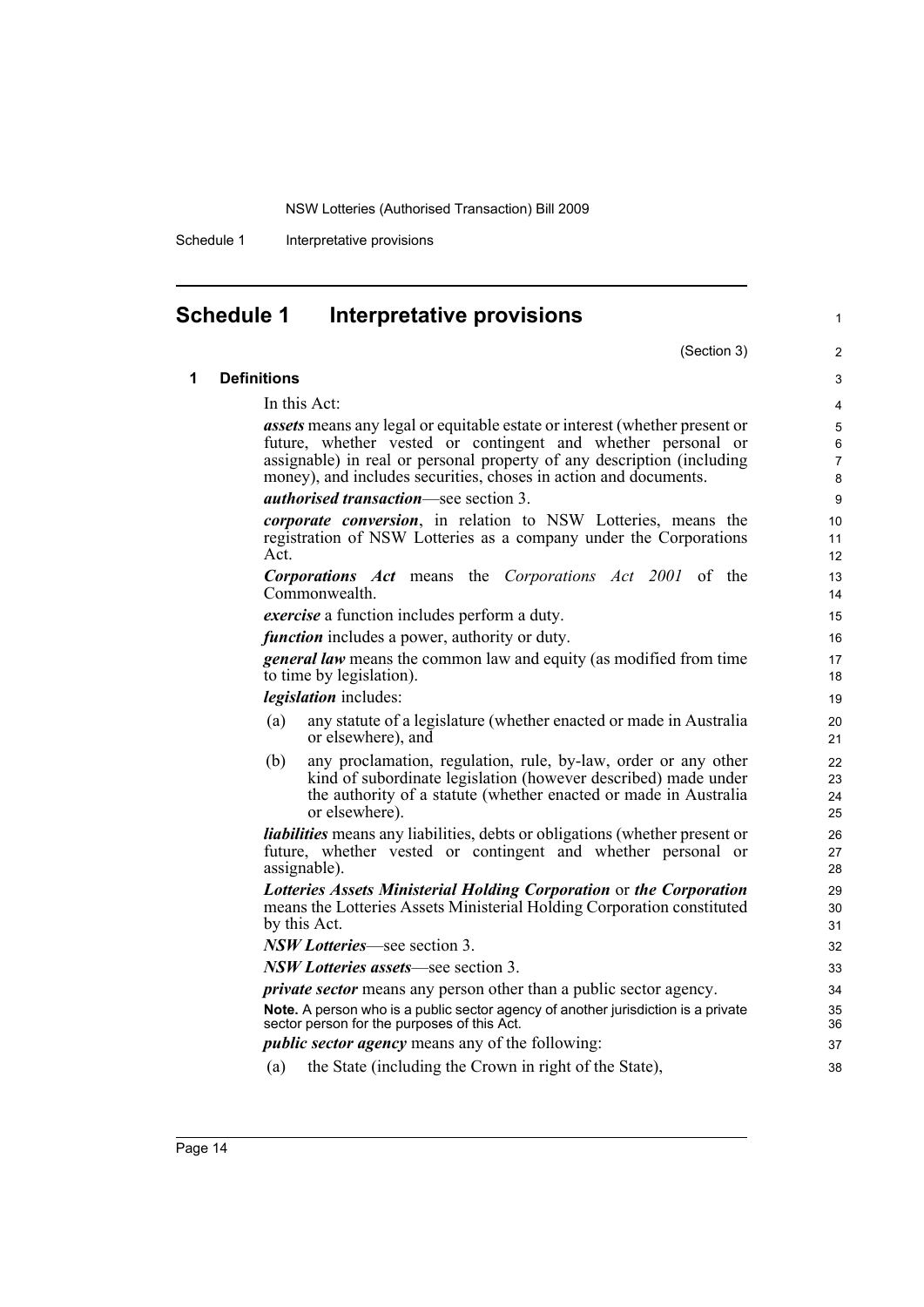Interpretative provisions and the set of the set of the set of the Schedule 1 set of the Schedule 1

|   |     | (b) | a Minister,                                                                                                                                                                                                                                                                                                                                                             | 1                                       |
|---|-----|-----|-------------------------------------------------------------------------------------------------------------------------------------------------------------------------------------------------------------------------------------------------------------------------------------------------------------------------------------------------------------------------|-----------------------------------------|
|   |     | (c) | NSW Lotteries,                                                                                                                                                                                                                                                                                                                                                          | $\mathbf{2}$                            |
|   |     | (d) | the Ministerial Holding Corporation constituted by the State<br>Owned Corporations Act 1989,                                                                                                                                                                                                                                                                            | 3<br>4                                  |
|   |     | (e) | the Lotteries Assets Ministerial Holding Corporation,                                                                                                                                                                                                                                                                                                                   | 5                                       |
|   |     | (f) | a public authority of the State,                                                                                                                                                                                                                                                                                                                                        | 6                                       |
|   |     | (g) | a SOC,                                                                                                                                                                                                                                                                                                                                                                  | $\overline{7}$                          |
|   |     | (h) | any other person acting on behalf of the State (or the Crown in<br>right of the State),                                                                                                                                                                                                                                                                                 | 8<br>9                                  |
|   |     | (i) | a transaction company, but only while all the shares in the<br>transaction company are held by or on behalf of the State or a<br>SOC or the transaction company is a subsidiary of another<br>transaction company all the shares in which are held by or on<br>behalf of the State or a SOC.                                                                            | 10 <sup>°</sup><br>11<br>12<br>13<br>14 |
|   |     |     | rights means any rights, powers, privileges or immunities (whether<br>present or future, whether vested or contingent and whether personal or<br>assignable).                                                                                                                                                                                                           | 15<br>16<br>17                          |
|   |     |     | <b>SOC</b> means a State owned corporation within the meaning of the State<br>Owned Corporations Act 1989.                                                                                                                                                                                                                                                              | 18<br>19                                |
|   |     |     | <b>State legislation</b> means any legislation of the State.                                                                                                                                                                                                                                                                                                            | 20                                      |
|   |     |     | <i>transaction arrangement</i> means a transaction, agreement or other<br>arrangement entered into by a public sector agency for the purposes of<br>the authorised transaction.                                                                                                                                                                                         | 21<br>22<br>23                          |
|   |     |     | <i>transaction company</i> means a company established as a transaction<br>company pursuant to this Act.                                                                                                                                                                                                                                                                | 24<br>25                                |
| 2 |     |     | Functions for the purposes of the authorised transaction                                                                                                                                                                                                                                                                                                                | 26                                      |
|   |     |     | For the purposes of this Act, any act, matter or thing is done or has effect<br>for the purposes of the authorised transaction if it is done or has effect<br>for the purpose of effecting or facilitating the authorised transaction or<br>is done or has effect for any purpose that is ancillary or incidental to or<br>consequential on the authorised transaction. | 27<br>28<br>29<br>30<br>31              |
| 3 |     |     | Transfer of NSW Lotteries assets-interpretation                                                                                                                                                                                                                                                                                                                         | 32                                      |
|   | (1) |     | When this Act authorises the transfer of NSW Lotteries assets to the<br>private sector it is authorising any transaction, arrangement or other<br>action that results in NSW Lotteries assets becoming vested in one or<br>more persons in the private sector.                                                                                                          | 33<br>34<br>35<br>36                    |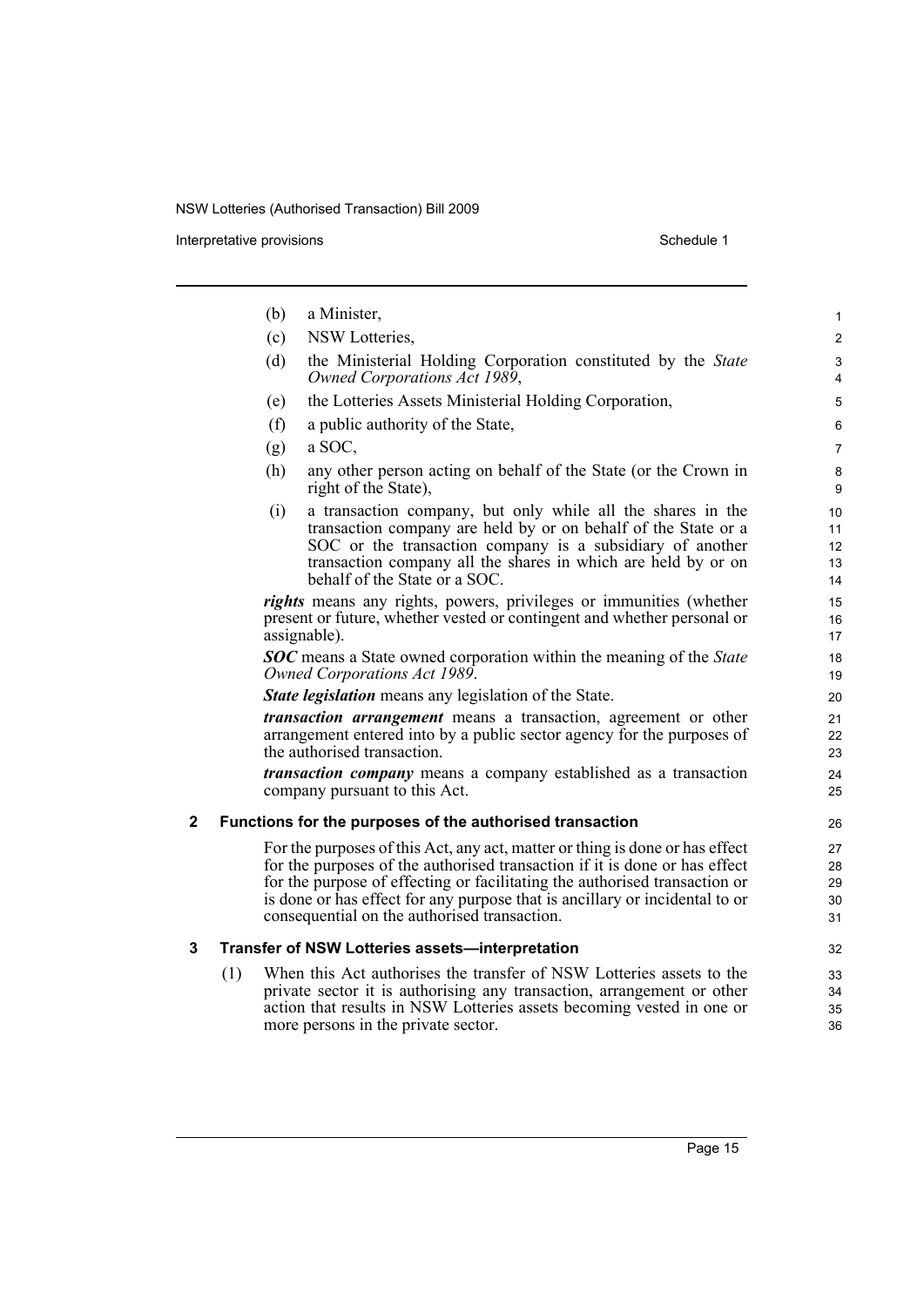|   | (2)          |     | The following are examples of the ways in which NSW Lotteries assets<br>can be transferred to the private sector:                                                                                                                                                                                                                                      | 1<br>$\overline{2}$                  |
|---|--------------|-----|--------------------------------------------------------------------------------------------------------------------------------------------------------------------------------------------------------------------------------------------------------------------------------------------------------------------------------------------------------|--------------------------------------|
|   |              | (a) | direct sale to the private sector,                                                                                                                                                                                                                                                                                                                     | 3                                    |
|   |              | (b) | sale to the private sector of a transaction entity,                                                                                                                                                                                                                                                                                                    | 4                                    |
|   |              | (c) | any other transaction whereby any one or more persons in the<br>private sector becomes an owner of NSW Lotteries assets.                                                                                                                                                                                                                               | 5<br>6                               |
|   | (3)          |     | The transfer of NSW Lotteries assets to the private sector does not<br>require a transfer of NSW Lotteries assets by or from NSW Lotteries<br>and could, for example, be effected by the corporate conversion of<br>NSW Lotteries (to establish a transaction company) and the transfer of<br>shares in the transaction company to the private sector. | $\overline{7}$<br>8<br>9<br>10<br>11 |
|   | (4)          |     | In this clause:                                                                                                                                                                                                                                                                                                                                        | 12                                   |
|   |              |     | entity includes a transaction company.                                                                                                                                                                                                                                                                                                                 | 13                                   |
|   |              |     | sale of an entity includes a sale of securities in the entity.                                                                                                                                                                                                                                                                                         | 14                                   |
|   |              |     | <i>transaction entity means:</i>                                                                                                                                                                                                                                                                                                                       | 15                                   |
|   |              | (a) | an entity that holds NSW Lotteries assets or into which NSW<br>Lotteries is converted, or                                                                                                                                                                                                                                                              | 16<br>17                             |
|   |              | (b) | an entity that is the holding company of an entity referred to in<br>paragraph (a), or                                                                                                                                                                                                                                                                 | 18<br>19                             |
|   |              | (c) | an entity that has control (within the meaning of the Corporations<br>Act) of an entity referred to in paragraph (a), or                                                                                                                                                                                                                               | 20<br>21                             |
|   |              | (d) | any other entity the sale of which to the private sector results in<br>NSW Lotteries assets being vested in the private sector.                                                                                                                                                                                                                        | 22<br>23                             |
| 4 |              |     | Words and expressions defined in Corporations Act                                                                                                                                                                                                                                                                                                      | 24                                   |
|   |              |     | Words and expressions used in this Act that are defined in section 9 of<br>the Corporations Act have the same meanings as in that section, except<br>in so far as they are defined differently in this Act or the context or<br>subject-matter otherwise indicates or requires.                                                                        | 25<br>26<br>27<br>28                 |
| 5 | <b>Notes</b> |     |                                                                                                                                                                                                                                                                                                                                                        | 29                                   |
|   |              |     | Notes included in this Act do not form part of this Act.                                                                                                                                                                                                                                                                                               | 30                                   |
|   |              |     |                                                                                                                                                                                                                                                                                                                                                        |                                      |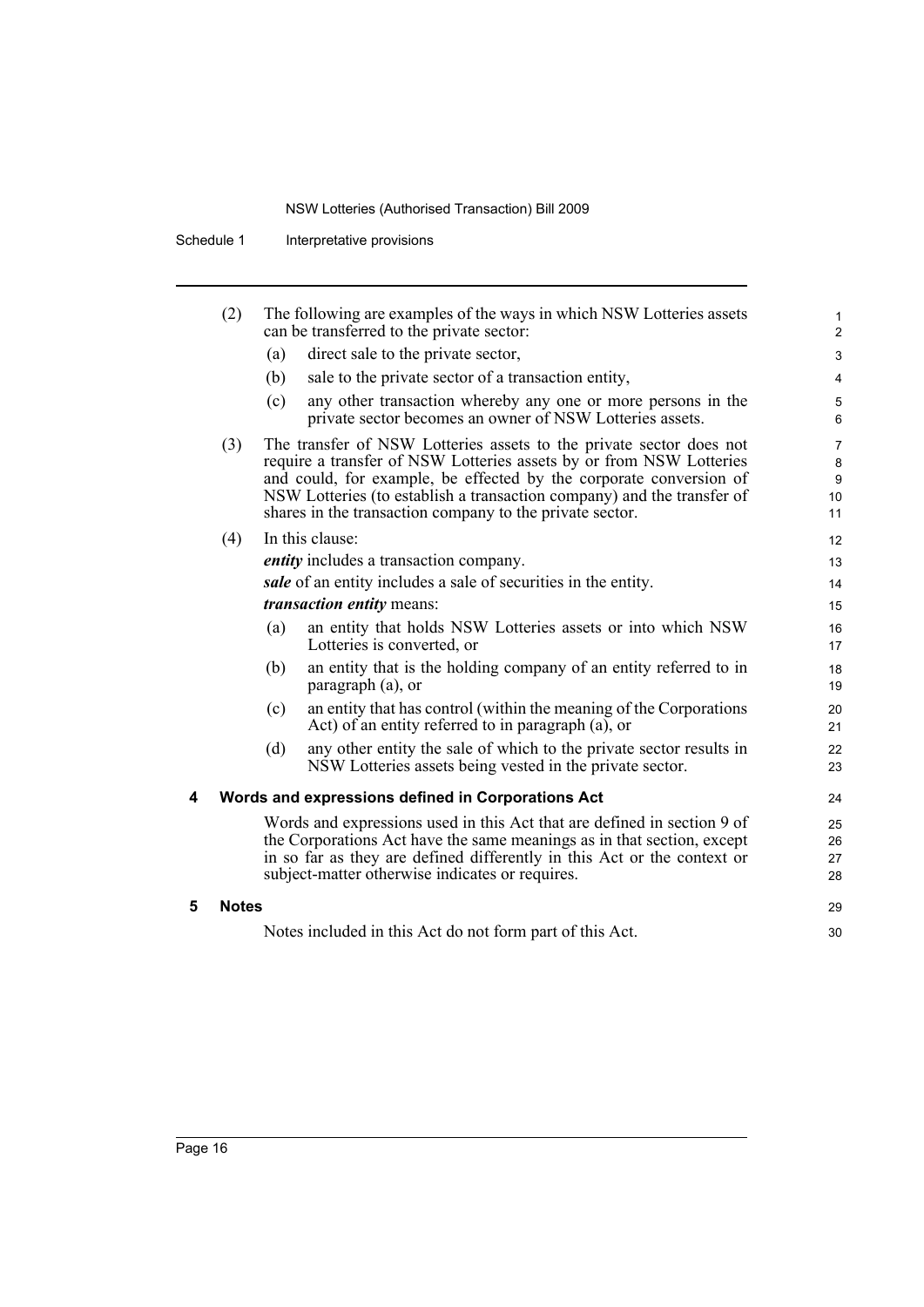Corporate conversion of NSW Lotteries Schedule 2

<span id="page-24-0"></span>

|   | <b>Schedule 2</b> |           | <b>Corporate conversion of NSW Lotteries</b>                                                                                                                                                                                                                                                                                                                                                                                             | 1                                |
|---|-------------------|-----------|------------------------------------------------------------------------------------------------------------------------------------------------------------------------------------------------------------------------------------------------------------------------------------------------------------------------------------------------------------------------------------------------------------------------------------------|----------------------------------|
|   |                   |           | (Section 8)                                                                                                                                                                                                                                                                                                                                                                                                                              | $\overline{c}$                   |
| 1 |                   |           | Direction for corporate conversion of NSW Lotteries                                                                                                                                                                                                                                                                                                                                                                                      | 3                                |
|   |                   |           | The Treasurer may direct by order in writing (a corporate conversion<br><i>direction</i> ) that NSW Lotteries be converted into a company limited by<br>shares of a specified type.                                                                                                                                                                                                                                                      | 4<br>5<br>6                      |
| 2 |                   |           | Application for conversion to company                                                                                                                                                                                                                                                                                                                                                                                                    | 7                                |
|   | (1)               |           | If a corporate conversion direction is given, NSW Lotteries is<br>authorised to apply to be registered under Part 5B.1 of the Corporations<br>Act as a company limited by shares of the type specified in the direction.                                                                                                                                                                                                                 | 8<br>9<br>10                     |
|   | (2)               |           | The Treasurer can certify that the provisions of this Act have been<br>complied with concerning the transfer of the incorporation of NSW<br>Lotteries to the Corporations Act, and such a certificate is conclusive<br>evidence in any proceedings before a court or tribunal that all the<br>requirements of this Act have been complied with concerning the<br>transfer of the incorporation of NSW Lotteries to the Corporations Act. | 11<br>12<br>13<br>14<br>15<br>16 |
|   | (3)               | tribunal. | The Treasurer's certificate under this clause cannot be challenged,<br>reviewed or called into question in proceedings before any court or                                                                                                                                                                                                                                                                                               | 17<br>18<br>19                   |
| 3 |                   |           | <b>Effect of conversion</b>                                                                                                                                                                                                                                                                                                                                                                                                              | 20                               |
|   | (1)               |           | The following provisions are taken to have had effect immediately<br>before NSW Lotteries is registered as a company under the<br>Corporations Act:                                                                                                                                                                                                                                                                                      | 21<br>22<br>23                   |
|   |                   | (a)       | NSW Lotteries ceases to be a statutory State owned corporation<br>for the purposes of the <i>State Owned Corporations Act 1989</i> or<br>any other State legislation,                                                                                                                                                                                                                                                                    | 24<br>25<br>26                   |
|   |                   | (b)       | the voting shareholders (within the meaning of the <i>State Owned</i><br>Corporations Act 1989) of NSW Lotteries cease to be members<br>of the corporation,                                                                                                                                                                                                                                                                              | 27<br>28<br>29                   |
|   |                   | (c)       | the board of directors of NSW Lotteries is dissolved and each<br>member (including any acting member) of the board ceases to<br>hold office as such,                                                                                                                                                                                                                                                                                     | 30<br>31<br>32                   |
|   |                   | (d)       | any person who holds a statutory office of NSW Lotteries ceases<br>to hold that office, subject to Schedule 4 (Employee protections),                                                                                                                                                                                                                                                                                                    | 33<br>34                         |
|   |                   | (e)       | any person who ceases to be a member of NSW Lotteries or to<br>hold an office because of the operation of this subclause is not<br>entitled to any compensation for the loss of that membership or<br>office.                                                                                                                                                                                                                            | 35<br>36<br>37<br>38             |
|   |                   |           |                                                                                                                                                                                                                                                                                                                                                                                                                                          |                                  |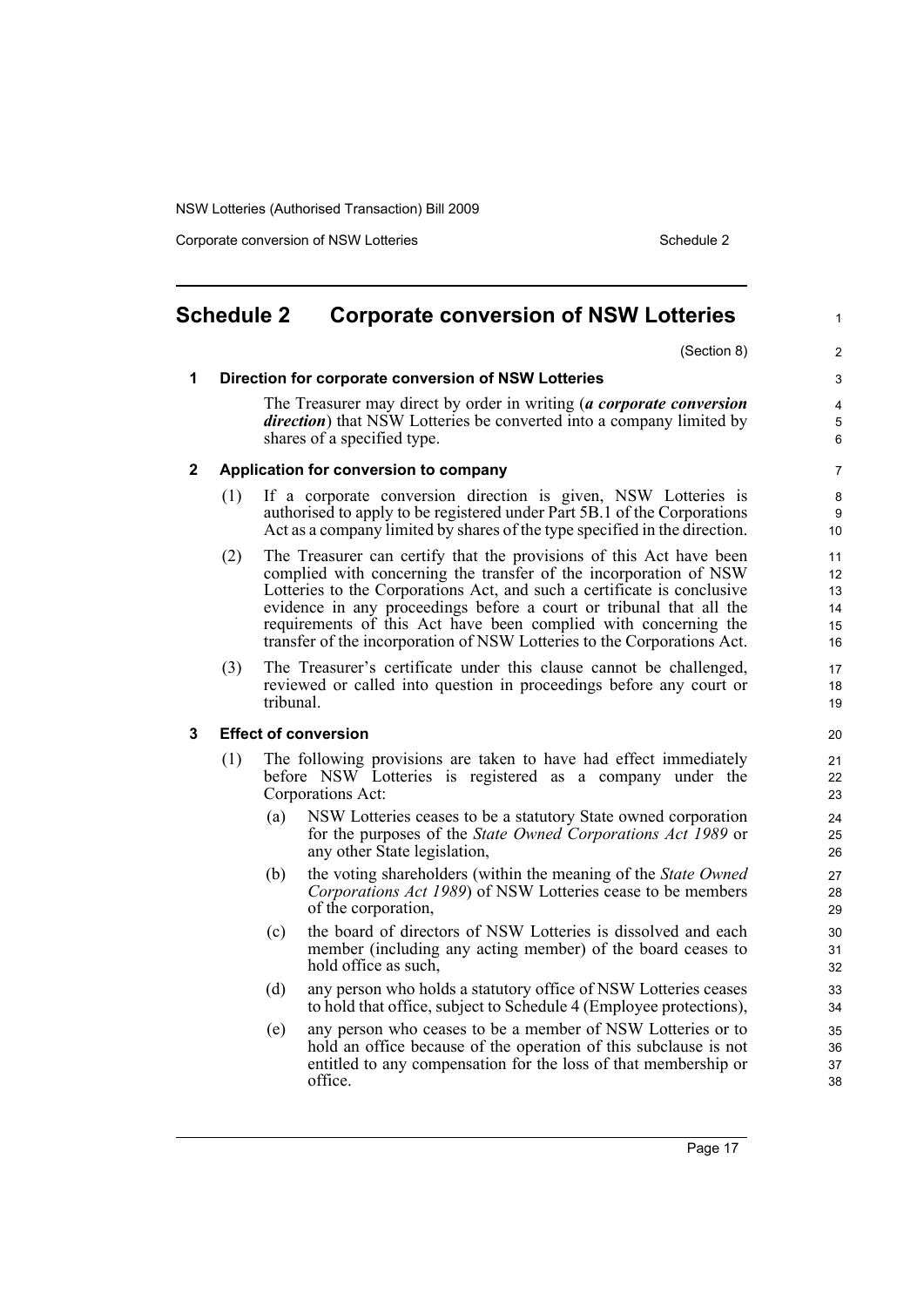- (2) Nothing in this clause prevents any person from becoming an officer of the company into which NSW Lotteries is being converted in accordance with its constitution and the provisions of the Corporations Act.
- (3) NSW Lotteries becomes a transaction company for the purposes of this Act only when it is registered as a company under the Corporations Act.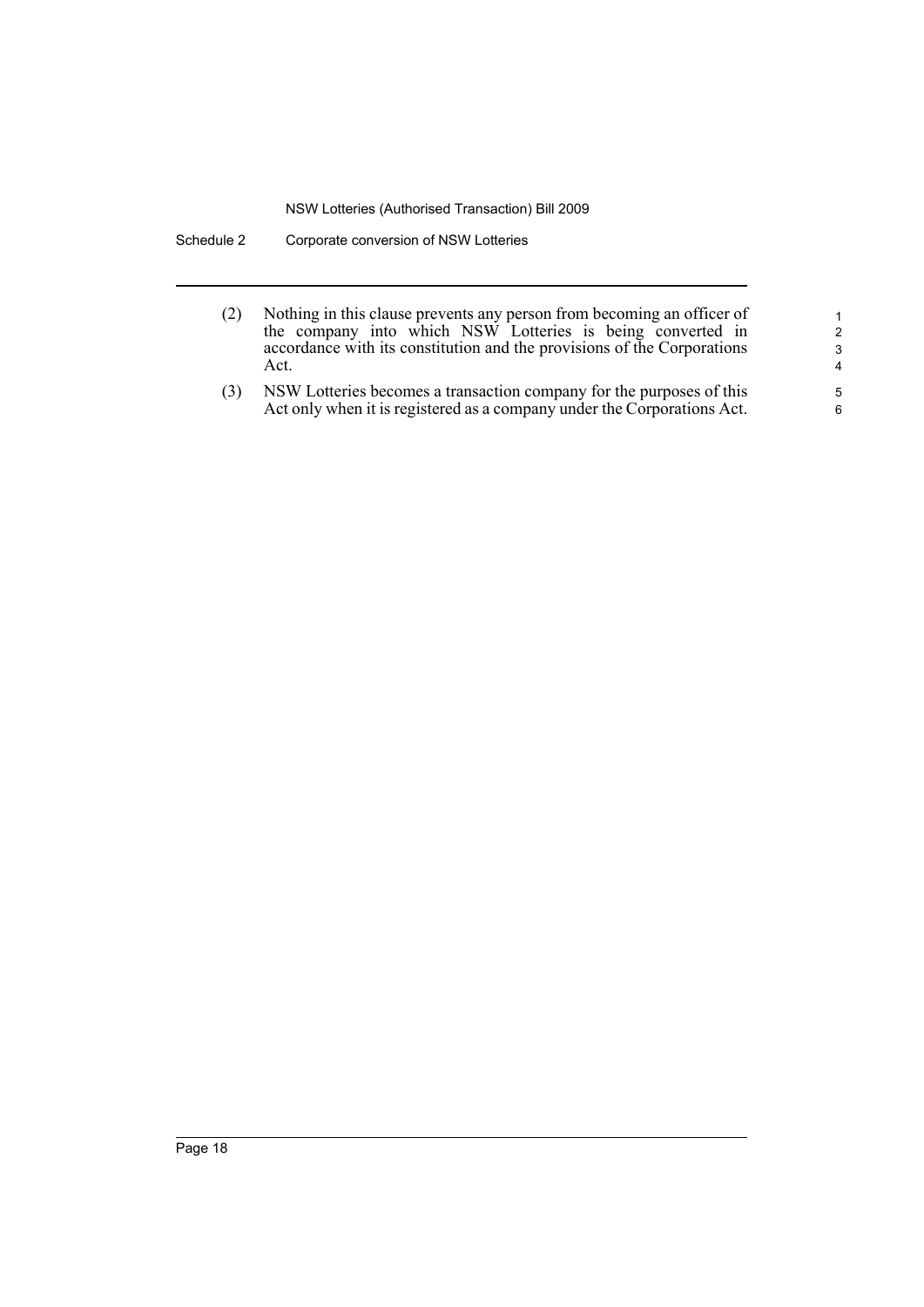Vesting of assets, rights and liabilities Schedule 3 and 120 and 120 and 130 and 130 and 130 and 130 and 130 and 130 and 130 and 130 and 130 and 130 and 130 and 130 and 130 and 130 and 130 and 130 and 130 and 130 and 130 a

(Section 12)

1

 $\overline{2}$ 

<span id="page-26-0"></span>

| <b>Schedule 3</b> | Vesting of assets, rights and liabilities |
|-------------------|-------------------------------------------|
|                   |                                           |

**1 Definitions** In this Schedule: *transferee* means the person or body in whom any assets, rights or liabilities are vested by a vesting order. *transferor* means the person or body from whom any assets, rights or liabilities are divested by a vesting order. *vesting order*—see clause 2. **2 Making of vesting order** The Treasurer may, by order (*a vesting order*), vest assets, rights and liabilities of NSW Lotteries or a transaction company in a person specified in the order as the transferee. **3 Vesting of assets, rights and liabilities in transferee** (1) When any assets, rights or liabilities are vested by a vesting order, the following provisions have effect (subject to the vesting order): (a) the assets vest in the transferee by virtue of this clause and without the need for any conveyance, transfer, assignment or assurance, (b) the rights and liabilities become, by virtue of this clause, the rights and liabilities of the transferee, (c) all proceedings relating to the assets, rights or liabilities pending by or against the transferor are taken to be proceedings pending by or against the transferee, (d) any act, matter or thing done or omitted to be done in relation to the assets, rights or liabilities by, to or in respect of the transferor is (to the extent that the act, matter or thing has any force or effect) taken to have been done or omitted by, to or in respect of the transferee, (e) a reference in any Act, in any instrument made under any Act or in any document of any kind to the transferor or a predecessor of the transferor is (to the extent that it relates to those assets or liabilities but subject to the regulations), to be read as, or as including, a reference to the transferee. (2) No attornment to the transferee by a lessee from the transferor is required. 3 4 5 6 7 8 9 10 11 12 13 14 15 16 17 18 19 20 21 22 23  $24$ 25 26 27 28 29 30 31 32 33 34 35 36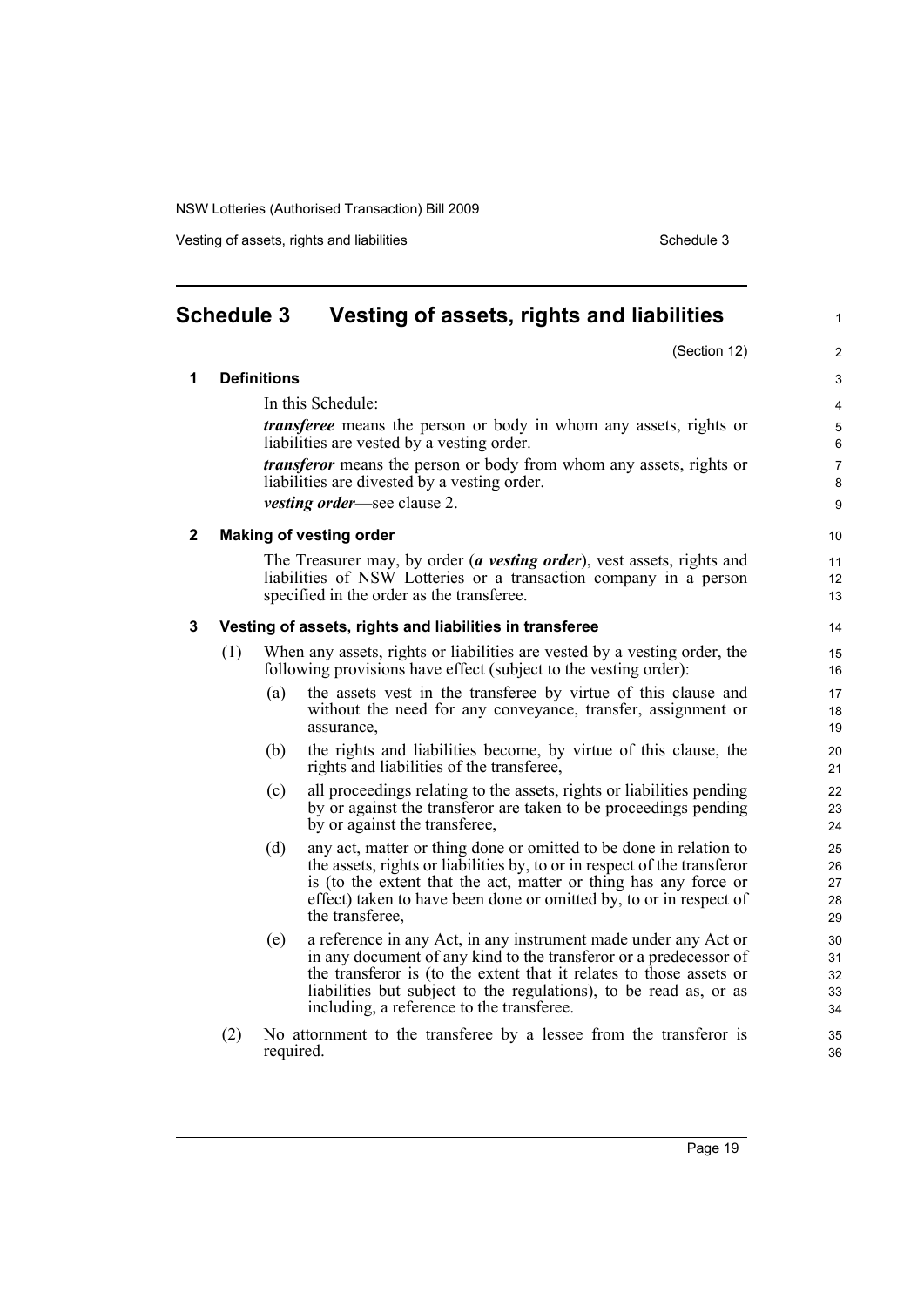| 4  |     | Terms and conditions of vesting                                                                                                                                                                                                                                                                                                | $\mathbf{1}$               |
|----|-----|--------------------------------------------------------------------------------------------------------------------------------------------------------------------------------------------------------------------------------------------------------------------------------------------------------------------------------|----------------------------|
|    |     | A vesting order may be made on such terms and conditions as are<br>specified in the order.                                                                                                                                                                                                                                     | $\overline{c}$<br>3        |
| 5  |     | <b>Consideration for vesting</b>                                                                                                                                                                                                                                                                                               | 4                          |
|    |     | A vesting order may specify the consideration for which a vesting to<br>which it applies is made and the value or values at which assets, rights<br>or liabilities are vested.                                                                                                                                                 | 5<br>6<br>$\overline{7}$   |
| 6  |     | Date of vesting                                                                                                                                                                                                                                                                                                                | 8                          |
|    |     | A vesting order takes effect on the date it is made or on such other date<br>as may be specified in the order.                                                                                                                                                                                                                 | 9<br>10                    |
| 7  |     | Vesting of interests in land                                                                                                                                                                                                                                                                                                   | 11                         |
|    | (1) | A vesting order may vest an interest in respect of land vested in the<br>transferor without vesting the whole of the interests of the transferor in<br>that land.                                                                                                                                                              | 12<br>13<br>14             |
|    | (2) | If the interest vested is not a separate interest, the order operates to<br>create the interest vested in such terms as are specified in the order.                                                                                                                                                                            | 15<br>16                   |
|    | (3) | This clause does not limit any other provision of this Schedule.                                                                                                                                                                                                                                                               | 17                         |
| 8  |     | <b>Confirmation of vesting</b>                                                                                                                                                                                                                                                                                                 | 18                         |
|    | (1) | The Treasurer may by order in writing confirm a vesting of particular<br>assets, rights or liabilities by operation of this Schedule.                                                                                                                                                                                          | 19<br>20                   |
|    | (2) | Such an order is evidence of that vesting.                                                                                                                                                                                                                                                                                     | 21                         |
| 9  |     | <b>Determinations by Treasurer</b>                                                                                                                                                                                                                                                                                             | 22                         |
|    |     | For the purposes of the making of a vesting order, the Treasurer may<br>determine whether or not particular assets, rights or liabilities comprise<br>assets, rights or liabilities of NSW Lotteries or a transaction company at<br>a particular time, and such a determination is conclusive as to the<br>matters determined. | 23<br>24<br>25<br>26<br>27 |
| 10 |     | <b>Certification to registration authorities</b>                                                                                                                                                                                                                                                                               | 28                         |
|    | (1) | In this clause:                                                                                                                                                                                                                                                                                                                | 29                         |
|    |     | <i>registration authority</i> means a person or body that has functions under<br>any law in connection with the keeping of a register in respect of assets,<br>rights or liabilities.                                                                                                                                          | 30<br>31<br>32             |
|    | (2) | A public sector agency that is the transferee or transferor under a vesting<br>order may lodge with a registration authority a certificate certifying as<br>to such information as may reasonably be required by the registration                                                                                              | 33<br>34<br>35             |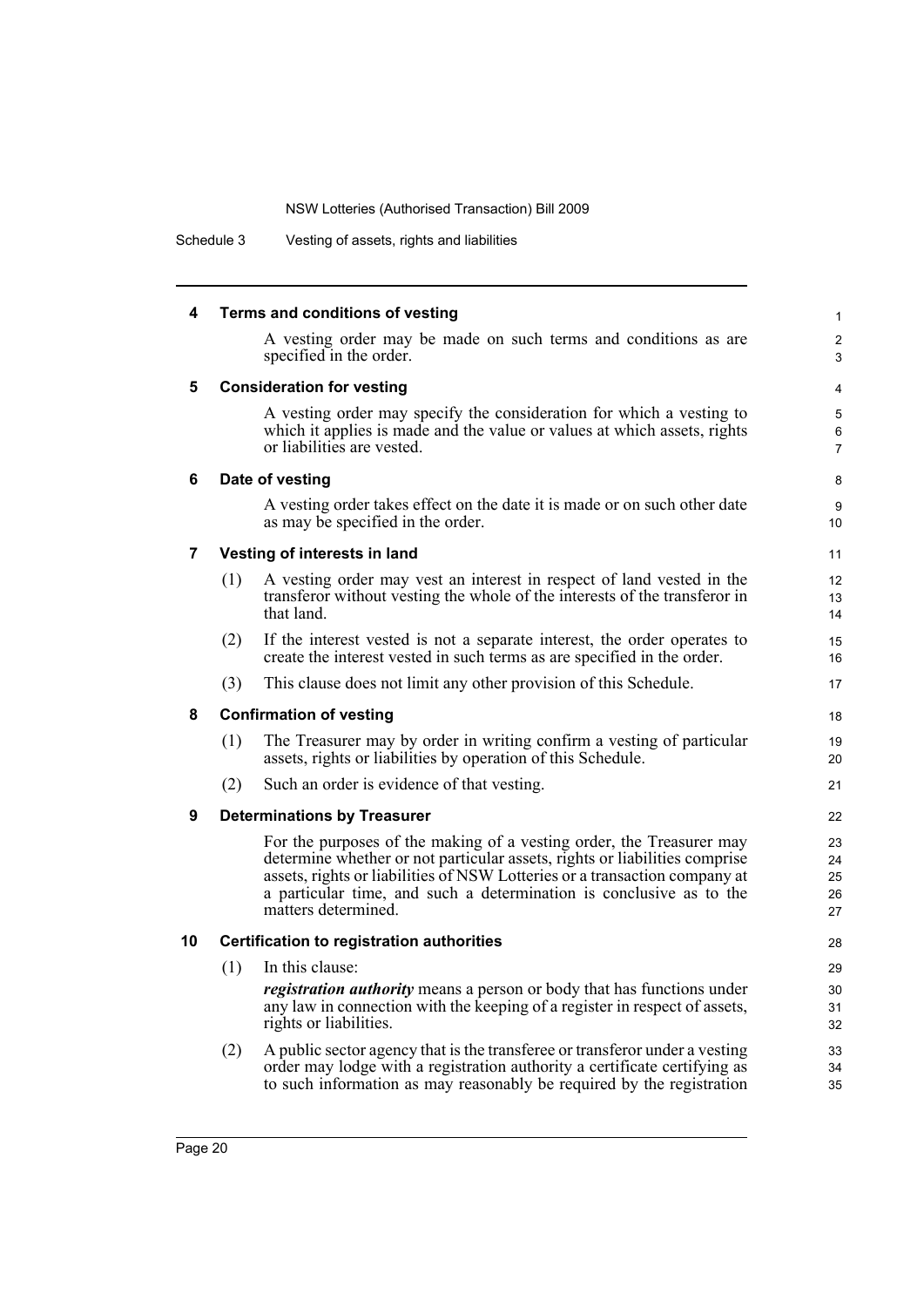Vesting of assets, rights and liabilities **Schedule 3** Schedule 3

authority to enable the registration authority to exercise any function of the authority arising in connection with the vesting of any asset, right or liability pursuant to the vesting order.

- (3) Such a certificate is to be accepted and acted upon by the registration authority and, despite any other law, the registration authority is not entitled to require that the information concerned be provided to it in any particular form or in any particular manner.
- (4) No fee or charge is payable by the transferee to a registration authority for or in respect of the exercise of any function by the registration authority in connection with the vesting of an asset, right or liability by a vesting order.

### **11 Evidence of orders and certificates**

A document purporting to be a vesting order or an order or certificate given under a provision of this Schedule is, unless the contrary is established, taken to be such an order or certificate and to have been properly made or given.

### **12 Public sector accounting policies**

The Treasurer may give directions to public sector agencies for or with respect to accounting policies to be applied by public sector agencies in connection with the transfer between public sector agencies of assets, rights and liabilities of NSW Lotteries or a transaction company for the purposes of the authorised transaction (in place of public sector accounting policies that would otherwise be applicable in respect of any such transfer).

12

13 14 15

16 17

18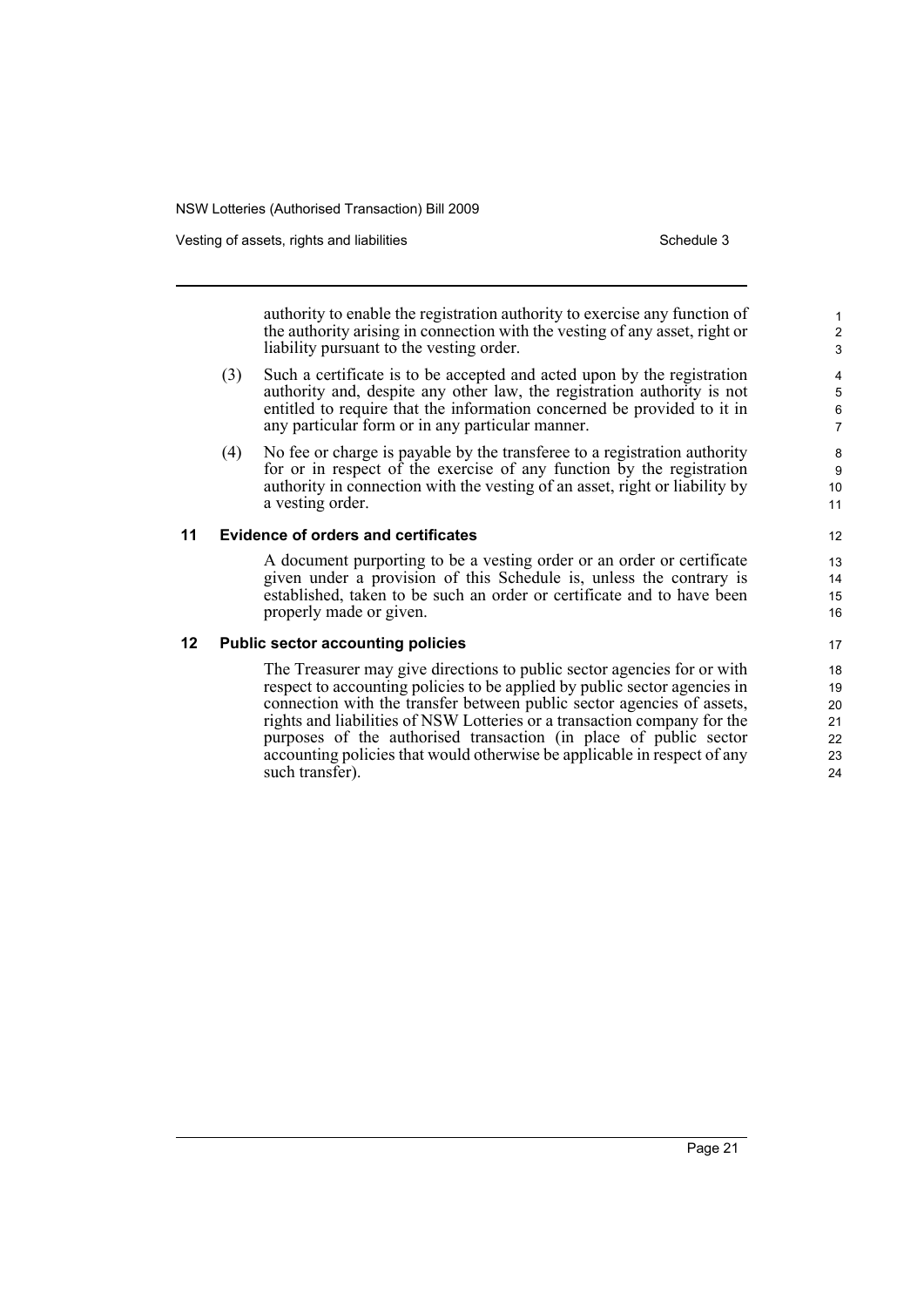Schedule 4 Employee protections

In this Schedule:

*relevant award* means:

**1 Definitions**

## <span id="page-29-0"></span>**Schedule 4 Employee protections**

(Section 13)

1

# employment is in a category of employment that is described in the

(a) *New South Wales Lotteries Corporation (Salaries, Allowances and Conditions of Employment) 2008 Award* of the Industrial Relations Commission, or

*contract employee* means an employee of NSW Lotteries whose

*permanent employee* means an employee of NSW Lotteries whose

employment is under an individual contract of employment.

relevant award as permanent employment.

(b) any award, agreement or industrial instrument (under a law of the State or of the Commonwealth) to which NSW Lotteries is a party and that is expressed to cover employees of NSW Lotteries, to the extent that it replaces or supersedes the Award referred to in paragraph (a).

*temporary employee* means an employee of NSW Lotteries whose employment is in a category of employment that is described in the relevant award as temporary employment.

*transaction completion* means the day certified by the Treasurer by order in writing as the day on which the authorised transaction is completed.

*transferred employee* means an employee of NSW Lotteries whose employment is transferred under this Schedule.

### **2 Transfer of employees**

- (1) The Treasurer may by order in writing transfer the employment of an employee of NSW Lotteries to the employment of a Department of the Public Service or to the employment of an employer in the private sector.
- (2) A transaction company is considered to be an employer in the private sector for the purposes of this Schedule even while it is a public sector agency.
- (3) A person who is a permanent employee or temporary employee of NSW Lotteries may decline to be transferred to employment in the private sector, in which case the employee may only be transferred under this Schedule to the employment of a Department of the Public Service.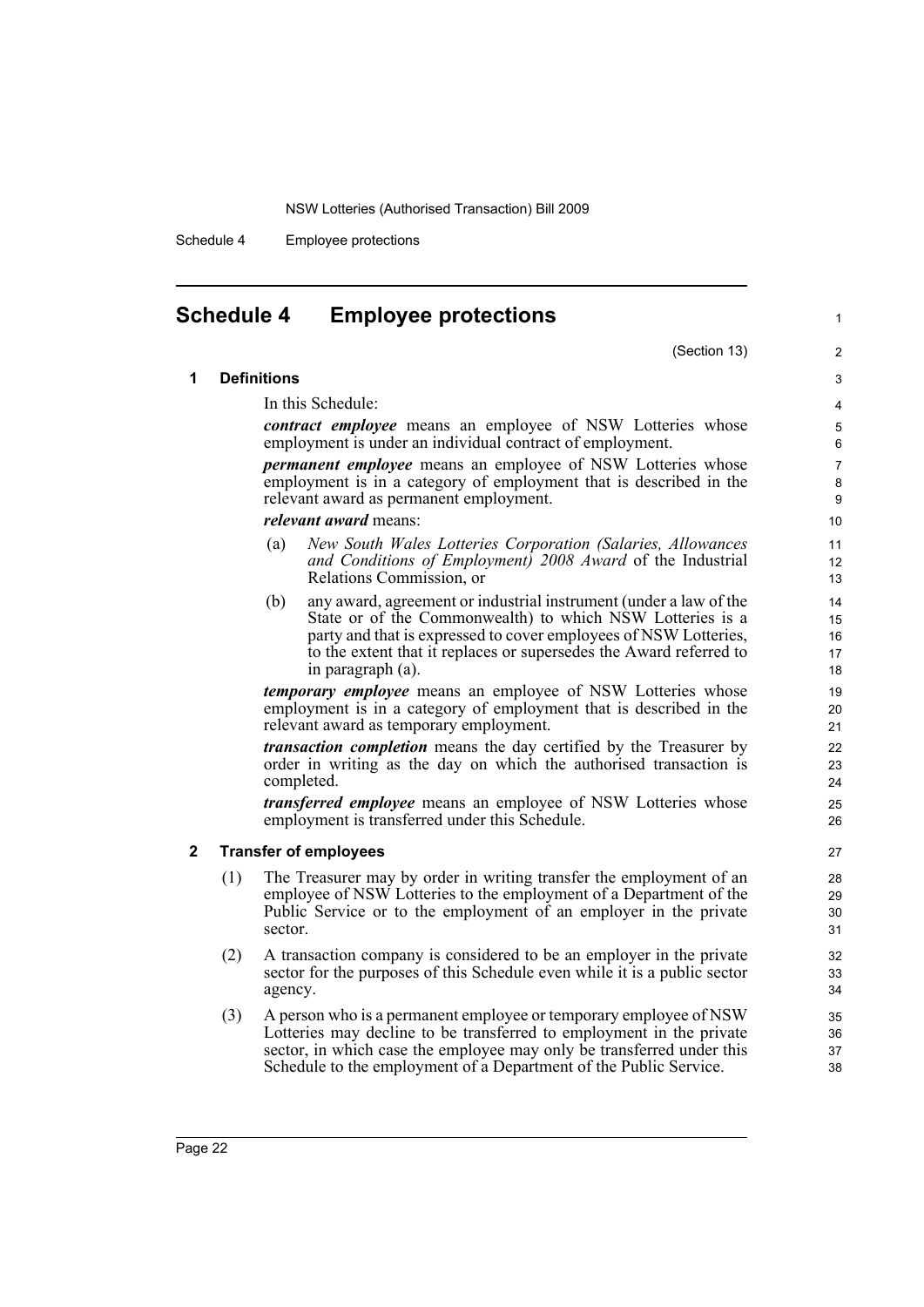Employee protections and the set of the Schedule 4 Schedule 4

|   | (4) |     | The employer to whose employment an employee is transferred under<br>this Schedule is the <i>new employer</i> .                                                                                                                                                                                                                         | 1<br>$\overline{2}$                 |
|---|-----|-----|-----------------------------------------------------------------------------------------------------------------------------------------------------------------------------------------------------------------------------------------------------------------------------------------------------------------------------------------|-------------------------------------|
| 3 |     |     | Employment protection for employees transferred to private sector                                                                                                                                                                                                                                                                       | 3                                   |
|   | (1) |     | The employment of a transferred employee with the new employer in<br>the private sector is to be on the same terms and conditions as applied<br>to the employee under the relevant award or the employee's contract of<br>employment immediately before the transfer of employment.                                                     | 4<br>5<br>$\,6\,$<br>$\overline{7}$ |
|   | (2) |     | Those terms and conditions cannot be varied during the employment<br>guarantee period for the transferred employee except by agreement<br>entered into by or on behalf of the transferred employee.                                                                                                                                     | 8<br>9<br>10 <sup>°</sup>           |
|   | (3) |     | The employment of a transferred employee with the new employer<br>cannot be terminated by the new employer during the employment<br>guarantee period, except:                                                                                                                                                                           | 11<br>12<br>13                      |
|   |     | (a) | for serious misconduct, or                                                                                                                                                                                                                                                                                                              | 14                                  |
|   |     | (b) | pursuant to the proper application of reasonable disciplinary<br>procedures, or                                                                                                                                                                                                                                                         | 15<br>16                            |
|   |     | (c) | pursuant to a direction in respect of which section 57 (Power to<br>terminate employment of key employee at Minister's direction)<br>of the <i>Public Lotteries Act 1996</i> applies, or                                                                                                                                                | 17<br>18<br>19                      |
|   |     | (d) | by agreement with the employee.                                                                                                                                                                                                                                                                                                         | 20                                  |
|   | (4) |     | The <i>employment guarantee period</i> for a transferred employee is:                                                                                                                                                                                                                                                                   | 21                                  |
|   |     | (a) | for permanent employees—the period of 3 years after the<br>transaction completion, and                                                                                                                                                                                                                                                  | 22<br>23                            |
|   |     | (b) | for temporary employees—the remainder of the employee's<br>current term of employment (as specified in the contract under<br>which the employee was engaged as a temporary employee)<br>immediately before the transaction completion or the period of 3<br>years after the transaction completion, whichever period ends<br>first, and | 24<br>25<br>26<br>27<br>28<br>29    |
|   |     | (c) | for contract employees—there is no employment guarantee<br>period for contract employees.                                                                                                                                                                                                                                               | 30<br>31                            |
|   |     |     | Note. The employment of a transferred employee who is a contract<br>employee remains governed by the contract of employment.                                                                                                                                                                                                            | 32<br>33                            |
| 4 |     |     | <b>Employment protection for employees transferred to Public Service</b>                                                                                                                                                                                                                                                                | 34                                  |
|   | (1) |     | The employment of a person who is transferred to a Department under<br>this Schedule is to be on the same terms and conditions as applied to the<br>employee under the relevant award immediately before the transfer,<br>subject to this clause.                                                                                       | 35<br>36<br>37<br>38                |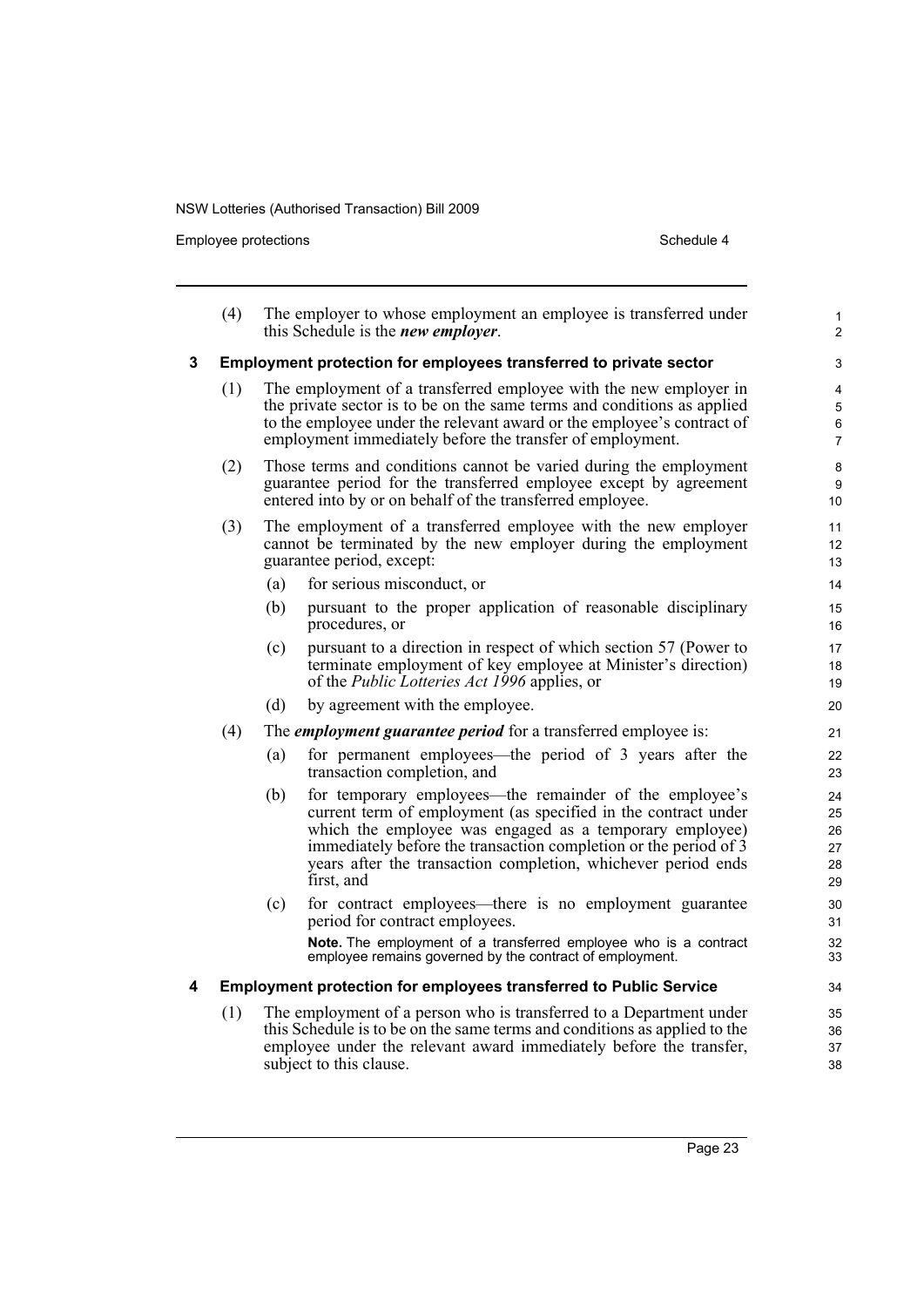Schedule 4 Employee protections

- (2) The employment of a transferred employee with the new employer is to be managed in accordance with any relevant public sector policy (an *excess employee policy*) applicable to excess employees of Departments, and for that purpose the employee is to be treated as an employee declared excess by the Department to which the employee is transferred on the basis that the employee's substantive position in the Department has been deleted.
- (3) The terms and conditions of employment of the transferred employee cannot be varied for 12 months after the employee becomes an employee of the new employer except by agreement with the employee or in accordance with an excess employee policy.
- (4) This clause does not operate to extend the period of engagement of a temporary employee of NSW Lotteries. A transferred employee who was a temporary employee of NSW Lotteries immediately before the transfer is not entitled to employment as a transferred employee beyond the finishing date of the person's employment as a temporary employee of NSW Lotteries (as specified in the contract under which the employee was engaged as a temporary employee).

### **5 Superannuation**

- (1) A transferred employee is entitled to continue as a contributor, member or employee for the purposes of any superannuation scheme in respect of which he or she was a contributor, member or employee (as an employee of NSW Lotteries) immediately before the transfer of employment and remains so entitled subject to any variation to that entitlement made either by agreement or otherwise in accordance with law.
- (2) The new employer is taken to be an employer for the purposes of any superannuation scheme in respect of which the transferred employee continues as a contributor, member or employee pursuant to an entitlement under this clause.

### **6 Continuity of employment**

The continuity of a transferred employee's employment is taken not to have been broken by the transfer of employment, and service of the employee with NSW Lotteries (including service deemed to be service with NSW Lotteries) that is continuous service up to the time of transfer is deemed for all purposes to be service with the new employer.

### **7 Accrued leave entitlements**

(1) A transferred employee retains any rights to sick leave, annual leave or long service leave accrued or accruing immediately before the transfer of employment (except accrued leave for which the employee has, on

38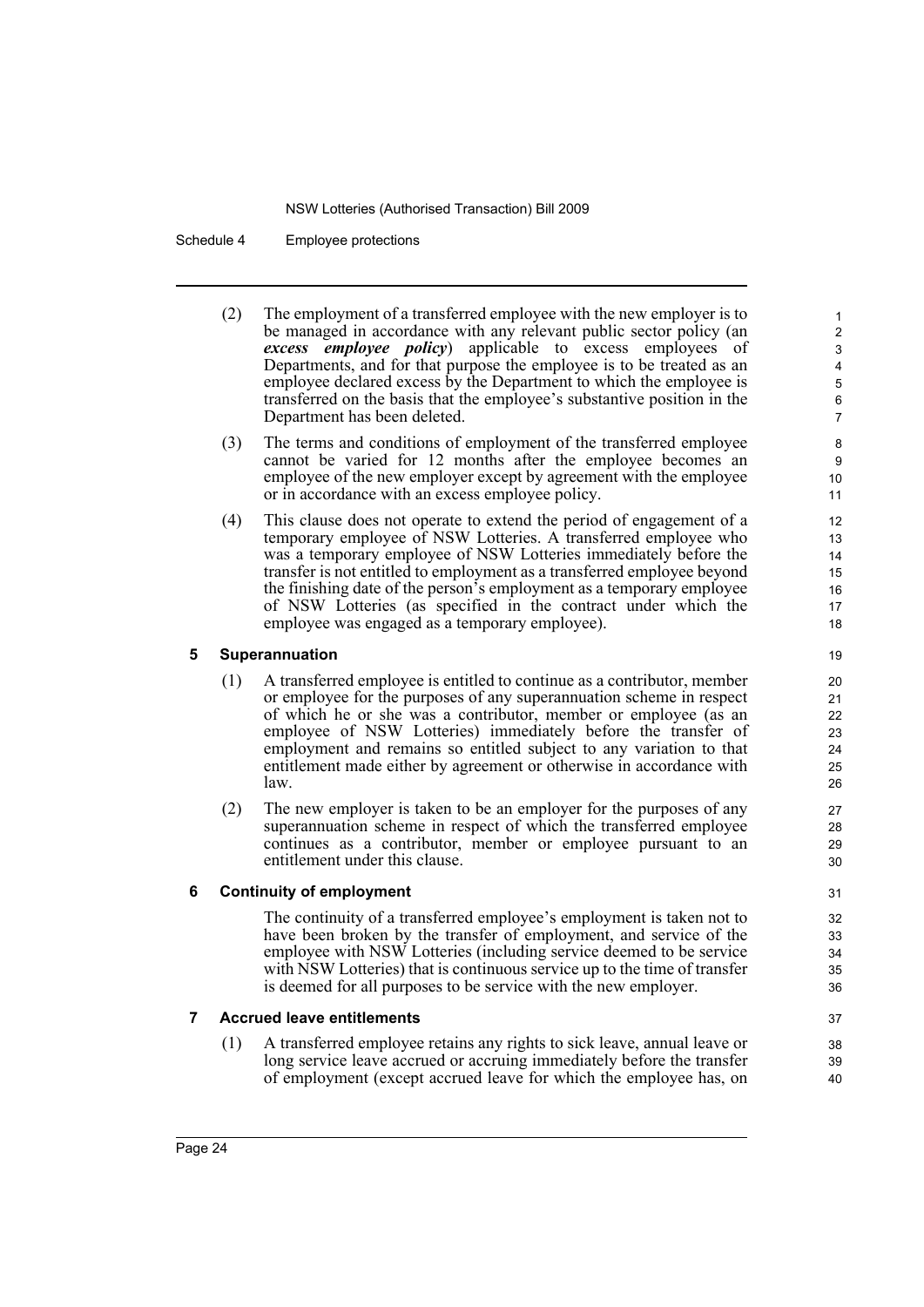Employee protections and the state of the state of the Schedule 4 and the Schedule 4

ceasing to be an employee of NSW Lotteries, been paid the monetary value in pursuance of any other entitlement of the employee).

(2) Nothing in the *Industrial Relations Act 1996*, the *Long Service Leave Act 1955* or the *Annual Holidays Act 1944* prevents payment in connection with the operation of this Act of the monetary value of annual leave or long service leave in lieu of an entitlement to that leave accrued by a person as an employee of a public sector agency before the transfer of the employee's employment under this Schedule.

### **8 Transfer payments**

- (1) A transferred employee is not entitled to receive any payment or other benefit (including in the nature of severance pay or redundancy or other compensation) merely because the employee ceased to be an employee of NSW Lotteries, or the employee's contract of employment with NSW Lotteries was terminated, as a result of the transfer of employment (but without affecting any entitlement to a transfer payment under this clause).
- (2) The Treasurer or another public sector agency may enter into agreements or other arrangements with respect to the making of transfer payments to employees in connection with the transfer of employment of employees under this Schedule or otherwise in connection with the operation of this Act.
- (3) Any such arrangements may provide for the payment of any such transfer payments to be payments on the occasion of the termination of employment with the current employer despite any provision of this Schedule.

### **9 Workplace relations**

The Treasurer may negotiate and enter into agreements or industrial instruments concerning workplace relations for or on behalf of the State or a public sector agency in connection with the operation of this Schedule.

### **10 Operation of Commonwealth law**

- (1) A provision of this Schedule (including a provision to the extent that it imposes or continues a term or condition of employment) has no effect to the extent of any inconsistency with any provision of the *Workplace Relations Act 1996* or *Fair Work Act 2009* of the Commonwealth or of any instrument under either of those Acts.
- (2) This clause is not intended to limit the operation of section 21 (Construction of Act and instruments so as not to exceed legislative power) of this Act.

Page 25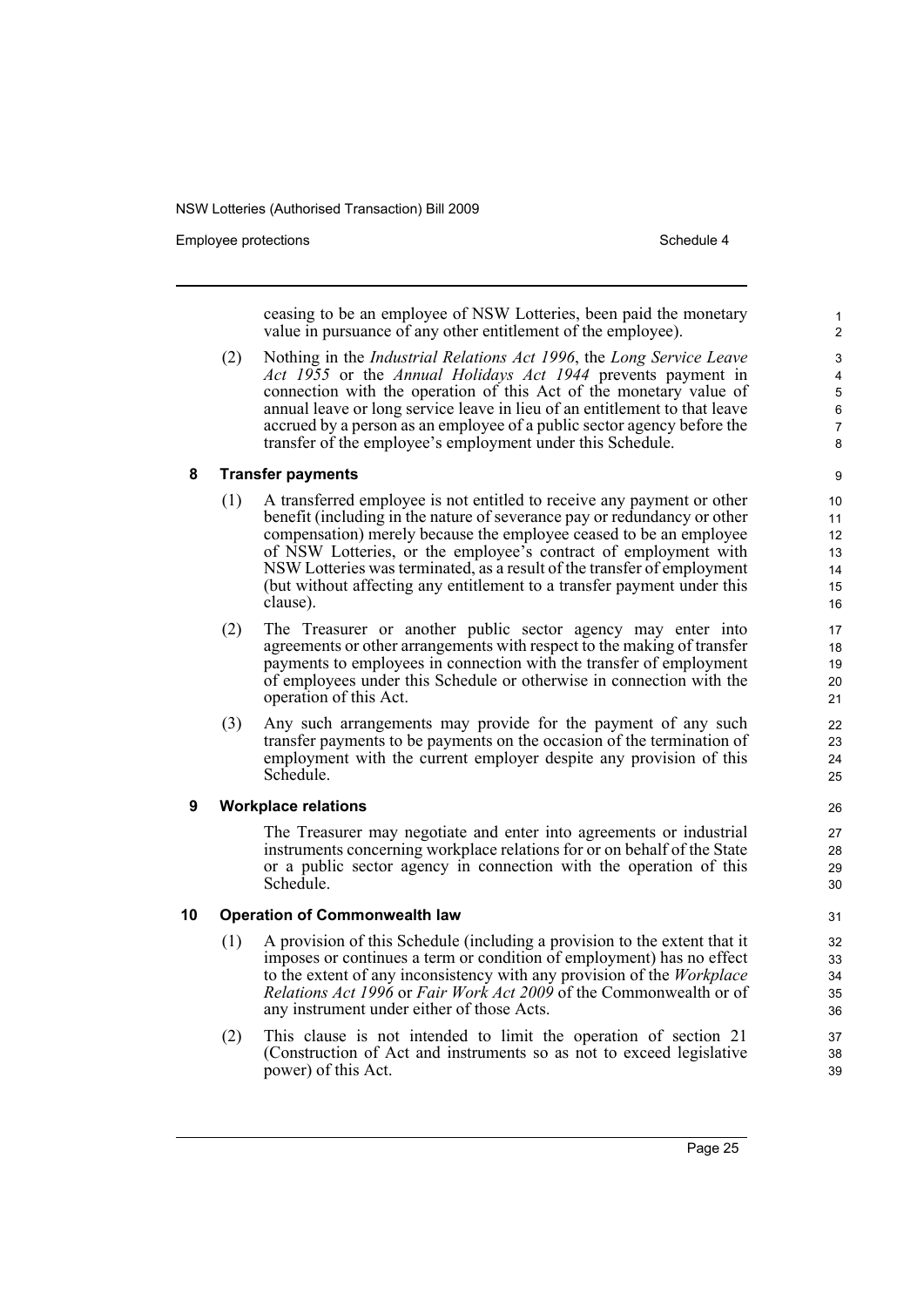Schedule 5 Amendment of Acts

<span id="page-33-0"></span>

|     | <b>Schedule 5</b><br><b>Amendment of Acts</b><br>$\mathbf{1}$ |                   |                                                                                                                                           |          |  |  |  |
|-----|---------------------------------------------------------------|-------------------|-------------------------------------------------------------------------------------------------------------------------------------------|----------|--|--|--|
| 5.1 |                                                               |                   | <b>Public Lotteries Act 1996 No 86</b>                                                                                                    | 2        |  |  |  |
| [1] | <b>Section 3 Objects of Act</b>                               |                   |                                                                                                                                           |          |  |  |  |
|     |                                                               |                   | Insert at the end of section $3$ (b):                                                                                                     | 4        |  |  |  |
|     |                                                               |                   | , and                                                                                                                                     | 5        |  |  |  |
|     |                                                               |                   | to ensure that, on balance, the State and the community as<br>(c)<br>a whole benefit from the conduct of public lotteries.                | 6<br>7   |  |  |  |
| [2] |                                                               |                   | <b>Section 4 Definitions</b>                                                                                                              | 8        |  |  |  |
|     |                                                               |                   | Omit the definition of <i>licence</i> from section $4(1)$ . Insert instead:                                                               | 9        |  |  |  |
|     |                                                               |                   | <i>licence</i> means an operator licence or product licence in force<br>under this Act.                                                   | 10<br>11 |  |  |  |
| [3] |                                                               | Section 4 (1)     |                                                                                                                                           | 12       |  |  |  |
|     |                                                               |                   | Insert in alphabetical order:                                                                                                             | 13       |  |  |  |
|     |                                                               |                   | <i>operator licence</i> —see section 10.                                                                                                  | 14       |  |  |  |
|     |                                                               |                   | <i>product licence</i> —see section 10.                                                                                                   | 15       |  |  |  |
| [4] |                                                               | <b>Section 5A</b> |                                                                                                                                           | 16       |  |  |  |
|     |                                                               |                   | Insert after section 5:                                                                                                                   | 17       |  |  |  |
|     | <b>5A</b>                                                     |                   | Meaning of "close associate"                                                                                                              | 18       |  |  |  |
|     |                                                               | (1)               | For the purposes of this Act, a person is a <i>close associate</i> of<br>another if the person:                                           | 19<br>20 |  |  |  |
|     |                                                               |                   | holds or will hold any relevant financial interest, or is or<br>(a)                                                                       | 21       |  |  |  |
|     |                                                               |                   | will be entitled to exercise any relevant power (whether in<br>his or her own right or on behalf of any other person), in                 | 22<br>23 |  |  |  |
|     |                                                               |                   | the lottery business of the other person, and by virtue of                                                                                | 24       |  |  |  |
|     |                                                               |                   | that interest or power is or will be able (in the opinion of                                                                              | 25       |  |  |  |
|     |                                                               |                   | the Minister) to exercise a significant influence over or                                                                                 | 26       |  |  |  |
|     |                                                               |                   | with respect to the management or operation of that<br>business, or                                                                       | 27<br>28 |  |  |  |
|     |                                                               |                   | holds or will hold any relevant position, whether in his or<br>(b)                                                                        | 29       |  |  |  |
|     |                                                               |                   | her own right or on behalf of any other person, in the<br>lottery business of the other person.                                           | 30<br>31 |  |  |  |
|     |                                                               | (2)               | In this section:                                                                                                                          | 32       |  |  |  |
|     |                                                               |                   | <b><i>lottery business</i></b> means the business conducted or to be conducted<br>by a person under the authority of an operator licence. | 33<br>34 |  |  |  |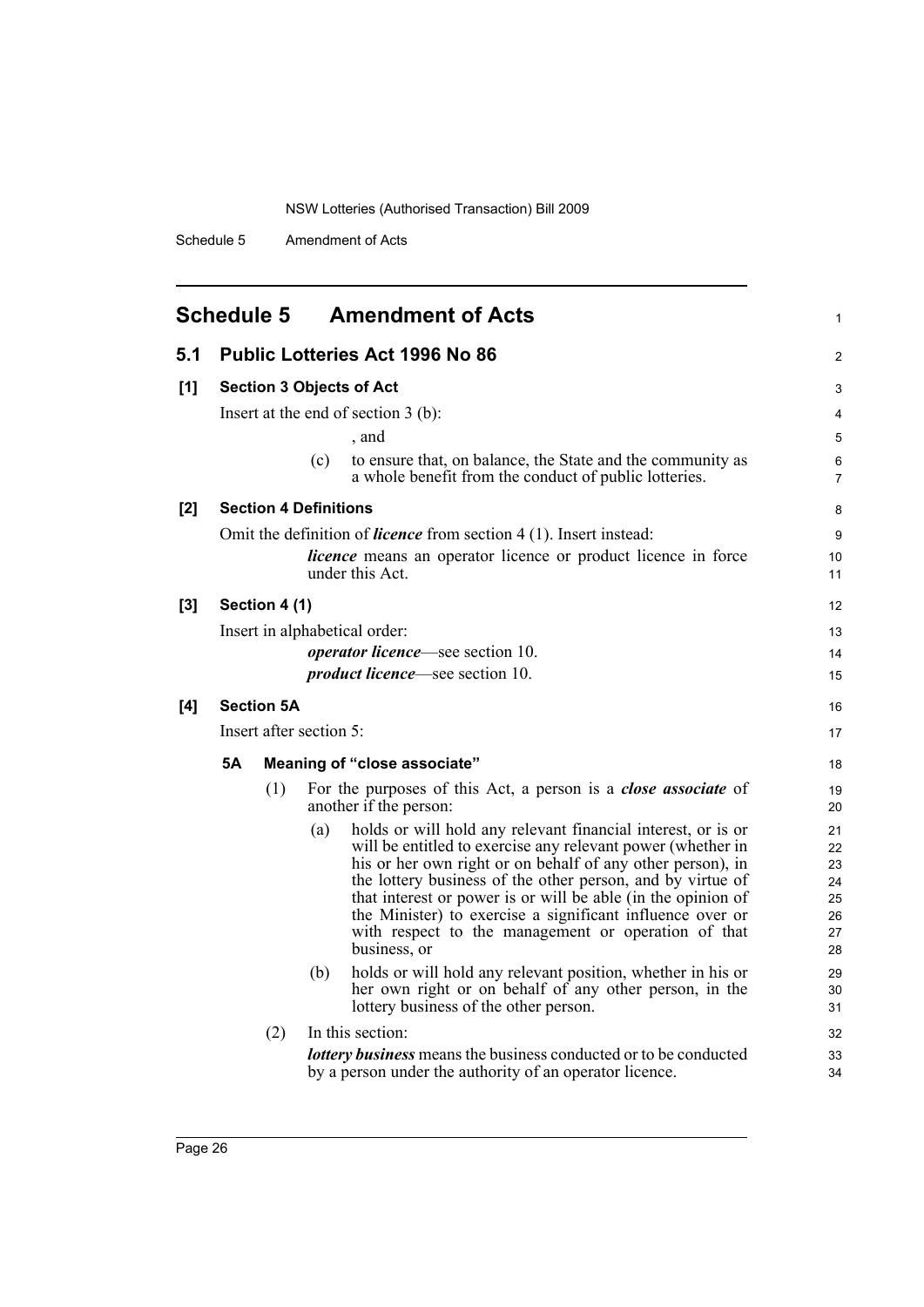Amendment of Acts Schedule 5

|     |        |                   |         | <i>relevant financial interest</i> , in relation to a business, means:                                             | 1              |
|-----|--------|-------------------|---------|--------------------------------------------------------------------------------------------------------------------|----------------|
|     |        |                   | (a)     | any share in the capital of the business, or                                                                       | $\overline{c}$ |
|     |        |                   | (b)     | any entitlement to receive any income derived from the                                                             | 3              |
|     |        |                   |         | business, or to receive any other financial benefit or                                                             | 4              |
|     |        |                   |         | financial advantage from the carrying on of the business,<br>whether the entitlement arises at law or in equity or | 5<br>6         |
|     |        |                   |         | otherwise, or                                                                                                      | $\overline{7}$ |
|     |        |                   | (c)     | any entitlement to receive any rent, profit or other income                                                        | 8              |
|     |        |                   |         | in connection with the use or occupation of premises on<br>which the lottery business of the other person is to be | 9<br>10        |
|     |        |                   |         | carried on (such as, for example, an entitlement of the                                                            | 11             |
|     |        |                   |         | owner of premises to receive rent as lessor of the                                                                 | 12             |
|     |        |                   |         | premises).                                                                                                         | 13             |
|     |        |                   |         | <i>relevant position</i> means:                                                                                    | 14             |
|     |        |                   | (a)     | the position of director, manager or secretary, or                                                                 | 15             |
|     |        |                   | (b)     | any other position, however designated, if it is an<br>executive position.                                         | 16<br>17       |
|     |        |                   |         | <i>relevant power</i> means any power, whether exercisable by voting                                               | 18             |
|     |        |                   | others: | or otherwise and whether exercisable alone or in association with                                                  | 19<br>20       |
|     |        |                   | (a)     | to participate in any directorial, managerial or executive<br>decision, or                                         | 21<br>22       |
|     |        |                   | (b)     | to elect or appoint any person to any relevant position.                                                           | 23             |
|     |        | (3)               |         | A financial institution is not a close associate for the purposes of                                               | 24             |
|     |        |                   |         | this section by reason only of having a relevant financial interest                                                | 25             |
|     |        |                   |         | in relation to a business.                                                                                         | 26             |
| [5] | Part 3 |                   |         |                                                                                                                    | 27             |
|     |        |                   |         | Omit the Part. Insert instead:                                                                                     | 28             |
|     | Part 3 |                   |         | Licences to conduct public lotteries                                                                               | 29             |
|     |        |                   |         |                                                                                                                    |                |
|     |        | <b>Division 1</b> |         | <b>Grant of licences</b>                                                                                           | 30             |
|     | 10     |                   |         | <b>Operator licences and product licences</b>                                                                      | 31             |
|     |        | (1)               |         | The Minister can grant the following kinds of licences for the<br>purposes of this Act:                            | 32<br>33       |
|     |        |                   | (a)     | an <i>operator licence</i> , which is a licence to conduct any                                                     | 34             |
|     |        |                   |         | public lottery for which the licensee holds a product<br>licence,                                                  | 35<br>36       |
|     |        |                   |         |                                                                                                                    |                |

Page 27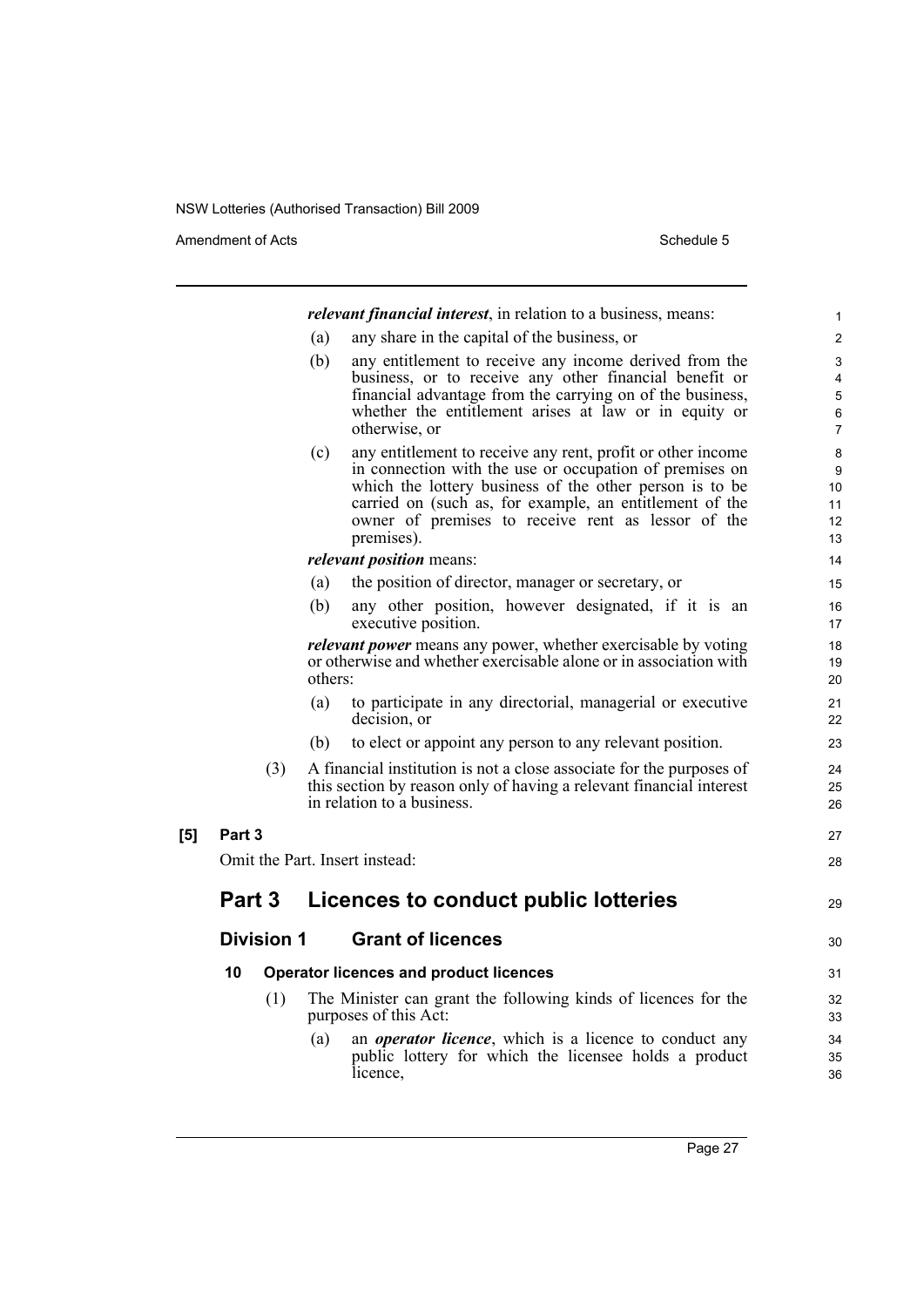Schedule 5 Amendment of Acts

|    |     | (b)      | a <i>product licence</i> , which is a licence for a particular public<br>lottery that is issued to the licensee under an operator<br>licence to authorise the licensee to conduct the particular<br>public lottery.                                                                                                                                      | 1<br>2<br>3<br>4           |
|----|-----|----------|----------------------------------------------------------------------------------------------------------------------------------------------------------------------------------------------------------------------------------------------------------------------------------------------------------------------------------------------------------|----------------------------|
|    | (2) |          | The grant of an operator licence requires the approval of the<br>Treasurer.                                                                                                                                                                                                                                                                              | 5<br>6                     |
|    | (3) | licence. | A product licence can only be held by the holder of an operator                                                                                                                                                                                                                                                                                          | $\overline{7}$<br>8        |
|    | (4) |          | Both kinds of licence can only be held by a corporation or by 2 or<br>more corporations jointly.                                                                                                                                                                                                                                                         | 9<br>10                    |
| 11 |     |          | <b>Considerations for grant of operator licence</b>                                                                                                                                                                                                                                                                                                      | 11                         |
|    | (1) |          | The Minister is not to grant an operator licence to a person (the<br><i>applicant</i> ) unless satisfied that the applicant and each close<br>associate of the applicant is a suitable person to be concerned in<br>or associated with the management and operation of the business<br>(the <i>lottery business</i> ) to be conducted under the licence. | 12<br>13<br>14<br>15<br>16 |
|    | (2) |          | For the purpose of determining suitability to be concerned in or<br>associated with the management and operation of a lottery<br>business the Minister is to consider whether:                                                                                                                                                                           | 17<br>18<br>19             |
|    |     | (a)      | the applicant and each close associate is of good repute,<br>having regard to character, honesty and integrity, and                                                                                                                                                                                                                                      | 20<br>21                   |
|    |     | (b)      | the applicant and each close associate is of sound and<br>stable financial background, and                                                                                                                                                                                                                                                               | 22<br>23                   |
|    |     | (c)      | the applicant has, or has arranged, a satisfactory ownership<br>or corporate structure, and                                                                                                                                                                                                                                                              | 24<br>25                   |
|    |     | (d)      | the applicant has or is able to obtain financial resources<br>that are both suitable and adequate for ensuring the<br>financial viability of the lottery business, and                                                                                                                                                                                   | 26<br>27<br>28             |
|    |     | (e)      | the applicant has or is able to obtain the services of persons<br>who have sufficient experience in the management and<br>operation of a lottery business, and                                                                                                                                                                                           | 29<br>30<br>31             |
|    |     | (f)      | the applicant has sufficient business ability to establish and<br>maintain a successful lottery business, and                                                                                                                                                                                                                                            | 32<br>33                   |
|    |     | (g)      | the applicant has sufficient technical expertise and<br>resources to conduct lotteries of the kind to be conducted<br>as part of the lottery business, and                                                                                                                                                                                               | 34<br>35<br>36             |
|    |     | (h)      | the applicant or any close associate has any business<br>association with any person, body or association who, in<br>the opinion of the Minister, is not of good repute having                                                                                                                                                                           | 37<br>38<br>39             |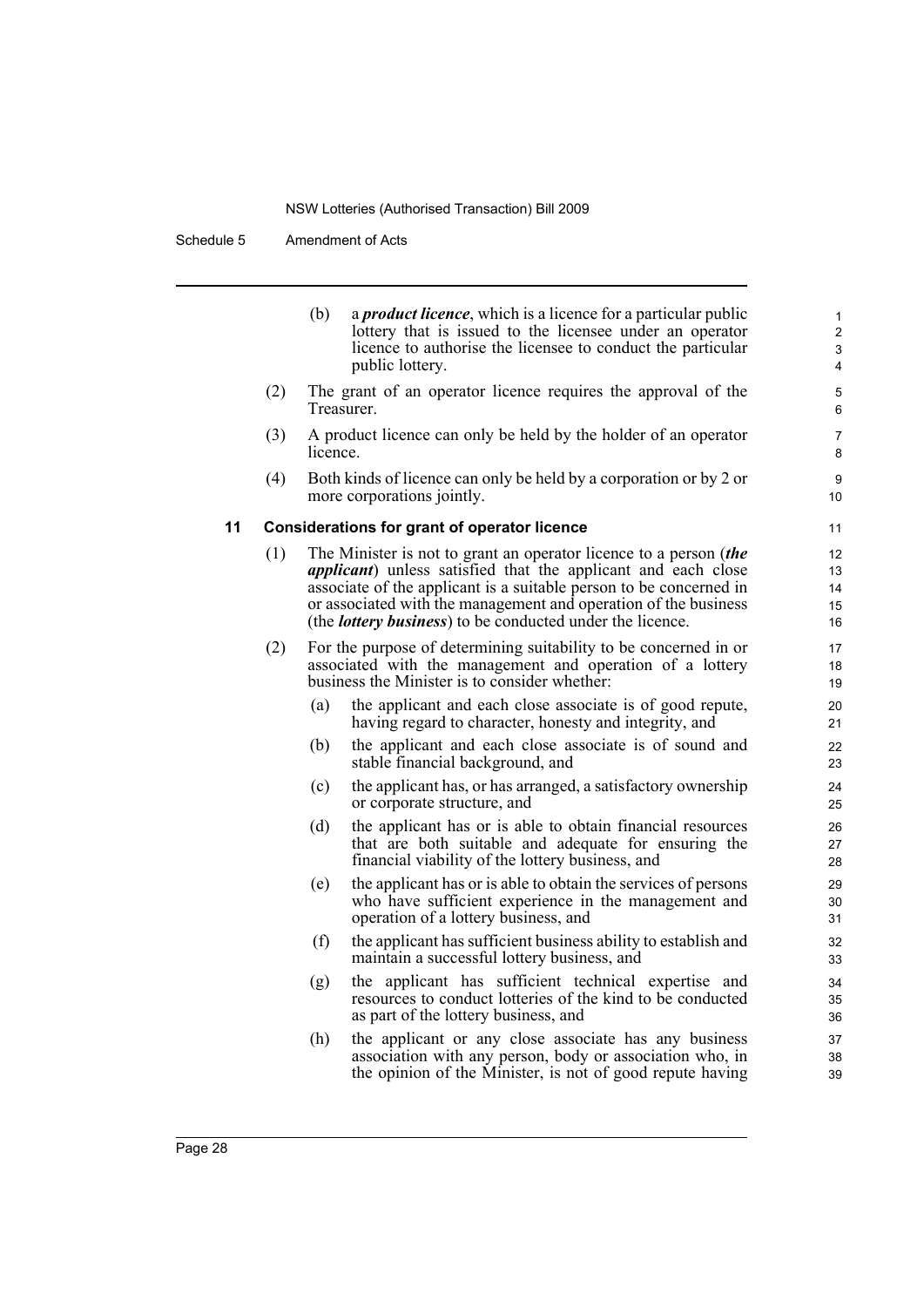Amendment of Acts **Schedule 5** and the set of Acts Schedule 5

regard to character, honesty and integrity or has undesirable or unsatisfactory financial sources, and

(i) each director, partner, executive officer and secretary and any other officer or person determined by the Minister to be associated or connected with the ownership, administration or management of the operations of the lottery business of the applicant is a suitable person to act in that capacity.

### **12 Considerations for grant of product licence**

- (1) The Minister is not to grant a product licence for the conduct of a game as a public lottery unless satisfied that the game is suitable to be conducted as a public lottery.
- (2) For the purpose of determining the suitability of a game to be conducted as a public lottery the Minister is to consider:
	- (a) whether the proposed rules of the game are appropriate and sufficient to ensure the game's integrity as a public lottery, and
	- (b) whether the harm minimisation and consumer protection measures proposed for the conduct of the game are appropriate and sufficient for the purposes of the conduct of the game as a public lottery, and
	- (c) such other matters as the Minister considers relevant.

### **13 Police assistance**

- (1) The Minister and the Commissioner of Police may enter into arrangements for the supply to the Minister of information contained in the records of the NSW Police Force to assist in the effectual administration of this Part. Those arrangements are sufficient authority for the supply of that information.
- (2) The Minister may arrange with the Commissioner of Police for police officers to be seconded or otherwise engaged to assist the Minister in the exercise of functions under this Part.

### **14 Conditions of licence**

- (1) The Minister may impose any conditions on a licence at the time of its issue.
- (2) The Minister may at any time amend the conditions of a licence (by imposing further conditions or by altering or removing existing conditions) but only with the agreement of the licensee. In addition, in the case of an operator licence, the Minister may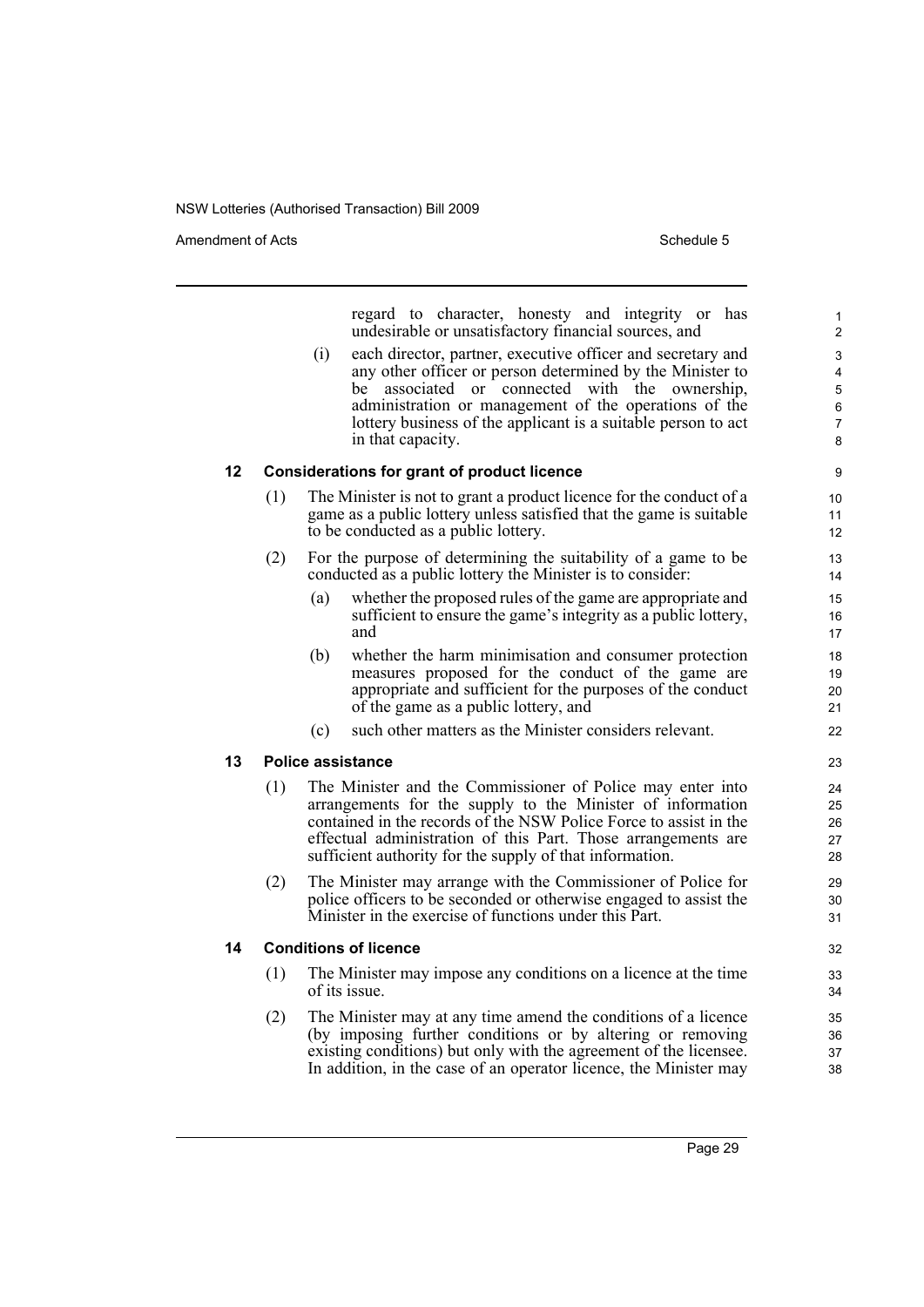Schedule 5 Amendment of Acts

not amend the conditions of the licence without the approval of the Treasurer.

- (3) The agreement of the licensee is not required for an amendment to the conditions of a licence under Division 2 (Disciplinary action).
- (4) The approval of the Treasurer must be obtained for the inclusion in a licence (either at the time of issue or by subsequent amendment) of a condition specifying the general duty or licence duty, or both, to be paid by the licensee to the Treasurer in accordance with Part 5.

**Note.** Part 5 provides for the inclusion of conditions in the licence relating to the prize fund for a public lottery, and to the payment of duty by the licensee in connection with the grant of the licence and the conduct of the public lottery.

- (5) The conditions of a licence must at all times include the conditions specified in Schedule 1 as the mandatory conditions of the licence.
- (6) Without limiting the conditions that can be imposed on a licence, any of the conditions specified in Schedule 1 as the optional conditions of a licence can be imposed on a licence.
- (7) A licensee may apply to the Minister for an amendment of the conditions of the licence and any such application is to be made and determined in accordance with any relevant conditions of the licence.

### **15 Licence fees**

The Minister may require the payment of fees for or in connection with the consideration and determination of an application for the grant or transfer of a licence (including fees to cover reasonable costs incurred in investigating and inquiring into any application or proposal for the grant or transfer of a licence).

### **16 Consideration payment for licence**

- (1) The Minister may, on the occasion of the grant of an operator licence, require the licensee to pay a *consideration payment* in connection with the grant of the licence.
- (2) The Minister may determine that the consideration payment is to be payable wholly in respect of the operator licence or may determine that it is to be apportioned between the operator licence and any one or more of the product licences issued to the licensee when the operator licence is issued.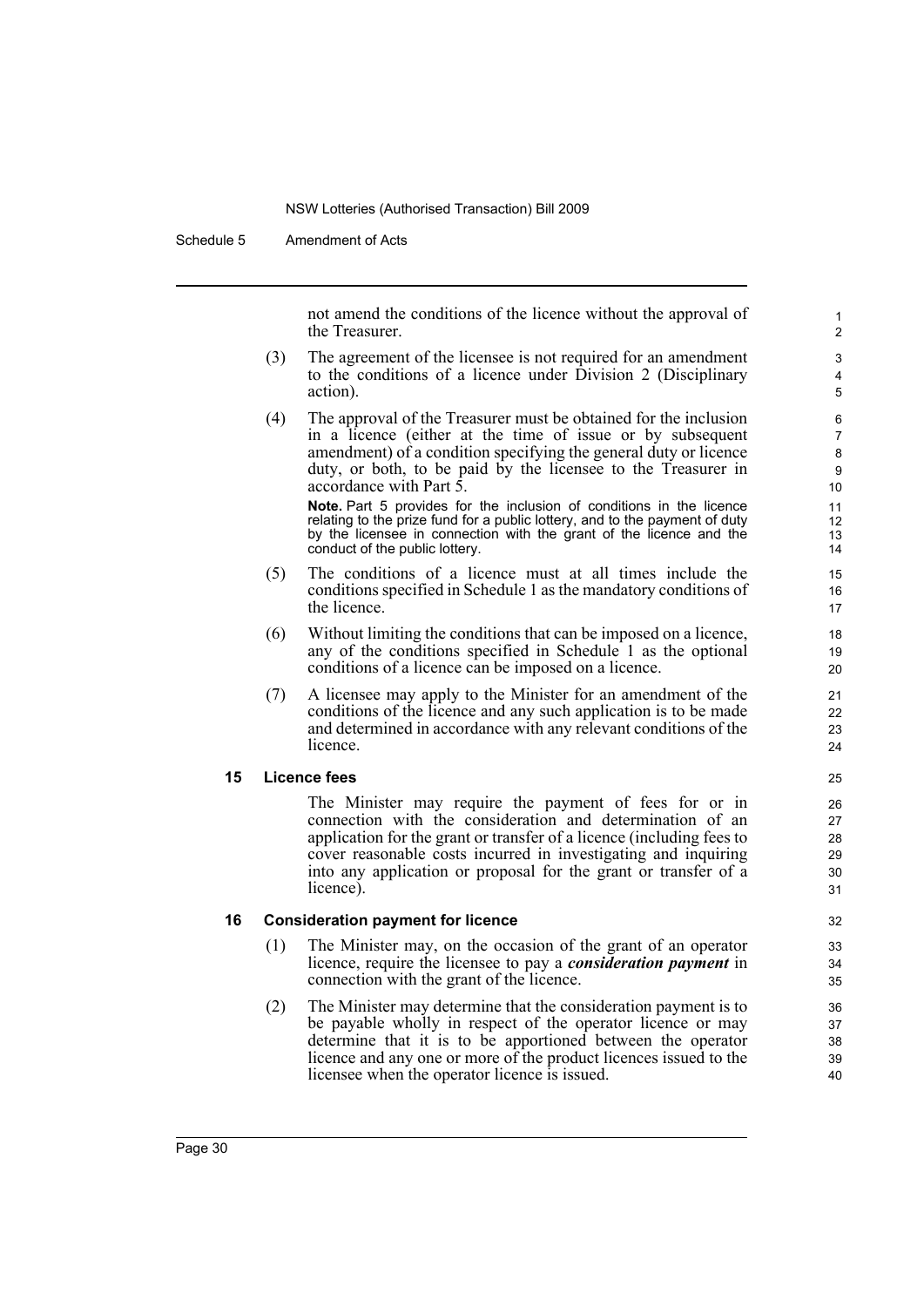Amendment of Acts Schedule 5

**17 Term of licence**

|    | (3) | The Minister may determine that a consideration payment is to<br>be:                                                                                                                                                                                | 1<br>2                        |
|----|-----|-----------------------------------------------------------------------------------------------------------------------------------------------------------------------------------------------------------------------------------------------------|-------------------------------|
|    |     | (a)<br>a single amount payable on grant of the licence or licences<br>concerned or by a later time determined by the Minister, as<br>consideration for the grant of the licence or licences, or                                                     | 3<br>4<br>5                   |
|    |     | an amount (or variable amounts) payable periodically for<br>(b)<br>the duration of the licence or licences concerned and at the<br>times determined by the Minister, as consideration for the<br>continuation of the licence or licences.           | 6<br>$\overline{7}$<br>8<br>9 |
|    | (4) | A requirement or determination of the Minister under this section<br>requires the approval of the Treasurer.                                                                                                                                        | 10<br>11                      |
|    | (5) | It is a condition of a licence that the licensee must pay any<br>consideration payment that the licensee is required to pay under<br>this section.                                                                                                  | 12<br>13<br>14                |
|    | (6) | A consideration payment paid by a licensee pursuant to a<br>requirement under this section is not recoverable on the grounds<br>of, or on any ground arising from, the surrender, cancellation,<br>suspension or transfer of the licence concerned. | 15<br>16<br>17<br>18          |
|    | (7) | A consideration payment paid to the Minister under this section<br>is to be paid into the Consolidated Fund.                                                                                                                                        | 19<br>20                      |
| 17 |     | <b>Term of licence</b>                                                                                                                                                                                                                              | 21                            |
|    | (1) | A licence is granted for the term specified in the licence.                                                                                                                                                                                         | 22                            |
|    | (2) | The maximum term for which a licence may be granted is<br>30 years.                                                                                                                                                                                 | 23<br>24                      |
| 18 |     | <b>Exclusive operator licence</b>                                                                                                                                                                                                                   | 25                            |
|    | (1) | An operator licence can, if the Minister thinks fit, be granted as<br>an exclusive licence for any period (the <i>exclusivity period</i> ) up to<br>the term for which the licence is granted.                                                      | 26<br>27<br>28                |
|    | (2) | If an operator licence is granted as an exclusive licence, no other<br>operator licence can be granted to be in force during the<br>exclusivity period. This does not affect a licence already in force<br>when the exclusive licence is granted.   | 29<br>30<br>31<br>32          |
|    | (3) | The grant of an exclusive licence does not create an exclusivity<br>period for games of keno, with the result that one or more<br>operator licences limited to a product licence for games of keno                                                  | 33<br>34<br>35                |

can be granted to be in force during the exclusivity period.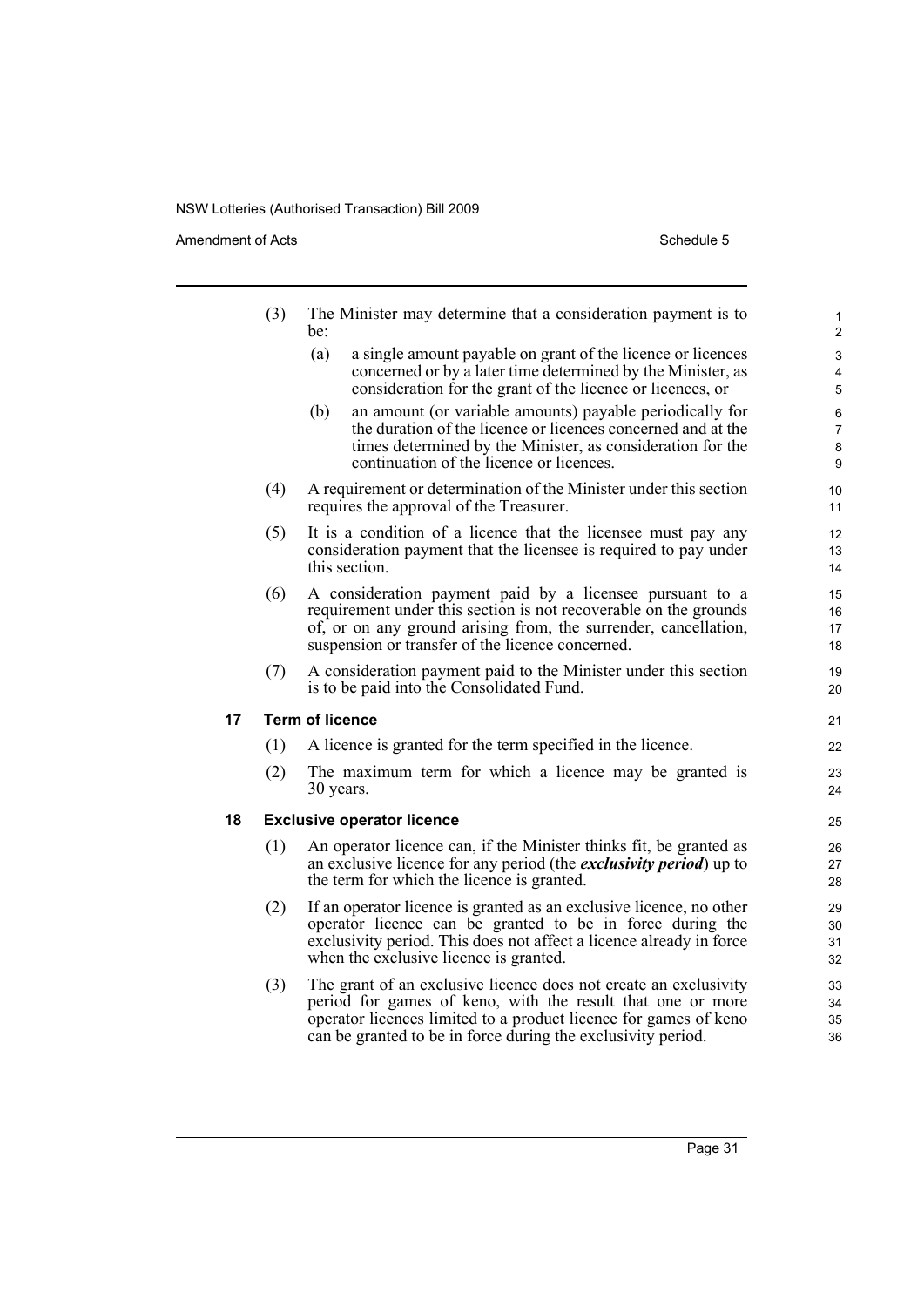Schedule 5 Amendment of Acts

### **19 Transfer of licence**

(1) A licence can be transferred but only with the approval of the Minister given at the Minister's absolute discretion. The Minister must consult with the Treasurer before approving the transfer of a licence.

- (2) A product licence can only be transferred to the holder of an operator licence.
- (3) The Minister is not to approve of the transfer of an operator licence to a person (*the transferee*) unless satisfied that:
	- (a) the transferee and each close associate of the transferee is a suitable person to be concerned in or associated with the management and operation of the business to be conducted under the licence, and
	- (b) there are satisfactory arrangements for the transfer to the transferee of responsibilities for the conduct and completion of any public lottery being conducted at the time of transfer of the licence.
- (4) For the purpose of determining whether the transferee or any close associate of the transferee is a suitable person to be concerned in or associated with the management and operation of the business being conducted under the licence, the Minister is to have regard to the same matters to which the Minister is required to have regard in deciding whether an applicant or close associate of an applicant is a suitable person for that purpose.

### **20 Changes to ownership structure of licensee**

- (1) A significant change in the ownership structure of a licensee must not occur unless the Minister has given consent in writing for the change to occur.
- (2) A significant change in the ownership structure of a licensee is considered to occur when:
	- (a) a person acquires a relevant interest in issued voting shares in the licensee or any holding company of the licensee and the acquisition results in that person's, or some other person's, voting power in the licensee or holding company increasing from 20% or below to more than 20%, or
	- (b) a person becomes a person who controls, or ceases to be a person who controls, the licensee or any holding company of the licensee.
- (3) The regulations may prescribe another percentage to replace 20% in subsection (2).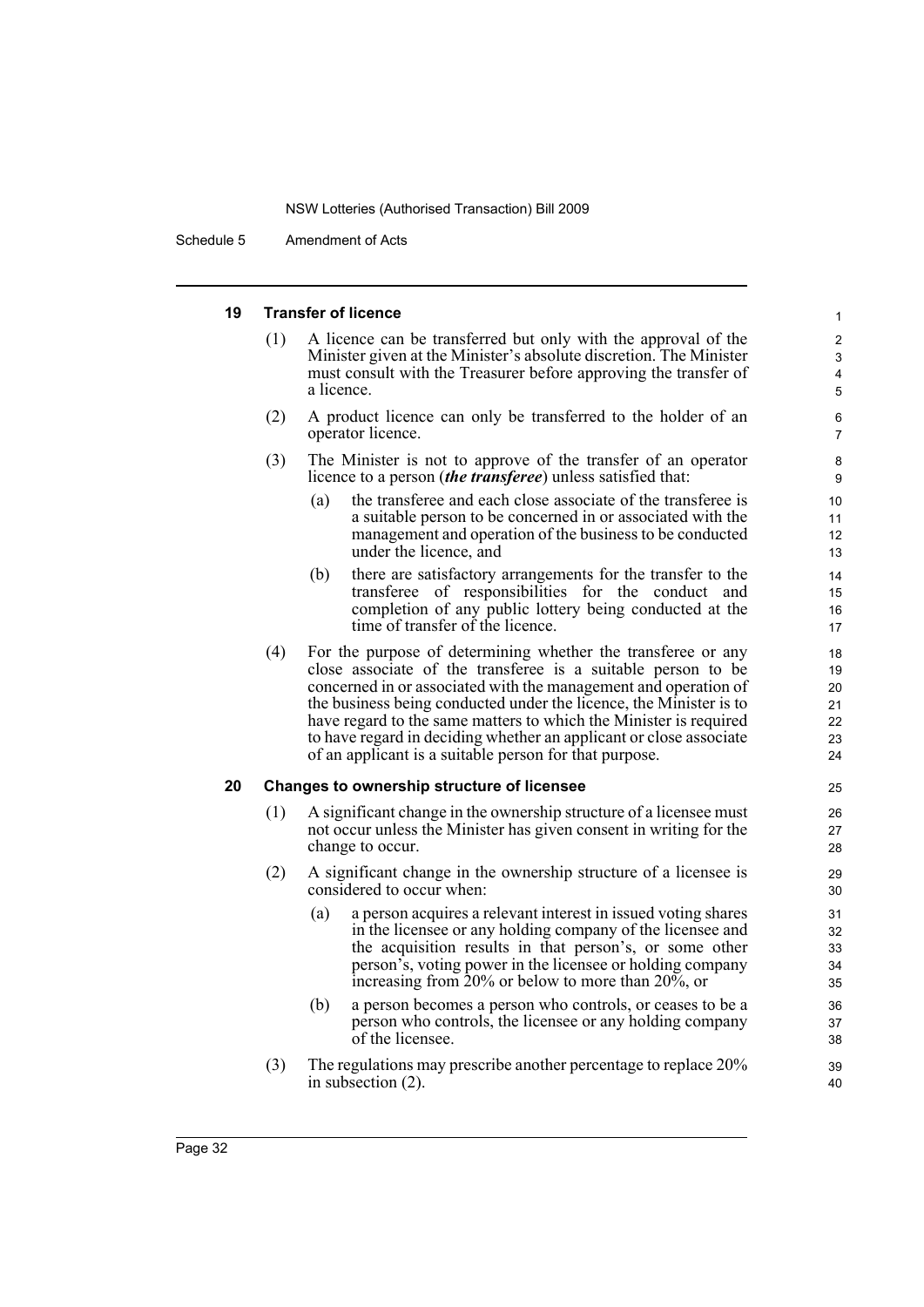Amendment of Acts **Schedule 5** and the set of Acts Schedule 5

12

(4) Words and expressions used in this section that are defined in section 9 of the *Corporations Act 2001* of the Commonwealth have the same meanings as in that section, except in so far as they are defined differently in this Act or the context or subject-matter otherwise indicates or requires.

### **21 Surrender of licence**

- (1) A licensee may surrender the licence by giving notice in writing to the Minister. If the licence is held by more than one licensee, all licensees must surrender the licence.
- (2) The surrender takes effect only if the Minister consents to the surrender.

### **Division 2 Disciplinary action**

### **21A Review of suitability of licensee**

- (1) The Minister may from time to time determine whether in the opinion of the Minister the licensee under an operator licence and each close associate of the licensee remains a suitable person to be concerned in or associated with the management and operation of the business conducted under the licence.
- (2) For the purpose of determining whether the licensee or any close associate of the licensee is a suitable person to be concerned in or associated with the management and operation of the business conducted under the licence, the Minister is to have regard to the same matters to which the Minister is required to have regard in deciding whether an applicant or close associate of an applicant is a suitable person for that purpose.
- (3) The Minister may require the licensee under an operator licence to pay to the Minister such reasonable costs as may be incurred by or on behalf of the Minister in conducting any inquiry or investigation for the purposes of a determination under this section.
- (4) It is a condition of an operator licence that the licensee must:
	- (a) provide such information (including necessary consents to facilitate the provision of information) as the Minister may reasonably request for the purpose of making a determination under this section, and
	- (b) pay the costs that the Minister requires the licensee to pay under this section in connection with any inquiry or investigation conducted for the purposes of determination under this section.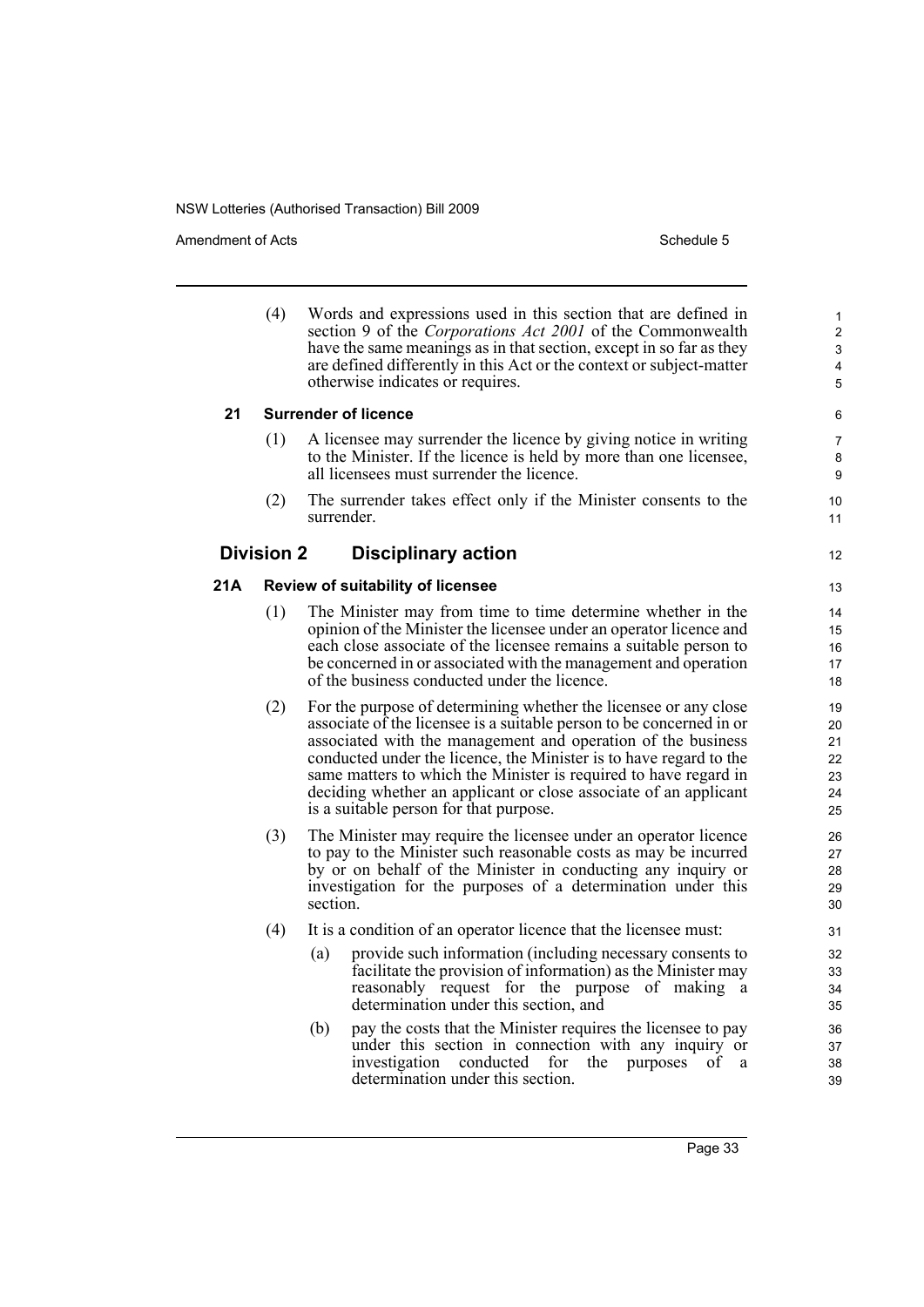Schedule 5 Amendment of Acts

(5) The Minister may recover from a licensee (as a debt due to the Crown) any costs that the Minister has required the licensee to pay under this section.

(6) The Minister may give a certificate as to the amount of the reasonable costs incurred by or on behalf of the Minister in conducting any inquiry or investigation for the purposes of a determination under this section, and such a certificate is in any proceedings evidence of the matter certified.

### **21B Grounds for disciplinary action against licensee**

- (1) Each of the following grounds constitutes grounds for disciplinary action against a licensee under this Division:
	- (a) the licensee or any close associate of the licensee is not a suitable person to be concerned in or associated with the management and operation of the business being conducted under the licence,
	- (b) the licensee has failed to comply with a provision of this Act or the regulations,
	- (c) the licensee or any close associate of the licensee has been convicted of an offence under a relevant gaming law,
	- (d) the licensee or any close associate of the licensee has been convicted in the State or elsewhere of an offence in connection with the management or operation of a public lotteries, gaming or wagering business,
	- (e) the licensee or any close associate of the licensee has been convicted of an offence in the State that is an indictable offence or has been convicted elsewhere than in the State of an offence that, if committed in the State, would be an indictable offence,
	- (f) the licensee has failed to comply with the rules of a public lottery conducted by the licensee,
	- (g) the licensee has failed to comply with a condition of the licence or a direction given to the licensee under Division 2 of Part 7,
	- (h) a significant change in the ownership structure of the licensee (as referred to in section 20) occurs without the consent in writing of the Minister as required by that section,
	- (i) the licensee has failed to use reasonable endeavours to ensure that the licensee's agents comply with this Act, the regulations and any direction given by the Minister under Division 2 of Part 7,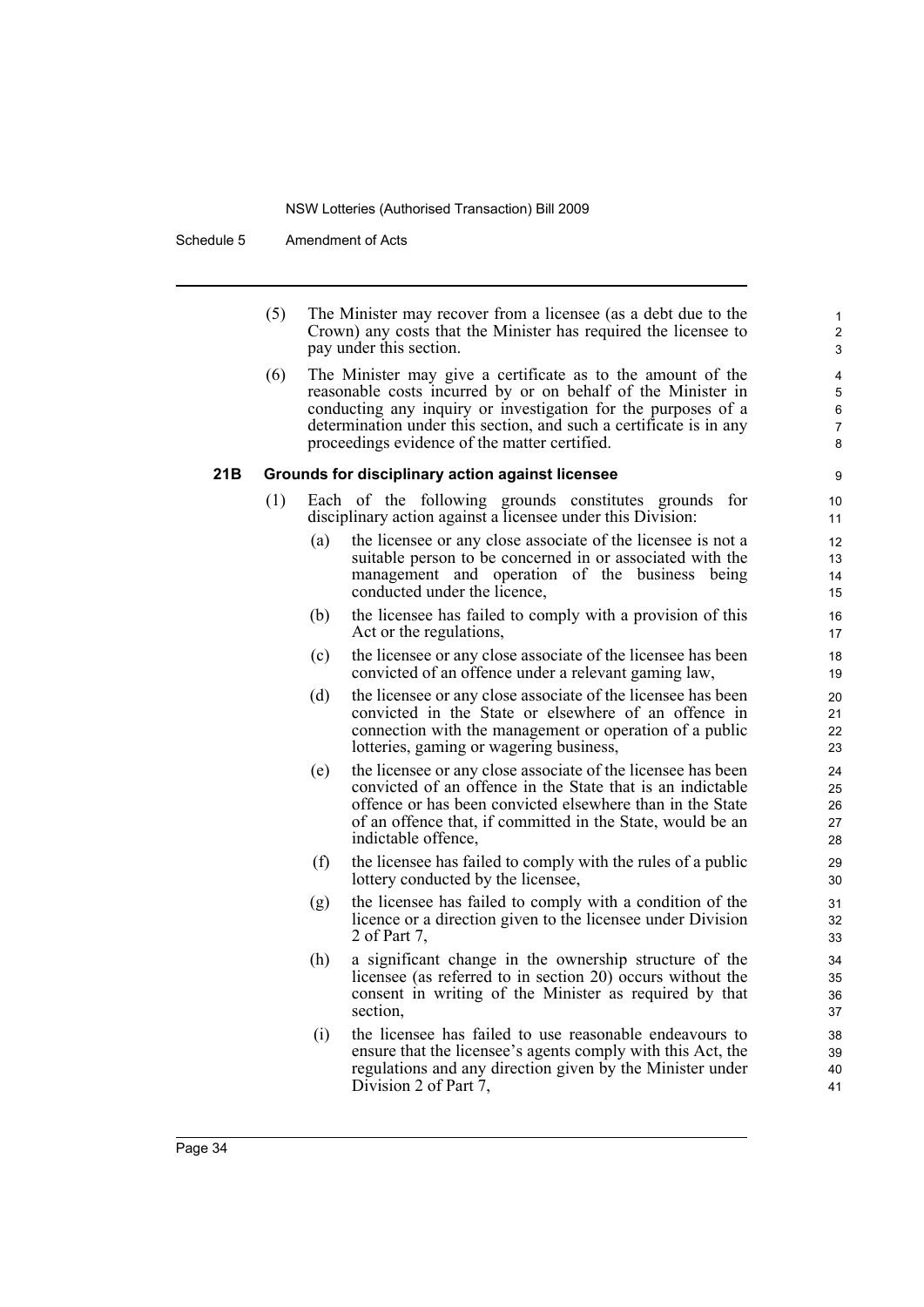Amendment of Acts Schedule 5

|     |     | (i) | the licensee has entered into or authorised a dealing with<br>or in respect of securities of, or other instruments issued<br>by, the licensee without the consent in writing of the<br>Minister that, in the opinion of the Minister, affects the<br>control of the licensee,                                                                                                                                                                                          | 1<br>$\overline{c}$<br>3<br>4<br>5     |
|-----|-----|-----|------------------------------------------------------------------------------------------------------------------------------------------------------------------------------------------------------------------------------------------------------------------------------------------------------------------------------------------------------------------------------------------------------------------------------------------------------------------------|----------------------------------------|
|     |     | (k) | the<br>licensee<br>has<br>become<br>insolvent<br><sub>or</sub><br>an<br>externally-administered body<br>corporate within<br>the<br>of the<br>Act 2001<br>the<br>meaning<br>Corporations<br>οf<br>Commonwealth,                                                                                                                                                                                                                                                         | 6<br>$\overline{7}$<br>8<br>9          |
|     |     | (1) | the licensee has failed to promptly terminate the<br>employment of a person concerned in the management of<br>the licensee who is convicted of an offence involving fraud<br>or dishonesty,                                                                                                                                                                                                                                                                            | 10<br>11<br>12<br>13                   |
|     |     | (m) | the licence was granted as a result of a material false or<br>misleading representation or declaration.                                                                                                                                                                                                                                                                                                                                                                | 14<br>15                               |
|     |     |     | Note. Division 2 of Part 7 enables the Minister to give directions to<br>licensees and other persons engaged in the conduct of public lotteries<br>on a licensee's behalf to protect the integrity of public lotteries and to<br>require the termination of arrangements between licensees and agents<br>and the employment of key employees of licensees for a similar purpose.                                                                                       | 16<br>17<br>18<br>19<br>20             |
|     | (2) |     | For the purpose of determining whether the licensee or any close<br>associate of the licensee is a suitable person to be concerned in or<br>associated with the management and operation of the business<br>being conducted under the licence, the Minister is to have regard<br>to the same matters to which the Minister is required to have<br>regard in deciding whether an applicant or close associate of an<br>applicant is a suitable person for that purpose. | 21<br>22<br>23<br>24<br>25<br>26<br>27 |
|     | (3) |     | In this section:                                                                                                                                                                                                                                                                                                                                                                                                                                                       | 28                                     |
|     |     |     | <i>relevant gaming law</i> means any of the following laws:                                                                                                                                                                                                                                                                                                                                                                                                            | 29                                     |
|     |     | (a) | Unlawful Gambling Act 1998,                                                                                                                                                                                                                                                                                                                                                                                                                                            | 30                                     |
|     |     | (b) | Lotteries and Art Unions Act 1901,                                                                                                                                                                                                                                                                                                                                                                                                                                     | 31                                     |
|     |     | (c) | Gaming Machines Act 2001,                                                                                                                                                                                                                                                                                                                                                                                                                                              | 32                                     |
|     |     | (d) | Casino Control Act 1992,                                                                                                                                                                                                                                                                                                                                                                                                                                               | 33                                     |
|     |     | (e) | any other law (including any law of another State or<br>Territory or of another country) that is prescribed by the<br>regulations as a relevant gaming law for the purposes of<br>this definition.                                                                                                                                                                                                                                                                     | 34<br>35<br>36<br>37                   |
| 21C |     |     | <b>Disciplinary action</b>                                                                                                                                                                                                                                                                                                                                                                                                                                             | 38                                     |
|     | (1) |     | The Minister can take any of the following <i>disciplinary actions</i><br>against a licensee if satisfied that there are grounds for<br>disciplinary action against the licensee under this Division:                                                                                                                                                                                                                                                                  | 39<br>40<br>41                         |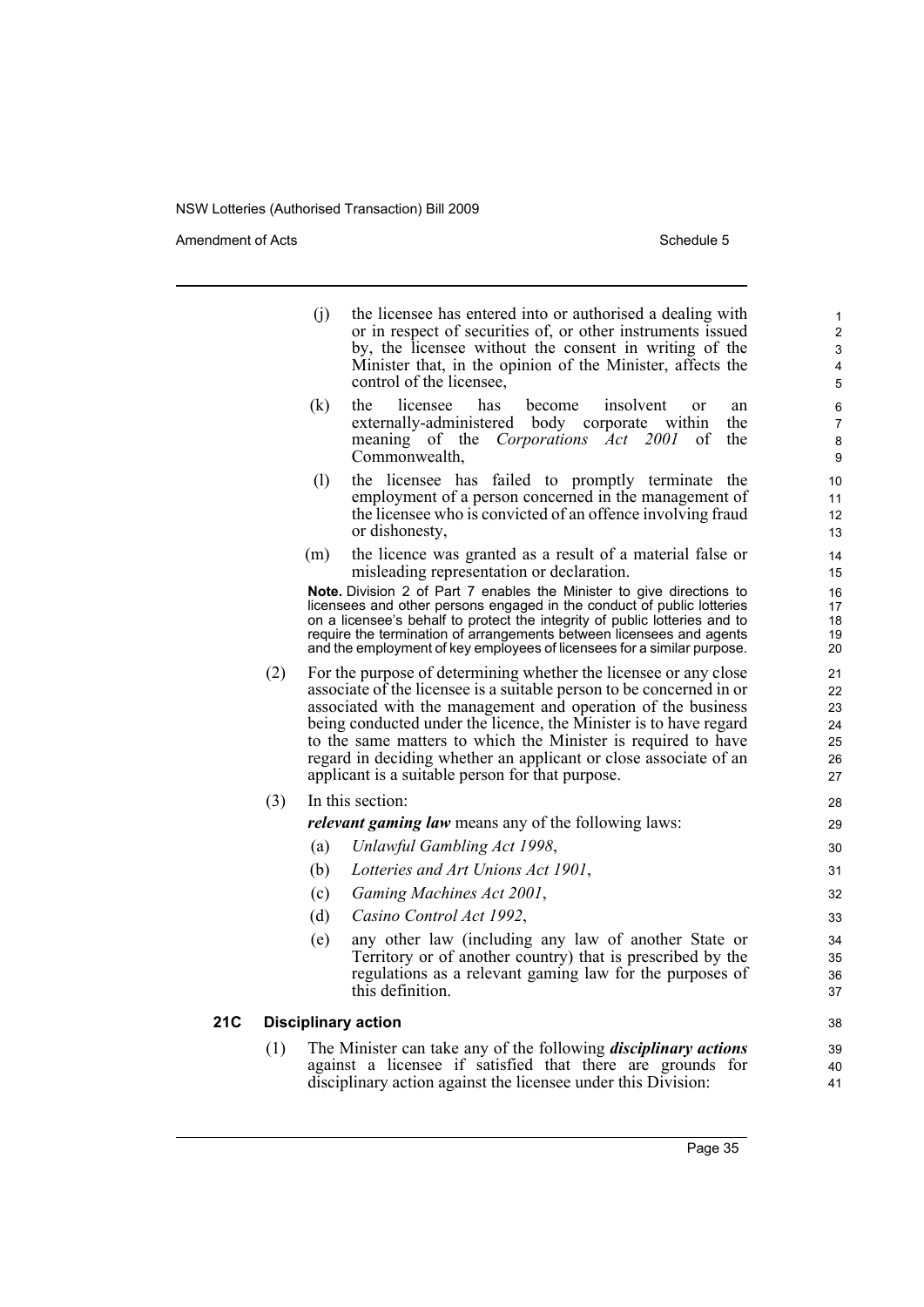Schedule 5 Amendment of Acts

|     |     | (a)        | suspend or cancel the licence (but only if there is a<br><i>sufficient ground</i> for the suspension or cancellation as<br>provided by this Division),                                                                                                                                                         | 1<br>$\overline{2}$<br>3         |
|-----|-----|------------|----------------------------------------------------------------------------------------------------------------------------------------------------------------------------------------------------------------------------------------------------------------------------------------------------------------|----------------------------------|
|     |     | (b)        | amend the conditions of the licence to deal with any act,<br>omission or other circumstance that constitutes a ground<br>for disciplinary action,                                                                                                                                                              | 4<br>5<br>6                      |
|     |     | (c)        | impose a monetary penalty on the licensee of an amount<br>not exceeding \$250,000,                                                                                                                                                                                                                             | $\overline{7}$<br>8              |
|     |     | (d)        | direct the licensee to rectify a matter that relates to any act,<br>omission or other circumstance that constitutes a ground<br>for disciplinary action,                                                                                                                                                       | 9<br>10 <sup>°</sup><br>11       |
|     |     | (e)        | censure the licensee for any act, omission or other<br>circumstance that constitutes a ground for disciplinary<br>action.                                                                                                                                                                                      | 12<br>13<br>14                   |
|     | (2) | rectified. | A direction to rectify a matter must direct that the matter be<br>rectified within a specified period that is reasonable in the<br>circumstances having regard to the nature of the matter to be                                                                                                               | 15<br>16<br>17<br>18             |
|     | (3) |            | The Minister is not to suspend or cancel a licence except with the<br>approval of the Treasurer.                                                                                                                                                                                                               | 19<br>20                         |
|     | (4) |            | A monetary penalty imposed under this section may be recovered<br>as a debt due to the Crown in a court of competent jurisdiction.                                                                                                                                                                             | 21<br>22                         |
| 21D |     |            | Sufficient grounds for suspension or cancellation of licence                                                                                                                                                                                                                                                   | 23                               |
|     |     |            | A ground for disciplinary action is a <i>sufficient ground</i> for the<br>suspension or cancellation of a licence if (and only if) the<br>Minister is satisfied that:                                                                                                                                          | 24<br>25<br>26                   |
|     |     | (a)        | the act, omission or other circumstance constituting the<br>ground for disciplinary action is of a serious and<br>fundamental nature and the integrity of the conduct of a<br>public lottery may be jeopardised in a material way or the<br>public interest may be adversely affected in a material<br>way, or | 27<br>28<br>29<br>30<br>31<br>32 |
|     |     | (b)        | the ground for disciplinary action is failure by the licensee<br>to pay any duty payable by the licensee under Division 2<br>of Part $51$                                                                                                                                                                      | 33<br>34<br>35                   |
| 21E |     |            | Procedure for taking disciplinary action                                                                                                                                                                                                                                                                       | 36                               |
|     | (1) |            | Before taking disciplinary action, the Minister must first follow<br>the show cause procedure provided for by this Division and then                                                                                                                                                                           | 37<br>38                         |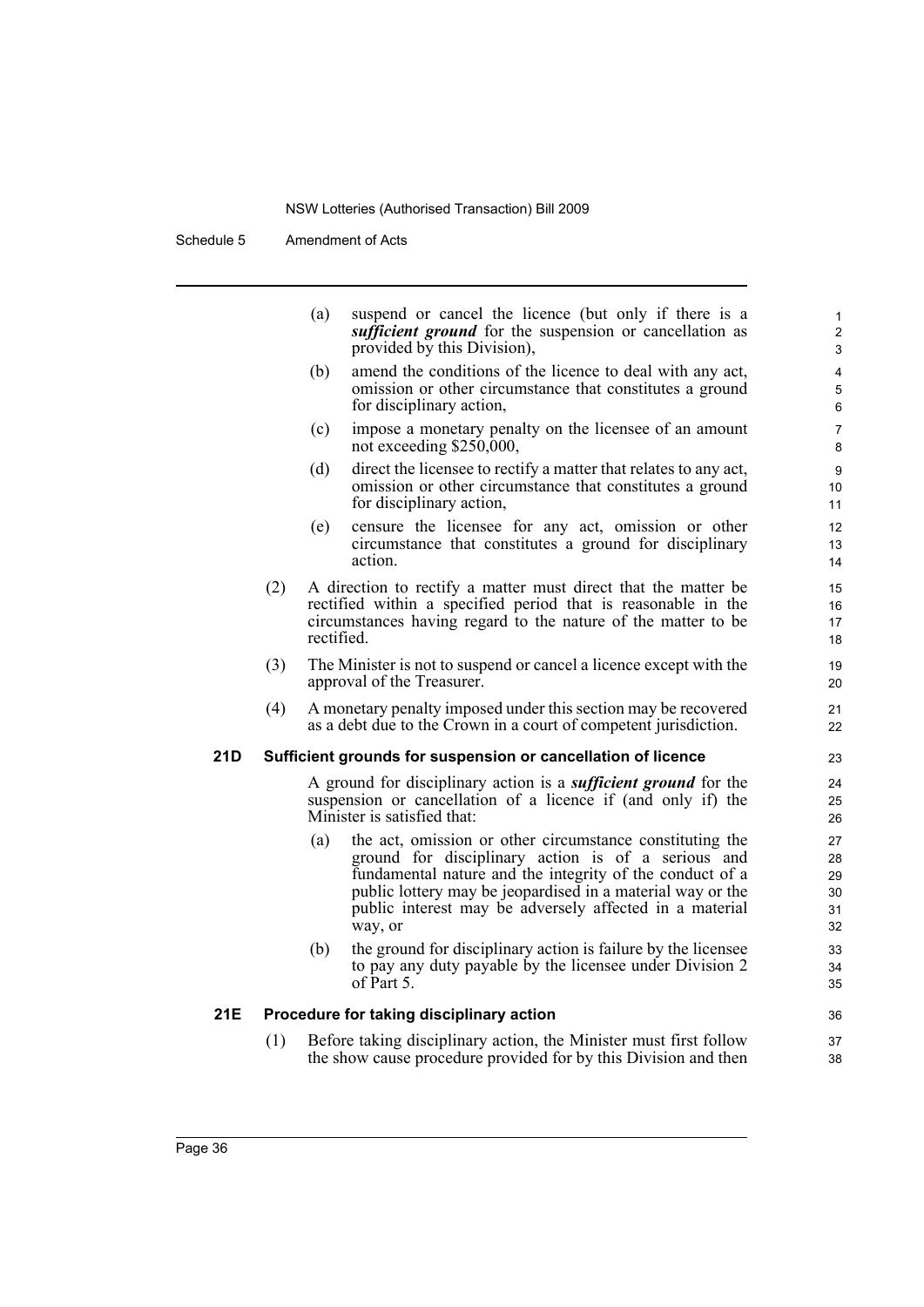Amendment of Acts **Schedule 5** and the set of Acts Schedule 5

decide whether there is a sufficient ground for the taking of the proposed disciplinary action.

- (2) The Minister is not required to follow the show cause procedure before:
	- (a) immediately suspending the licence as authorised by this Division, or
	- (b) censuring a licensee for any act, omission or other circumstance that constitutes a ground for disciplinary action.
- (3) If the licensee fails to comply with a direction (imposed as disciplinary action) to rectify a matter within the period allowed for compliance, the Minister may take any other disciplinary action that the Minister could have taken in respect of the ground for disciplinary action concerned (without again following the show cause procedure for that other disciplinary action).
- (4) The Minister takes disciplinary action by giving notice of the action to the licensee concerned.
- (5) Disciplinary action takes effect when notice of it is given to the licensee or on such later date as may be specified in the notice of disciplinary action.
- (6) The Minister may at any time by notice in writing to the licensee under a suspended licence cancel the remaining period of suspension or reduce the remaining period of suspension by a stated period.

### **21F Immediate suspension of licence**

- (1) The Minister may suspend a licence immediately if the Minister considers there is a sufficient ground for the suspension or cancellation of the licence and the circumstances are so extraordinary that it is imperative to suspend the licence immediately to ensure that the integrity of the conduct of a public lottery is not jeopardised in a material way or the public interest is not adversely affected in a material way.
- (2) An immediate suspension is effected by giving written notice of the suspension (a *suspension notice*) to the licensee and then following the show cause procedure provided for by this Division.
- (3) The suspension takes effect when the suspension notice is given and continues to have effect until the show cause procedure is completed.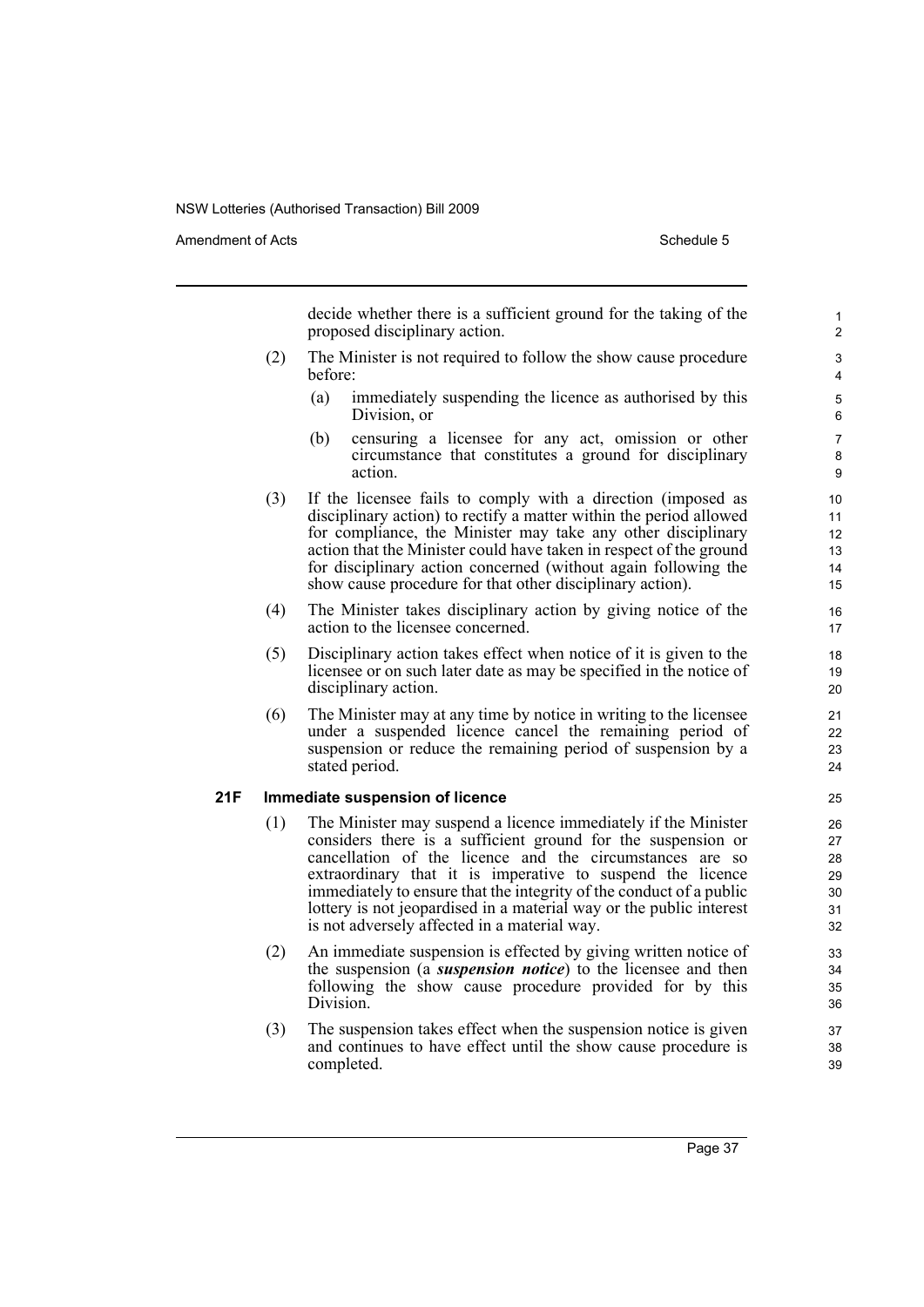Schedule 5 Amendment of Acts

### **21G Show cause procedure**

| '1G | Show cause procedure |     |                                                                                                                                                                                                                                                                                                                                           |                                    |  |  |
|-----|----------------------|-----|-------------------------------------------------------------------------------------------------------------------------------------------------------------------------------------------------------------------------------------------------------------------------------------------------------------------------------------------|------------------------------------|--|--|
|     | (1)                  |     | The following procedure is the <b>show cause procedure</b> for<br>proposed disciplinary action under this Division:                                                                                                                                                                                                                       | $\boldsymbol{2}$<br>3              |  |  |
|     |                      | (a) | the Minister must give the licensee a show cause notice<br>that requires the licensee to show why the proposed<br>disciplinary action should not be taken,                                                                                                                                                                                | $\overline{\mathbf{4}}$<br>5<br>6  |  |  |
|     |                      | (b) | the Minister must promptly give each interested person a<br>copy of the show cause notice,                                                                                                                                                                                                                                                | $\overline{7}$<br>8                |  |  |
|     |                      | (c) | the Minister must consider all written representations<br>made during the show cause period by the licensee or any<br>interested person to whom a copy of the show cause notice<br>is given.                                                                                                                                              | $\boldsymbol{9}$<br>10<br>11<br>12 |  |  |
|     | (2)                  |     | A show cause notice must indicate the following:                                                                                                                                                                                                                                                                                          | 13                                 |  |  |
|     |                      | (a) | the disciplinary action that the Minister proposes to take,                                                                                                                                                                                                                                                                               | 14                                 |  |  |
|     |                      | (b) | the ground for the proposed disciplinary action and the act,<br>omission or other circumstance constituting the ground for<br>the proposed action,                                                                                                                                                                                        | 15<br>16<br>17                     |  |  |
|     |                      | (c) | the period (the <i>show cause period</i> ) within which the<br>licensee must show why the proposed disciplinary action<br>should not be taken.                                                                                                                                                                                            | 18<br>19<br>20                     |  |  |
|     | (3)                  |     | The show cause period is to be a period of not less than 21 days<br>after the show cause notice is given.                                                                                                                                                                                                                                 | 21<br>22                           |  |  |
|     | (4)                  |     | An <i>interested person</i> is a person who appears to the Minister to<br>have an interest in the licence that may be adversely affected by<br>the proposed disciplinary action. An interested person is only to<br>be given a copy of the show cause notice if the Minister is<br>satisfied that it is appropriate in the circumstances. | 23<br>24<br>25<br>26<br>27         |  |  |
|     | (5)                  |     | In considering whether it is appropriate to give a copy of the show<br>cause notice to an interested person, the matters to which the<br>Minister may have regard include the following:                                                                                                                                                  | 28<br>29<br>30                     |  |  |
|     |                      | (a) | the nature of the person's interest in the licence,                                                                                                                                                                                                                                                                                       | 31                                 |  |  |
|     |                      | (b) | whether the licensee's interests may be improperly<br>prejudiced.                                                                                                                                                                                                                                                                         | 32<br>33                           |  |  |
|     | (6)                  |     | An interested person to whom a copy of the show cause notice is<br>given may make representations about the proposed disciplinary<br>action to the Minister during the show cause period.                                                                                                                                                 | 34<br>35<br>36                     |  |  |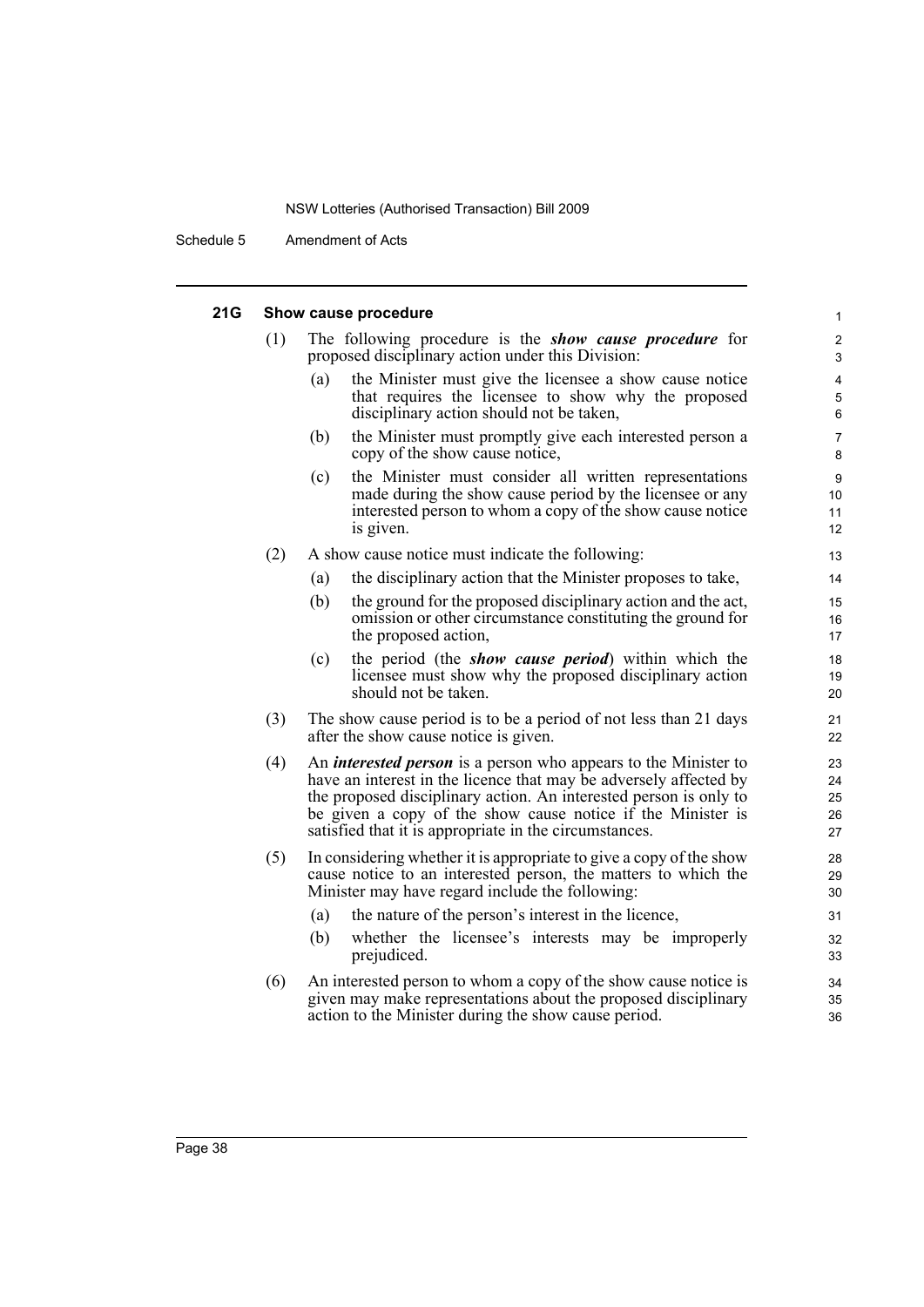Amendment of Acts **Schedule 5** and the set of Acts Schedule 5

#### **21H Withdrawal of approval or appointment of agent under conditions of licence** (1) The Minister may withdraw the approval or appointment of an agent of a licensee under the conditions of a licence if the Minister is of the opinion that the integrity or apparent integrity of a public lottery conducted by the licensee is likely to be seriously prejudiced because of the criminal record, character or reputation of the agent. (2) An agent ceases to be an agent of the licensee if the approval or appointment is so withdrawn, and any arrangement under which the agent was appointed as the agent of the licensee is taken to be terminated. (3) The Minister is not to withdraw the approval or appointment unless the Minister: (a) has given the licensee and the agent notice, in writing, of the proposed withdrawal, and (b) has invited the licensee and the agent to make representations to the Minister, within the period specified in the notice, concerning the proposed withdrawal, and (c) has, after the end of that period, considered any representations so made. (4) The withdrawal of the approval or appointment takes effect: (a) on the day that is 14 days after the day on which a notice advising the licensee and the agent of the withdrawal is given to the licensee and the agent by the Minister, or (b) if a later day is specified in the notice—on that day. (5) It is taken to be a condition of any arrangement under which a person is appointed as an agent of a licensee that, in the event of the termination of the arrangement because of the withdrawal of an approval or appointment under this section, the licensee does not incur any liability to the agent by reason only of that termination (except to the extent agreed on between the licensee and the agent). **21I Completion of public lottery following cancellation or suspension of licence** (1) If a licence is suspended or cancelled, the Minister may authorise a person to complete the conduct of any game in a public lottery that was in the course of being conducted when the licence was suspended or cancelled. 10 11 12 13 14 15 16 17 18 19 20 21 22 23 24 25 26 27 28 29 30 31 32 33 34 35 36 37 38 39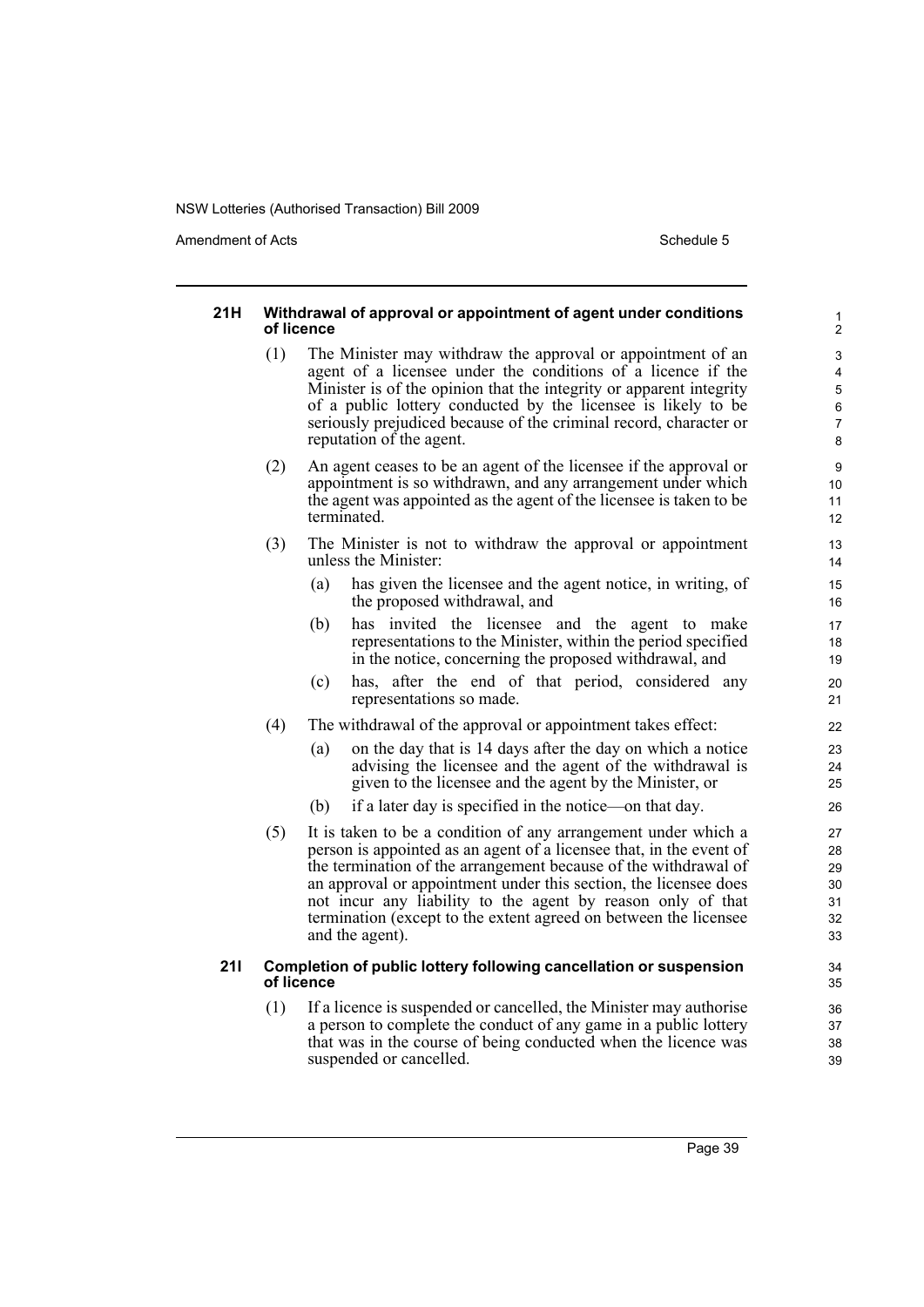Schedule 5 Amendment of Acts

|     | (2)               | In that event:                                                                                                                                 | $\mathbf{1}$    |
|-----|-------------------|------------------------------------------------------------------------------------------------------------------------------------------------|-----------------|
|     |                   | the person so authorised is taken to be the licensee under<br>(a)                                                                              | 2               |
|     |                   | the suspended or cancelled licence, and                                                                                                        | 3               |
|     |                   | the suspended or cancelled licence is, for the purposes of<br>(b)<br>enabling the completion of the conduct of the public                      | 4<br>5          |
|     |                   | lottery, taken not to have been suspended or cancelled.                                                                                        | 6               |
|     | <b>Division 3</b> | <b>Temporary licences</b>                                                                                                                      | $\overline{7}$  |
| 21J |                   | Grant of temporary licence on suspension, cancellation or<br>surrender of licence                                                              | 8<br>9          |
|     | (1)               | Following the suspension, cancellation or surrender of a licence<br>(the <i>original licence</i> ), the Minister may grant a temporary licence | 10<br>11        |
|     |                   | to be in force for the period determined by the Minister.                                                                                      | 12 <sup>2</sup> |
|     | (2)               | The Minister may grant a temporary licence only if satisfied that<br>the proposed licensee and each close associate of the proposed            | 13<br>14        |
|     |                   | licensee is a suitable person to be concerned in or associated with                                                                            | 15              |
|     |                   | the management and operation of the business to be conducted                                                                                   | 16              |
|     |                   | under the licence.                                                                                                                             | 17              |
|     | (3)               | A temporary licence is granted on such terms and conditions as                                                                                 | 18              |
|     |                   | the Minister determines and Division 1 does not apply to a<br>temporary licence.                                                               | 19<br>20        |
|     | (4)               | A temporary licence:                                                                                                                           | 21              |
|     |                   | may be extended once only for a period determined by the<br>(a)<br>Minister, and                                                               | 22<br>23        |
|     |                   | may be cancelled at any time by the Minister, and<br>(b)                                                                                       | 24              |
|     |                   | if granted following the suspension of the original licence,<br>(c)<br>is cancelled by the lifting or expiry of that suspension.               | 25<br>26        |
|     | (5)               | If a temporary licence (including a temporary licence granted                                                                                  | 27              |
|     |                   | under this subsection) is cancelled or otherwise terminates (other                                                                             | 28              |
|     |                   | than under subsection $(4)$ (c)), the Minister may grant a further<br>temporary licence under this section.                                    | 29<br>30        |
|     | (6)               | The cumulative periods for which a temporary licence may be                                                                                    | 31              |
|     |                   | granted or extended under this section cannot exceed 3 years after                                                                             | 32              |
|     |                   | the day on which the original licence was cancelled, suspended<br>or surrendered.                                                              | 33<br>34        |
|     |                   |                                                                                                                                                |                 |
| 21K |                   | <b>Arrangements with former licensee</b>                                                                                                       | 35              |
|     | (1)               | A temporary licensee may enter into any arrangements that are<br>approved by the Minister with the former licensee, including                  | 36<br>37        |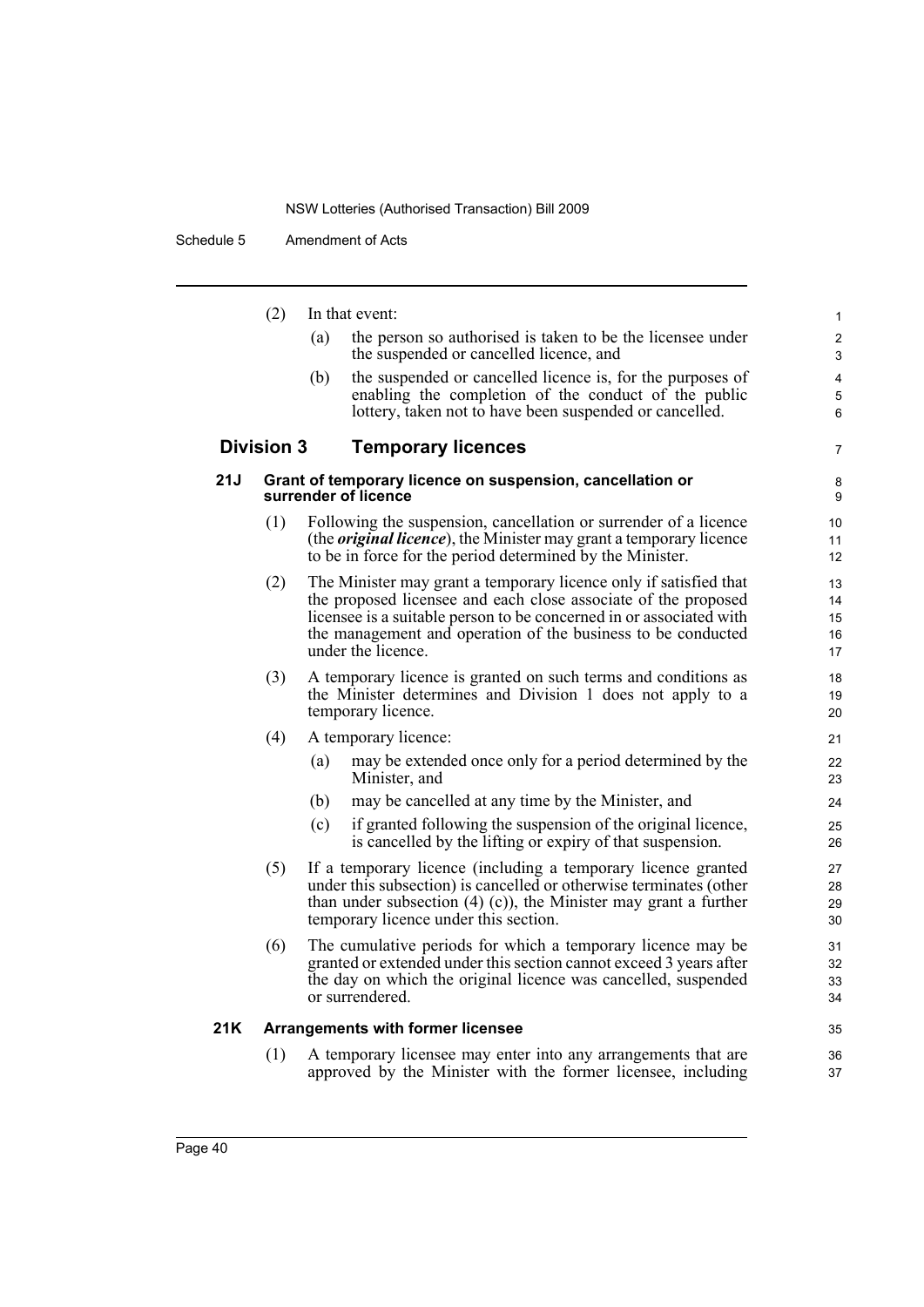Amendment of Acts Schedule 5

|     | arrangements relating to the use of assets and services of staff of<br>the former licensee. |                                                                                                                                                                                                                                              |                               |  |  |
|-----|---------------------------------------------------------------------------------------------|----------------------------------------------------------------------------------------------------------------------------------------------------------------------------------------------------------------------------------------------|-------------------------------|--|--|
|     | (2)                                                                                         | The former licensee:                                                                                                                                                                                                                         | 3                             |  |  |
|     |                                                                                             | must make available to the temporary licensee on<br>(a)<br>reasonable terms any assets of, or under the control of, the<br>former licensee that are reasonably necessary for<br>arrangements under subsection (1), and                       | 4<br>5<br>6<br>$\overline{7}$ |  |  |
|     |                                                                                             | must use its best endeavours to make available any staff of<br>(b)<br>the former licensee that are reasonably necessary for those<br>arrangements.                                                                                           | 8<br>9<br>10 <sup>°</sup>     |  |  |
|     |                                                                                             | Maximum penalty: 100 penalty units.                                                                                                                                                                                                          | 11                            |  |  |
|     | (3)                                                                                         | In this section:                                                                                                                                                                                                                             | 12                            |  |  |
|     |                                                                                             | <i>former licensee</i> means the person who was a licensee:                                                                                                                                                                                  | 13                            |  |  |
|     |                                                                                             | under the original licence immediately before its<br>(a)<br>cancellation, suspension or surrender, or                                                                                                                                        | 14<br>15                      |  |  |
|     |                                                                                             | under a temporary licence immediately before its<br>(b)<br>cancellation or other termination.                                                                                                                                                | 16<br>17                      |  |  |
| [6] |                                                                                             | Section 23 Approval and publication of rules                                                                                                                                                                                                 | 18                            |  |  |
|     |                                                                                             | Insert after section $23$ (1):                                                                                                                                                                                                               | 19                            |  |  |
|     | (1A)                                                                                        | The Minister is required to decide whether to approve an<br>amendment of rules in a timely manner and so as to give effect to<br>any condition of the relevant product licence as to the time within<br>which such a decision is to be made. | 20<br>21<br>22<br>23          |  |  |
| [7] |                                                                                             | <b>Section 27 Prize fund account</b>                                                                                                                                                                                                         | 24                            |  |  |
|     | section $27(2)$ .                                                                           | Insert "or section 27A (Unclaimed prizes)" after "conditions of the licence" in                                                                                                                                                              | 25<br>26                      |  |  |
| [8] | Section 27 (3) (b)                                                                          |                                                                                                                                                                                                                                              | 27                            |  |  |
|     |                                                                                             | Omit the paragraph. Insert instead:                                                                                                                                                                                                          | 28                            |  |  |
|     |                                                                                             | in order to make payments in respect of unclaimed prizes<br>(b)<br>or disputed money as authorised or required by or under<br>subsection (9) or section 27A (Unclaimed prizes),                                                              | 29<br>30<br>31                |  |  |
| [9] | Section 27 (4) (c)                                                                          |                                                                                                                                                                                                                                              | 32                            |  |  |
|     |                                                                                             | Omit the paragraph. Insert instead:                                                                                                                                                                                                          | 33                            |  |  |
|     |                                                                                             | in order to make payments in respect of unclaimed prizes<br>(c)                                                                                                                                                                              | 34                            |  |  |
|     |                                                                                             | or disputed money, as authorised or required by or under<br>subsection (9) or section 27A (Unclaimed prizes), that the                                                                                                                       | 35<br>36                      |  |  |
|     |                                                                                             |                                                                                                                                                                                                                                              |                               |  |  |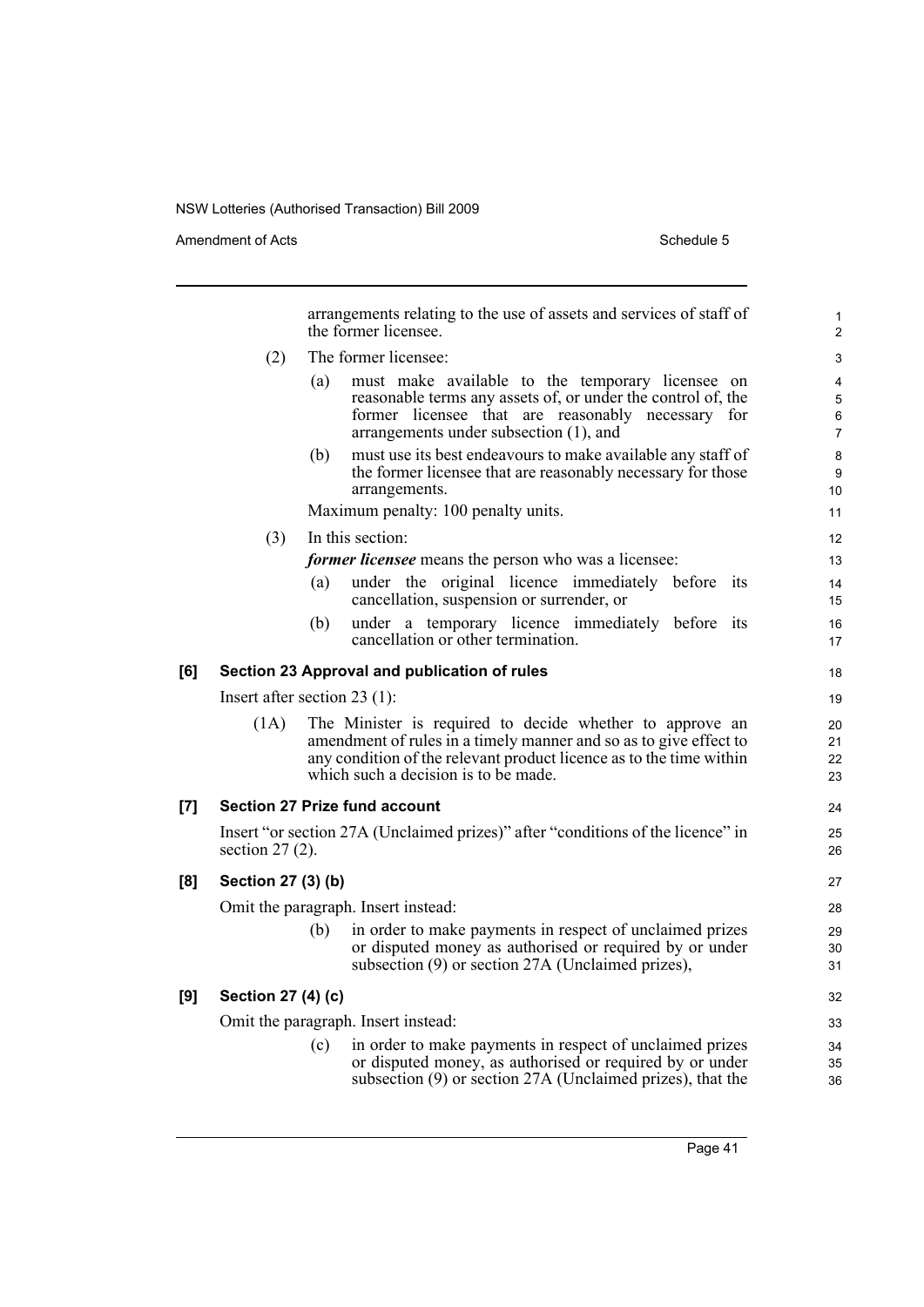Schedule 5 Amendment of Acts

|        |                                      |                       | licensee is unable to make from the fund because of the<br>direction.                                                                                                                                                                                      | 1<br>$\overline{2}$  |  |  |
|--------|--------------------------------------|-----------------------|------------------------------------------------------------------------------------------------------------------------------------------------------------------------------------------------------------------------------------------------------------|----------------------|--|--|
| $[10]$ |                                      | <b>Section 27 (9)</b> |                                                                                                                                                                                                                                                            | 3                    |  |  |
|        | Omit the subsection. Insert instead: |                       |                                                                                                                                                                                                                                                            |                      |  |  |
|        |                                      | (9)                   | The regulations may make provision for or with respect to the<br>disposal of money as to which any dispute has arisen.                                                                                                                                     | 5<br>6               |  |  |
| $[11]$ |                                      | <b>Section 27A</b>    |                                                                                                                                                                                                                                                            | 7                    |  |  |
|        |                                      |                       | Insert after section $27$ :                                                                                                                                                                                                                                | 8                    |  |  |
|        | 27A                                  |                       | <b>Unclaimed prizes</b>                                                                                                                                                                                                                                    | 9                    |  |  |
|        |                                      | (1)                   | The regulations may make provision for or with respect to the<br>time within which claims for unclaimed prizes must be made.                                                                                                                               | 10<br>11             |  |  |
|        |                                      | (2)                   | Unclaimed prizes in a prize fund kept by a licensee are to be paid<br>into the Consolidated Fund as directed by the Minister with the<br>approval of the Treasurer and after consultation with the licensee.                                               | 12<br>13<br>14       |  |  |
|        |                                      | (3)                   | After an unclaimed prize is paid into the Consolidated Fund any<br>liability to pay the prize to the prize winner becomes a liability of<br>the Crown and payment of the prize to the prize winner is<br>authorised to be made from the Consolidated Fund. | 15<br>16<br>17<br>18 |  |  |
| $[12]$ |                                      |                       | Section 32 Irrevocable licence conditions                                                                                                                                                                                                                  | 19                   |  |  |
|        |                                      | Omit the section.     |                                                                                                                                                                                                                                                            | 20                   |  |  |
| $[13]$ |                                      | <b>Section 37A</b>    |                                                                                                                                                                                                                                                            | 21                   |  |  |
|        |                                      |                       | Omit the section. Insert instead:                                                                                                                                                                                                                          | 22                   |  |  |
|        | 37A                                  |                       | Agreements with lotteries authorities of other jurisdictions                                                                                                                                                                                               | 23                   |  |  |
|        |                                      | (1)                   | A licensee may, on such terms as are approved by the Minister,<br>enter into an agreement with a lotteries authority of another<br>jurisdiction with respect to:                                                                                           | 24<br>25<br>26       |  |  |
|        |                                      |                       | the administration of a scheme for the conduct of public<br>(a)<br>lotteries among participating jurisdictions, and                                                                                                                                        | 27<br>28             |  |  |
|        |                                      |                       | the manner of making payments to and by the licensee, and<br>(b)                                                                                                                                                                                           | 29                   |  |  |
|        |                                      |                       | related matters.<br>(c)                                                                                                                                                                                                                                    | 30                   |  |  |
|        |                                      | (2)                   | In this section:                                                                                                                                                                                                                                           | 31                   |  |  |
|        |                                      |                       | <i>another jurisdiction</i> means another State, a Territory or another<br>country.                                                                                                                                                                        | 32<br>33             |  |  |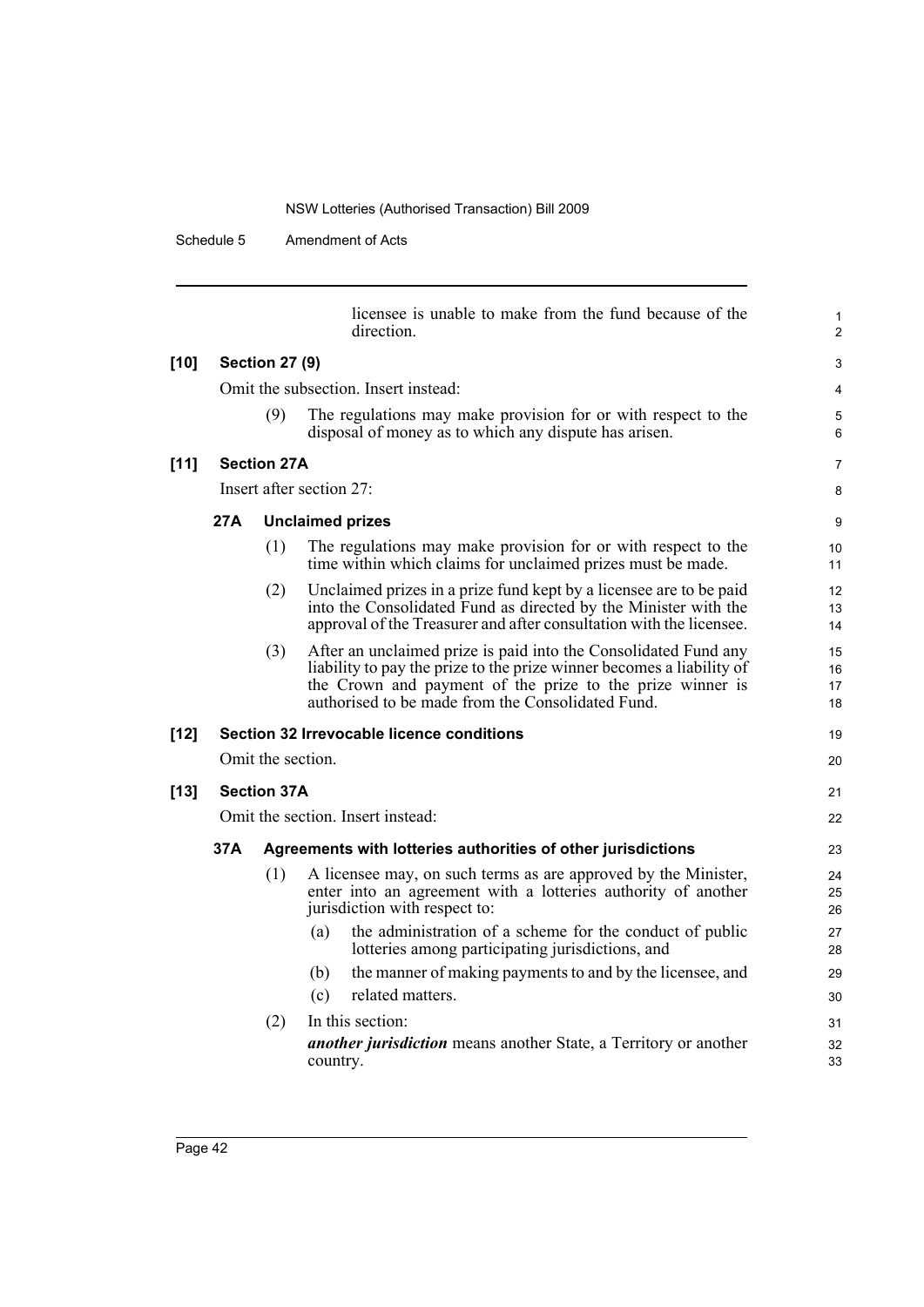Amendment of Acts Schedule 5

 $[14]$ 

**[16]** 

|        |     |                    | <b><i>lotteries authority</i></b> means a person or body who is authorised to<br>conduct public lotteries in another jurisdiction.<br><i>participating jurisdiction</i> means New South Wales and any other<br>jurisdiction in which a lotteries authority that is a party to an<br>agreement with a licensee under this section is authorised to<br>conduct public lotteries. | 1<br>2<br>3<br>4<br>5<br>6 |
|--------|-----|--------------------|--------------------------------------------------------------------------------------------------------------------------------------------------------------------------------------------------------------------------------------------------------------------------------------------------------------------------------------------------------------------------------|----------------------------|
| $[14]$ |     | <b>Section 43</b>  |                                                                                                                                                                                                                                                                                                                                                                                | $\overline{7}$             |
|        |     |                    | Omit the section. Insert instead:                                                                                                                                                                                                                                                                                                                                              | 8                          |
|        | 43  |                    | <b>Credit betting prohibited</b>                                                                                                                                                                                                                                                                                                                                               | 9                          |
|        |     |                    | A licensee or agent of a licensee must not extend, or offer to<br>extend, a cash advance or any other form of credit to a person for<br>the purpose of enabling the person to enter in or subscribe to a<br>public lottery conducted by the licensee.<br>Maximum penalty: 50 penalty units.                                                                                    | 10<br>11<br>12<br>13<br>14 |
| [15]   |     | circumstances      | Section 52 Licensees and agents to inform Minister of changed                                                                                                                                                                                                                                                                                                                  | 15<br>16                   |
|        |     |                    | Omit "his or her" from section 52 (1). Insert instead "the".                                                                                                                                                                                                                                                                                                                   | 17                         |
| [16]   |     | <b>Section 79A</b> |                                                                                                                                                                                                                                                                                                                                                                                | 18                         |
|        |     |                    | Omit the section. Insert instead:                                                                                                                                                                                                                                                                                                                                              | 19                         |
|        | 79A |                    | Review by Administrative Decisions Tribunal of certain decisions                                                                                                                                                                                                                                                                                                               | 20                         |
|        |     |                    | A person may apply to the Administrative Decisions Tribunal for<br>a review of any of the following decisions:                                                                                                                                                                                                                                                                 | 21<br>22                   |
|        |     | (a)                | a decision of the Minister to take disciplinary action<br>against the person under Division 2 of Part 3,                                                                                                                                                                                                                                                                       | 23<br>24                   |
|        |     | (b)                | a decision of the Minister under section 21H to withdraw<br>the approval or appointment of the person as an agent of a<br>licensee under the conditions of a licence.                                                                                                                                                                                                          | 25<br>26<br>27             |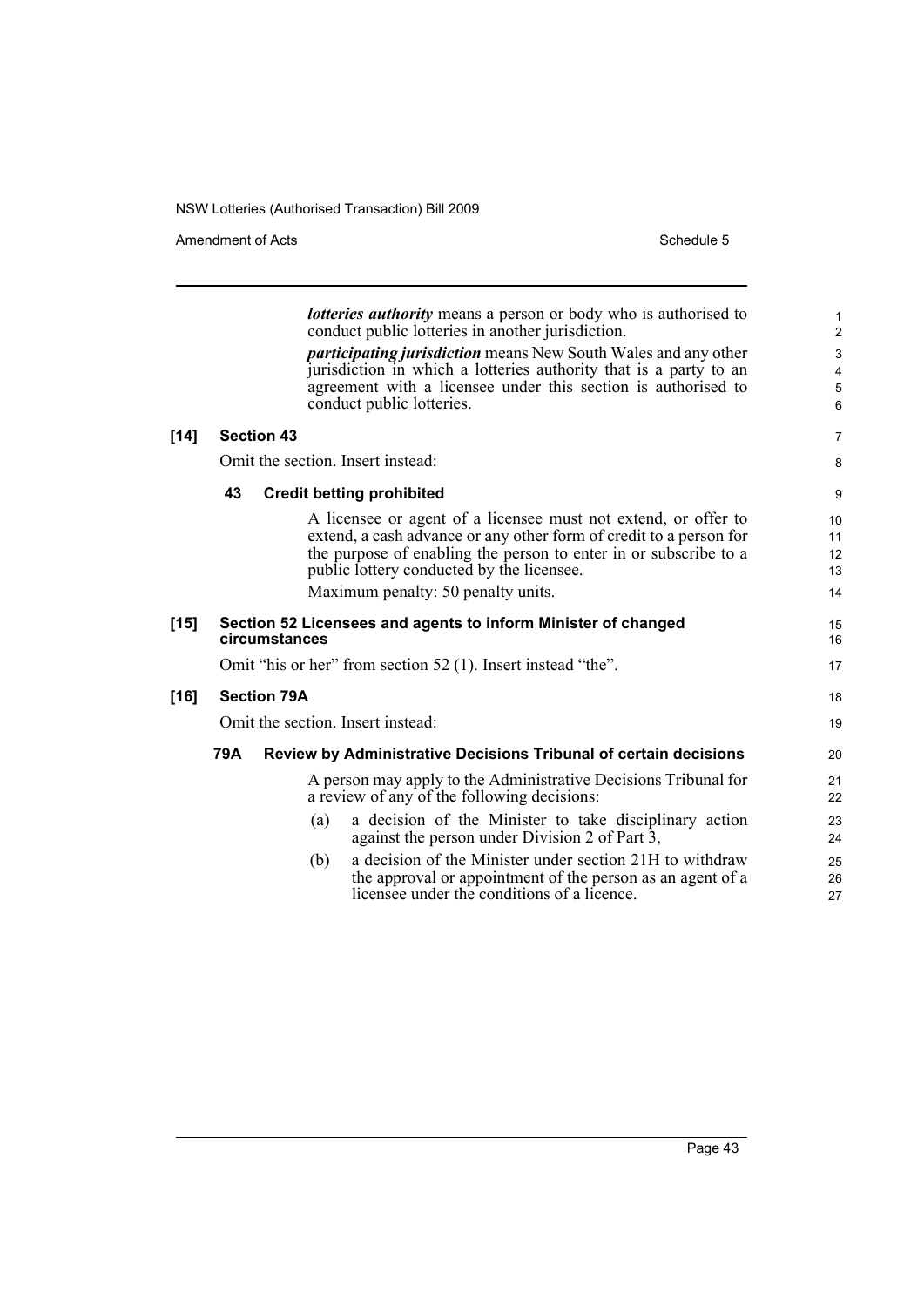Schedule 5 Amendment of Acts

| $[17]$ |              | <b>Schedule 1</b><br>Insert as Schedule 1: |                                                                                                                                                                                                                                                                                                                                                         | 1<br>$\overline{2}$              |
|--------|--------------|--------------------------------------------|---------------------------------------------------------------------------------------------------------------------------------------------------------------------------------------------------------------------------------------------------------------------------------------------------------------------------------------------------------|----------------------------------|
|        |              | <b>Schedule 1</b>                          | <b>Licence conditions</b>                                                                                                                                                                                                                                                                                                                               | 3                                |
|        |              |                                            | (Section 14)                                                                                                                                                                                                                                                                                                                                            | $\overline{4}$                   |
|        | 1            |                                            | <b>Mandatory conditions of operator licence</b>                                                                                                                                                                                                                                                                                                         | 5                                |
|        |              |                                            | The following conditions are mandatory conditions for an<br>operator licence:                                                                                                                                                                                                                                                                           | 6<br>7                           |
|        |              | (a)                                        | a condition that provides for the procedure to be followed<br>by the licensee and the Minister in connection with an<br>application by the licensee for a product licence (including<br>providing for the time within which such an application is<br>to be determined),                                                                                | 8<br>9<br>10<br>11<br>12         |
|        |              | (b)                                        | a condition that provides for the licensee to be required to<br>demonstrate the integrity of the equipment or systems used<br>by the licensee or agent in connection with the registration<br>or processing of an entry in a public lottery or that<br>otherwise affects the outcome of the public lottery.                                             | 13<br>14<br>15<br>16<br>17       |
|        | $\mathbf{2}$ |                                            | <b>Mandatory conditions of product licence</b>                                                                                                                                                                                                                                                                                                          | 18                               |
|        |              | licence:                                   | The following conditions are mandatory conditions for a product                                                                                                                                                                                                                                                                                         | 19<br>20                         |
|        |              | (a)                                        | a condition that provides for the procedure to be followed<br>by the licensee and the Minister in connection with any<br>application by the licensee for an amendment of the<br>conditions of the licence (including providing for the time<br>within which such an application is to be determined and<br>the determination notified to the licensee), | 21<br>22<br>23<br>24<br>25<br>26 |
|        |              | (b)                                        | a condition that requires the licensee to comply with the<br>rules of the public lottery.                                                                                                                                                                                                                                                               | 27<br>28                         |
|        | 3            |                                            | <b>Optional conditions of licences</b>                                                                                                                                                                                                                                                                                                                  | 29                               |
|        |              |                                            | Conditions with respect to any of the following matters are the<br>optional conditions of a licence:                                                                                                                                                                                                                                                    | 30<br>31                         |
|        |              | (a)                                        | the approval or appointment of agents by the Minister or<br>any other person,                                                                                                                                                                                                                                                                           | 32<br>33                         |
|        |              | (b)                                        | the withdrawal by the Minister of any approval or<br>appointment of agents,                                                                                                                                                                                                                                                                             | 34<br>35                         |
|        |              | (c)                                        | the payment of and accounting for commission,                                                                                                                                                                                                                                                                                                           | 36                               |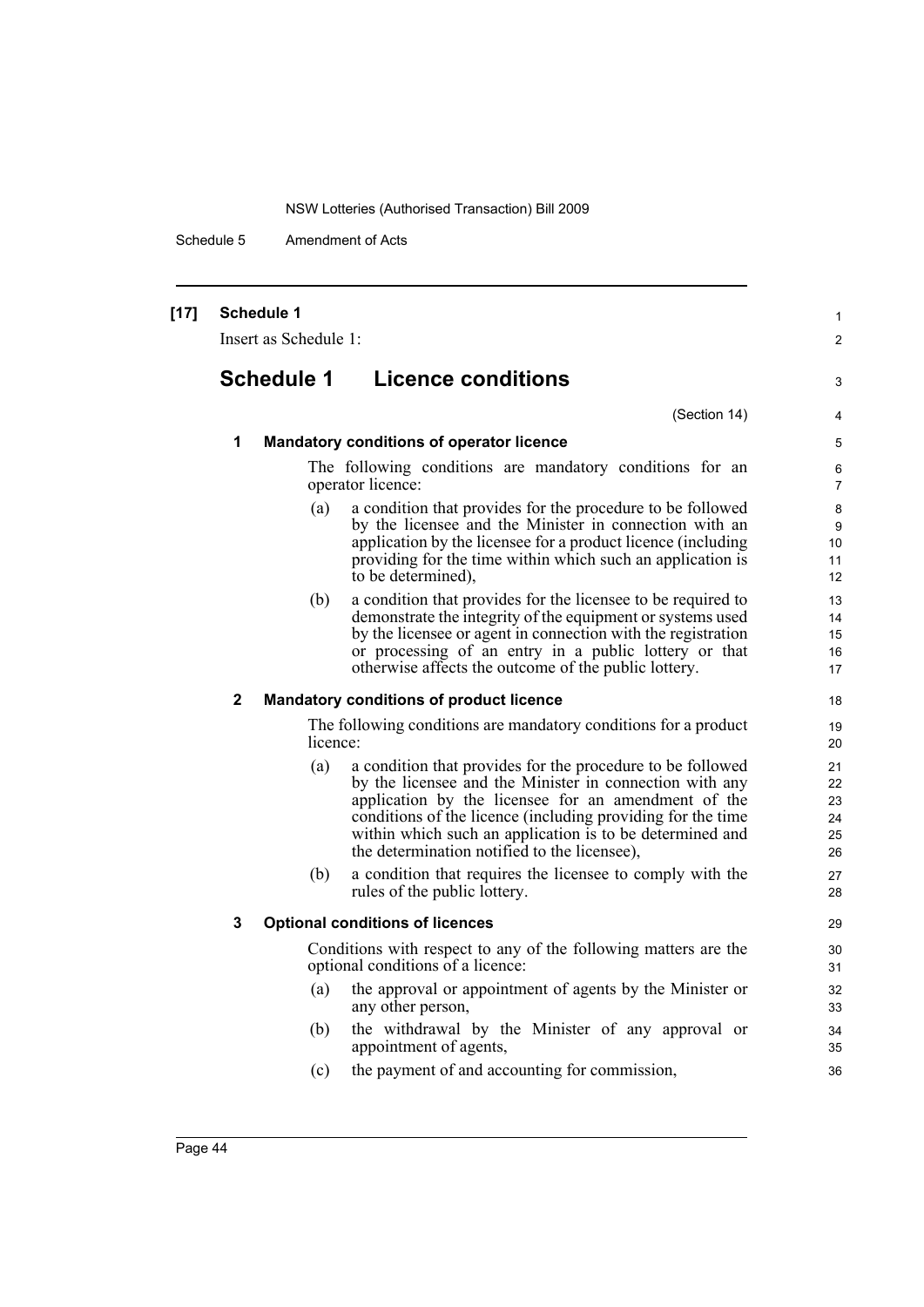Amendment of Acts Schedule 5

| (d) | the maximum amount or rate of commission,                                                                                                                                            | 1                   |
|-----|--------------------------------------------------------------------------------------------------------------------------------------------------------------------------------------|---------------------|
| (e) | the application of and accounting for subscriptions                                                                                                                                  | 2                   |
|     | received by the licensee, including the payment of prizes<br>from the subscriptions, the deposit of subscriptions and the                                                            | 3<br>4              |
|     | accounts to be kept in respect of the subscriptions,                                                                                                                                 | 5                   |
| (f) | the authorisation of agents to charge subscribers to a public<br>lottery for providing such ancillary services in connection                                                         | 6<br>$\overline{7}$ |
|     | with subscriptions as may be approved by the Minister,                                                                                                                               | 8                   |
| (g) | the contents of the rules for a public lottery,                                                                                                                                      | 9                   |
| (h) | the display, by the licensee and the licensee's agents, of the<br>rules and of other information relating to the conduct of a<br>public lottery,                                     | 10<br>11<br>12      |
| (i) | the frequency with which a public lottery must or may be<br>conducted by the licensee,                                                                                               | 13<br>14            |
| (i) | the form and manner of entry in a public lottery,                                                                                                                                    | 15                  |
| (k) | the printing of tickets, rules or other documents relating to<br>the conduct of a public lottery,                                                                                    | 16<br>17            |
| (1) | the amount payable in respect of each entry in a public<br>lottery,                                                                                                                  | 18<br>19            |
| (m) | the minimum number of entries that one person may make<br>in one public lottery,                                                                                                     | 20<br>21            |
| (n) | the maximum number of entries that one person may make<br>in one public lottery,                                                                                                     | 22<br>23            |
| (0) | in respect of a public lottery conducted by a draw, the<br>attendance at each draw of a person nominated by the                                                                      | 24<br>25            |
|     | Minister,                                                                                                                                                                            | 26                  |
| (p) | the number of entries that may be made in a public lottery,<br>the amount of money prizes and the nature of other prizes,                                                            | 27<br>28            |
| (q) | the minimum amounts of prizes to be paid in respect of a<br>public lottery,                                                                                                          | 29<br>30            |
| (r) | the subsidising by the licensee of the prize fund for a<br>public lottery to the extent necessary to enable prizes to be<br>paid at the minimum amounts specified by the conditions, | 31<br>32<br>33      |
| (s) | the provision by the licensee of a bond or other financial<br>guarantee to ensure payment of the duty, in respect of a<br>public lottery, specified in Part 5,                       | 34<br>35<br>36      |
| (t) | the furnishing of information, whether in the form of<br>statements, returns or otherwise, by the licensee to the                                                                    | 37<br>38            |

Minister relating to the conduct of a public lottery,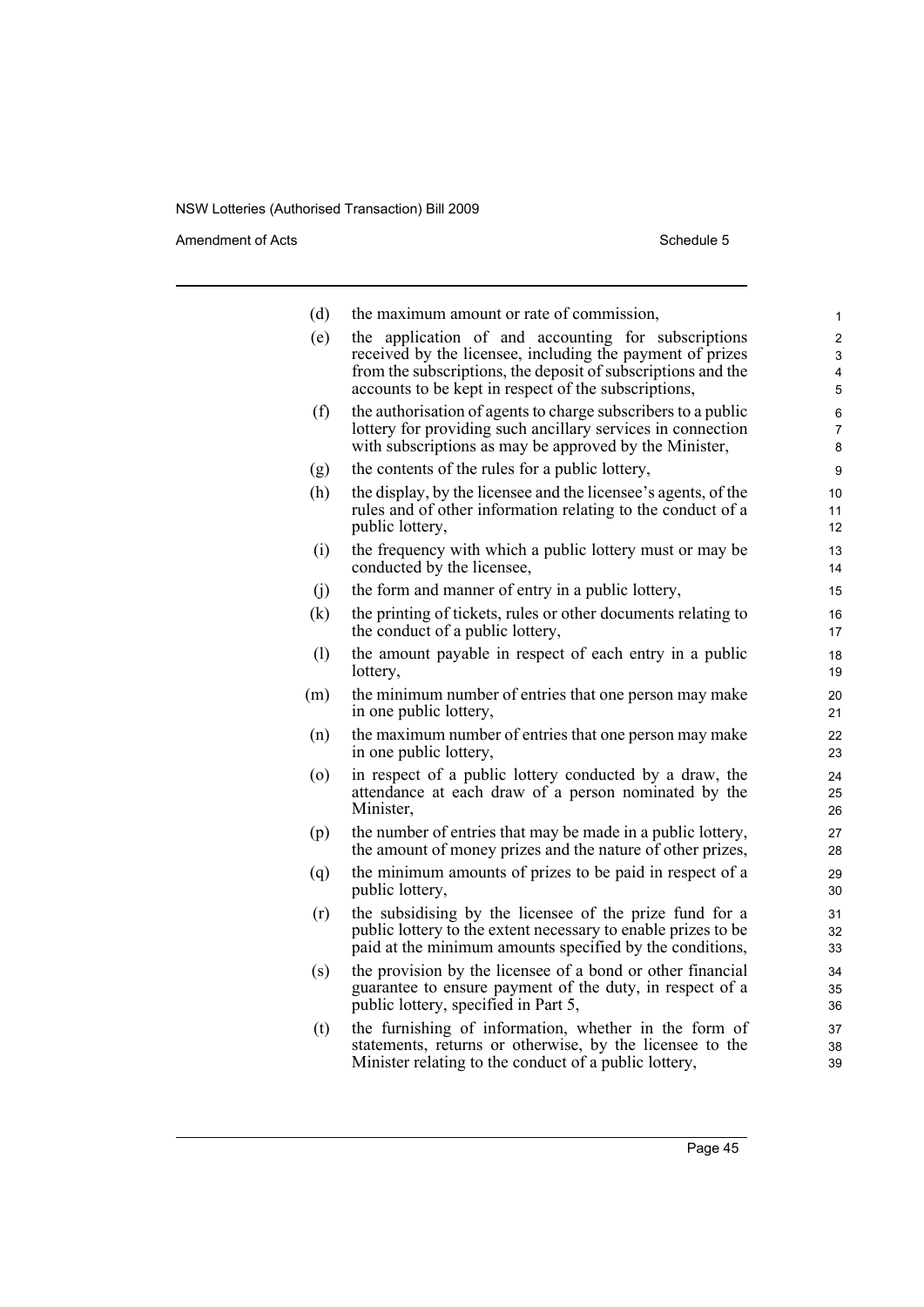Schedule 5 Amendment of Acts

|        |                      | (u)                                   | the time or times at which, and the form in which, the<br>information must be furnished to the Minister,                                                                                                                                                                          | 1<br>$\overline{2}$           |
|--------|----------------------|---------------------------------------|-----------------------------------------------------------------------------------------------------------------------------------------------------------------------------------------------------------------------------------------------------------------------------------|-------------------------------|
|        |                      | (v)                                   | the auditing of the financial records of the licensee relating<br>to the conduct of a public lottery,                                                                                                                                                                             | 3<br>4                        |
|        |                      | (w)                                   | the conduct of a promotional lottery, being a public lottery<br>conducted by a licensee for the purpose of promoting or<br>marketing the public lottery and for which no subscription<br>or other amount is charged by the licensee or an agent,                                  | 5<br>6<br>$\overline{7}$<br>8 |
|        |                      | (x)                                   | the approval by the Minister of contracts or arrangements,<br>entered into by the licensee or the licensee's employees or<br>agents, or by any other person, for the purpose of<br>conducting a public lottery,                                                                   | 9<br>10<br>11<br>12           |
|        |                      | (y)                                   | the approval by the Minister of persons engaged in the<br>repair or maintenance of any device or equipment used in<br>relation to the conduct of a public lottery,                                                                                                                | 13<br>14<br>15                |
|        |                      | (z)                                   | the security requirements in respect of a public lottery,                                                                                                                                                                                                                         | 16                            |
|        |                      | (aa)                                  | the approval by the Minister of any electrical or<br>mechanical device or equipment that is used by the<br>licensee or agent in connection with the registration or<br>processing of an entry in a public lottery or that otherwise<br>affects the outcome of the public lottery. | 17<br>18<br>19<br>20<br>21    |
| $[18]$ |                      |                                       | Schedule 2 Savings, transitional and other provisions                                                                                                                                                                                                                             | 22                            |
|        |                      | Insert at the end of clause $1(1)$ :  |                                                                                                                                                                                                                                                                                   | 23                            |
|        |                      |                                       | NSW Lotteries (Authorised Transaction) Act 2009, but only to the<br>extent that it amends this Act                                                                                                                                                                                | 24<br>25                      |
| $[19]$ | <b>Schedule 2</b>    |                                       |                                                                                                                                                                                                                                                                                   | 26                            |
|        | Insert after Part 3: |                                       |                                                                                                                                                                                                                                                                                   | 27                            |
|        | Part 4               | <b>Act 2009</b>                       | Provisions consequent on enactment of<br><b>NSW Lotteries (Authorised Transaction)</b>                                                                                                                                                                                            | 28<br>29<br>30                |
|        | 33                   | <b>Definitions</b>                    |                                                                                                                                                                                                                                                                                   | 31                            |
|        |                      | In this Part:<br>the Transaction Act. | <i>authorised transaction</i> means the authorised transaction under                                                                                                                                                                                                              | 32<br>33<br>34                |
|        |                      |                                       |                                                                                                                                                                                                                                                                                   |                               |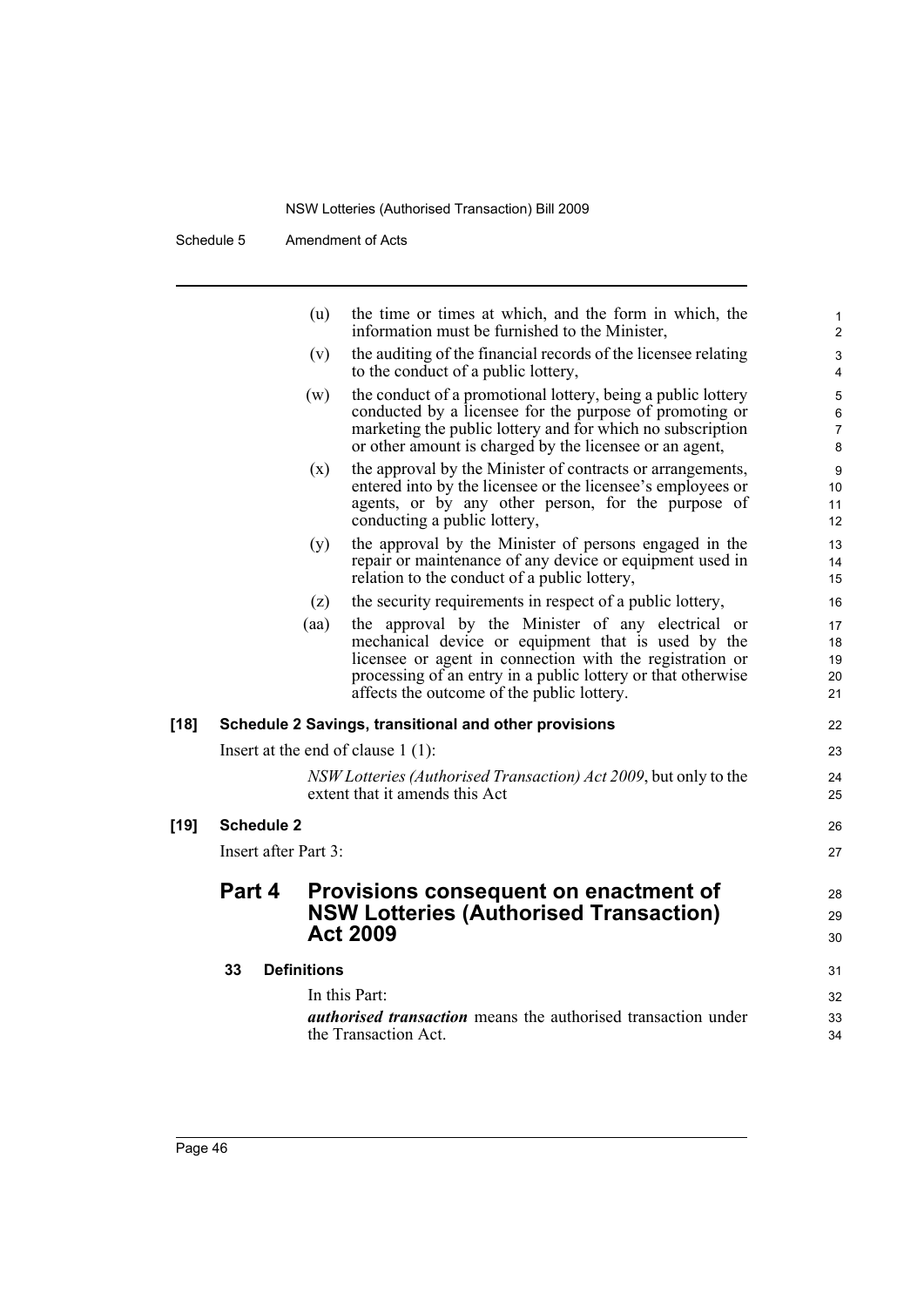Amendment of Acts Schedule 5

|    |     | existing keno licence means the licence in force under this Act<br>immediately before the commencement of this clause in respect<br>of games of keno.                                                                                                                                                                                                                                               | $\mathbf{1}$<br>$\overline{2}$<br>3 |
|----|-----|-----------------------------------------------------------------------------------------------------------------------------------------------------------------------------------------------------------------------------------------------------------------------------------------------------------------------------------------------------------------------------------------------------|-------------------------------------|
|    |     | existing lottery means a public lottery conducted by NSW<br>Lotteries pursuant to a licence under this Act immediately before<br>the commencement of the new licensing arrangements.                                                                                                                                                                                                                | 4<br>5<br>6                         |
|    |     | new licensing arrangements means the provisions of this Act as<br>amended by the Transaction Act.                                                                                                                                                                                                                                                                                                   | 7<br>8                              |
|    |     | <b>Transaction Act</b> means the NSW Lotteries (Authorised<br>Transaction) Act 2009.                                                                                                                                                                                                                                                                                                                | 9<br>10                             |
|    |     | <i>transaction completion date</i> means the date determined by the<br>Treasurer to be the date on which the authorised transaction of<br>NSW Lotteries under the Transaction Act is completed.                                                                                                                                                                                                     | 11<br>12<br>13                      |
| 34 |     | Special arrangements for existing keno licence                                                                                                                                                                                                                                                                                                                                                      | 14                                  |
|    |     | This Act continues to apply to and in respect of the existing kenor-<br>licence as if this Act had not been amended by the Transaction<br>Act.                                                                                                                                                                                                                                                      | 15<br>16<br>17                      |
| 35 |     | Grant of licence for purposes of authorised transaction                                                                                                                                                                                                                                                                                                                                             | 18                                  |
|    | (1) | The Minister may, in connection with the authorised transaction,<br>grant a licence under the new licensing arrangements before<br>those arrangements commence.                                                                                                                                                                                                                                     | 19<br>20<br>21                      |
|    | (2) | Any function of the Minister or Treasurer under this Act and the<br>new licensing arrangements may be exercised for the purposes of<br>or in connection with the grant of a licence under this clause<br>(including any function with respect to requiring the payment of<br>any fee or consideration payment).                                                                                     | 22<br>23<br>24<br>25<br>26          |
|    | (3) | Any determination to be made by the Minister in connection with<br>the grant of a licence pursuant to this clause is to be made as if the<br>licence were being granted immediately after the completion of<br>the authorised transaction and on the basis of the state of affairs<br>that the Minister considers is likely to exist immediately after<br>completion of the authorised transaction. | 27<br>28<br>29<br>30<br>31<br>32    |
|    | (4) | A licence can be granted under this clause to authorise the<br>conduct of a lottery even if the lottery is of the same kind as an<br>existing lottery.                                                                                                                                                                                                                                              | 33<br>34<br>35                      |
|    | (5) | Any licence granted under the new licensing arrangements<br>pursuant to this clause does not operate until the commencement<br>of those arrangements.                                                                                                                                                                                                                                               | 36<br>37<br>38                      |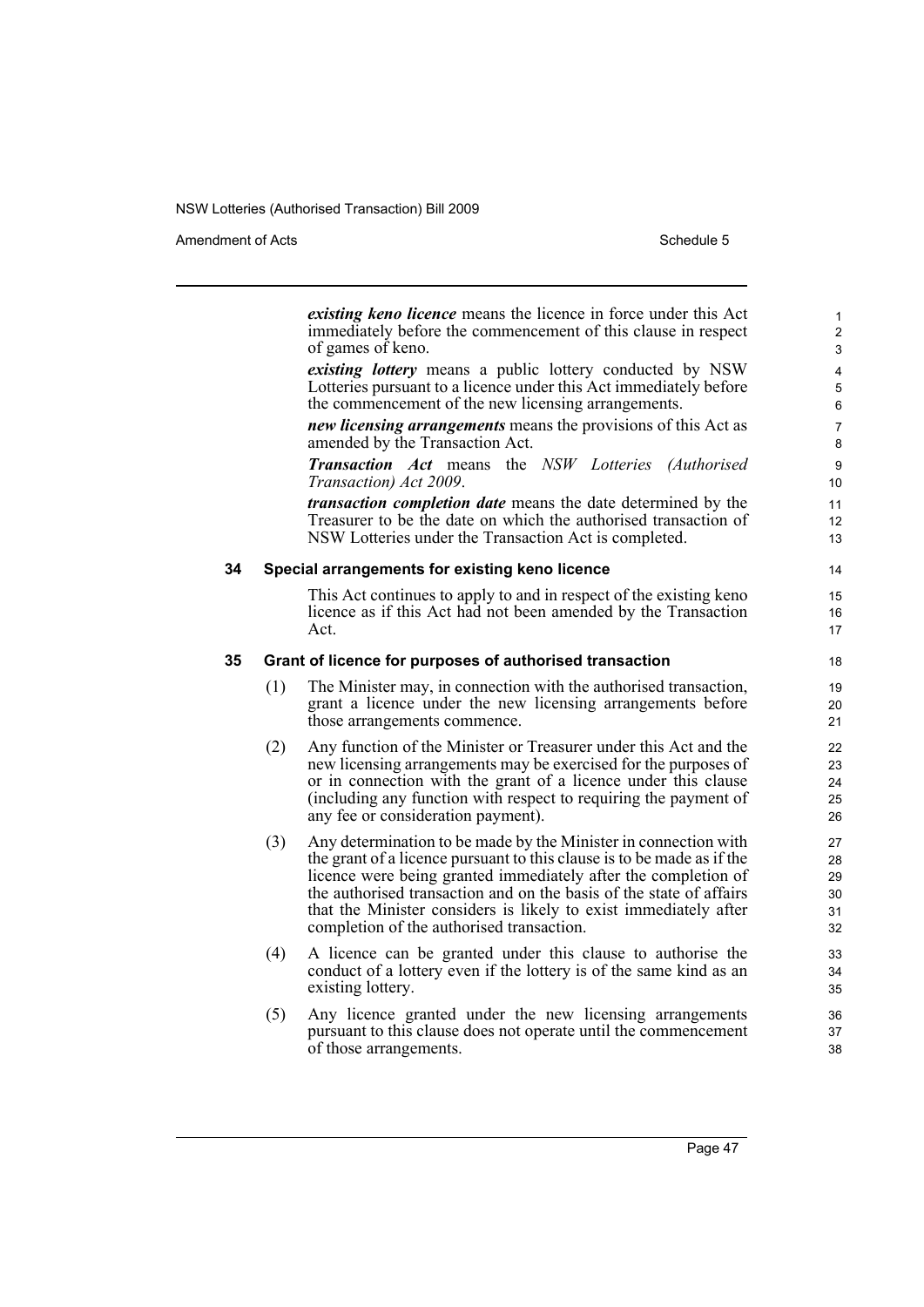Schedule 5 Amendment of Acts

| 36 | Provisions to ensure continuity of lotteries                                     | $\mathbf{1}$                                                                                                                                                                                                                                                                                                                                                                                                                 |                                                                             |
|----|----------------------------------------------------------------------------------|------------------------------------------------------------------------------------------------------------------------------------------------------------------------------------------------------------------------------------------------------------------------------------------------------------------------------------------------------------------------------------------------------------------------------|-----------------------------------------------------------------------------|
|    | (1)                                                                              | The rules relating to the conduct of an existing lottery, as in force<br>immediately before the commencement of the new licensing<br>arrangements, are deemed to be the rules (the <i>transitional rules</i> )<br>of a public lottery that is of the same kind as the existing lottery<br>and authorised to be conducted under a product licence that takes<br>effect on the commencement of the new licensing arrangements. | $\overline{2}$<br>3<br>$\overline{4}$<br>$\mathbf 5$<br>6<br>$\overline{7}$ |
|    | (2)                                                                              | An existing lottery being conducted by NSW Lotteries<br>immediately before the commencement of the new licensing<br>arrangements is to be completed:                                                                                                                                                                                                                                                                         | 8<br>9<br>10 <sup>1</sup>                                                   |
|    |                                                                                  | by the licensee under a product licence that takes effect on<br>(a)<br>the commencement of the new licensing arrangements and<br>that authorises the conduct of a lottery of the same kind as<br>the existing lottery, and                                                                                                                                                                                                   | 11<br>12<br>13<br>14                                                        |
|    |                                                                                  | in accordance with any directions given to that licensee by<br>(b)<br>the Minister.                                                                                                                                                                                                                                                                                                                                          | 15<br>16                                                                    |
|    | (3)                                                                              | This clause does not prevent the subsequent amendment of the<br>transitional rules in accordance with this Act.                                                                                                                                                                                                                                                                                                              | 17<br>18                                                                    |
| 37 | Payment to Consolidated Fund of surplus prize money on<br>transaction completion | 19<br>20                                                                                                                                                                                                                                                                                                                                                                                                                     |                                                                             |
|    | (1)                                                                              | The Minister may, with the approval of the Treasurer, require a<br>licensee to pay to the Treasurer for payment into the<br>Consolidated Fund the fund surplus as at the transaction<br>completion date for each prize fund kept in respect of the<br>licensee.                                                                                                                                                              | 21<br>22<br>23<br>24<br>25                                                  |
|    | (2)                                                                              | The <i>fund surplus</i> for a prize fund is the amount determined by<br>the Minister to be the amount standing to the credit of the prize<br>fund as at the transaction completion date that as at that date is<br>not required for payment of prizes won in a public lottery to<br>which the prize fund relates.                                                                                                            | 26<br>27<br>28<br>29<br>30                                                  |
|    | (3)                                                                              | A licensee must pay money from a prize fund in compliance with<br>the Minister's direction and such a payment is authorised despite<br>the requirements of section 27.                                                                                                                                                                                                                                                       | 31<br>32<br>33                                                              |
|    | (4)                                                                              | This clause does not apply to the licensee under the existing keno<br>licence.                                                                                                                                                                                                                                                                                                                                               | 34<br>35                                                                    |
| 38 | <b>Revocation of existing NSW Lotteries licences</b>                             | 36                                                                                                                                                                                                                                                                                                                                                                                                                           |                                                                             |
|    | (1)                                                                              | Any licence held by NSW Lotteries immediately before the<br>commencement of the new licensing arrangements is revoked on<br>the commencement of those arrangements.                                                                                                                                                                                                                                                          | 37<br>38<br>39                                                              |